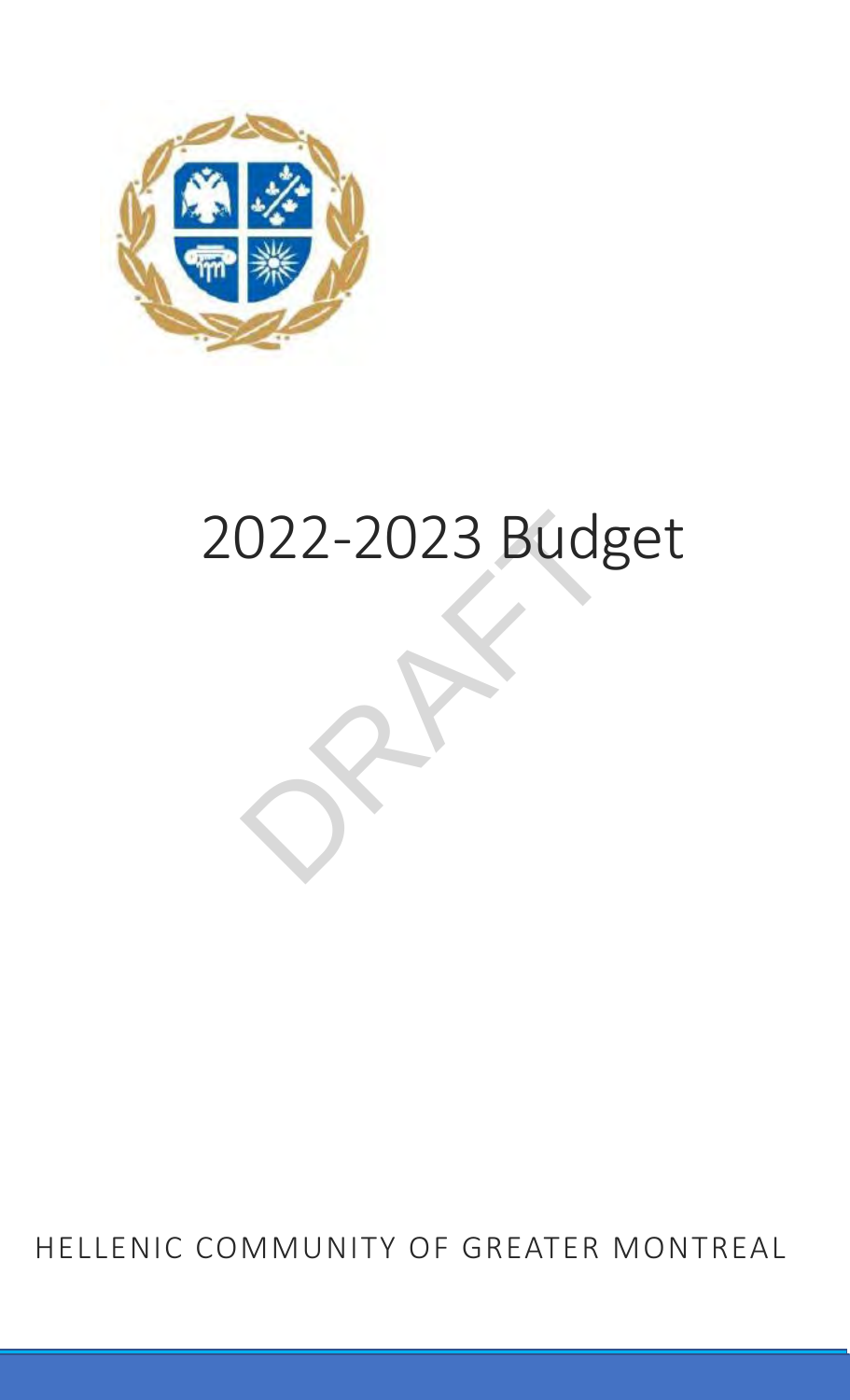# **SURVIVING THE PAIN THROUGH INNOVATION AND OUR KNOWLEDGE BASE**

The past two and a half years have been extraordinary for the World. Our daily lives have been interrupted; our children have experienced a World that is foreign to their parents. And we are seeing a changing of the World Order that was thought to be part of our collective history. Through these changes, we have had to adjust as individuals, as groups, and as communities, cultures, and as societies. These groups are finding ways to adapt and continue with a new way of life. In this light the HCGM is also finding ways to adapt, through prudent investiture, and fiscal prudence, and has taken advantage of these times to develop a path forward with the goal of developing the sustainability of our service offerings.

The 2021 financials and budgets for the HCGM built on the fiscal prudence that was established in 2020. This fiscal prudence was largely imposed by the COVID 19 pandemic that shortened the revenue position thus imposed fiscal restraint on the expenditure side. Through this process of contraction, the HCGM became innovative out of necessity.

An example of this is the development of Online classes for both the Socrates/Demosthenes Program and the Supplementary Education program which were able to adapt to the imposed landscape.

A second example of Innovation is the implementation of a fundraising CRM. Because of the imposed restrictions due to COVID, the collection of memberships and our fundraising activities were dramatically curtailed. The CRM software offers us the ability to develop online platforms for Membership Registration and Fundraising. The experience gained in this effort can now be capitalized with the application of the software to such efforts as expanded registration processes for our educational programs and as well as expanding our capabilities in our fundraising work.

tion and Fundraising. The experience gained in this effort can be software to such efforts as expanded registration and as well as expanding our capabilities in our fundraising wis is in reference to the Church operational A third example of this is in reference to the Church operational revenues, as part of our continued efforts to engage all stakeholders for the betterment of the community, we were able to achieve a stable series of revenue sources during this difficult time through innovation and technology. This could not have been accomplished without the vital support and the extraordinary contribution of the Clergy and the various volunteer societies that support our churches throughout the years.

In all cases startup costs were incurred, but like any other start up, the initial year of operation is always going to be used as an Educational Opportunity to deliver the services profitably over the long term.

As we emerge from the pandemic, the experiences we gained as an organization gives us opportunities to expand our offerings and thus our revenue streams while minimizing the impact on the expense side.

# **FISCAL PRUDENCE AND TECHNOLOGICAL APPLICATIONS Vis-à-Vis THE OPERATIONAL BUDGET**

With the imposition of such fiscal responsibility and innovation due to the pandemic restrictions, the HCGM has achieved a reset of its financial position that it should take advantage of. Presently, there is a full review of all departments. Between the comparatives of Budgeted and Actuals as per the Consolidated Budget of June 30, 2021 (*Hellenic Community of Greater Montreal - Consolidated Budget July 1, 2021 – June 30, 2022)* we are seeing either reductions in deficits, breakeven positions and even budgeted profits being achieved or surpassed. The emphasis on fiscal prudence with innovative approaches to offering services is allowing the HCGM to build financial breathing room in its operations.

With 2022 we are seeing a slow but steady return to full operations. With this gradual re-opening we are projecting and are in line to meet the forecasted surplus of \$487, 252 (pre amortization charges).

A real benefit that we are incurring is that this process allows our finance department to begin a reengineering process to occur that will take advantage of existing technology to better control expenditures and monitor, live, our financial position at any given moment. Such innovation allows the HCGM to have flexibility in adjusting during any given fiscal year. This technological innovation will also impose the mantra of "more with less"

Through this process of fiscal prudence, innovation, the utilization of our knowledge base, and our maximization of the CEWS program and the prudent use of such funds, the HCGM has seen improvements in its 2021 Operational Budget in comparison to 2020.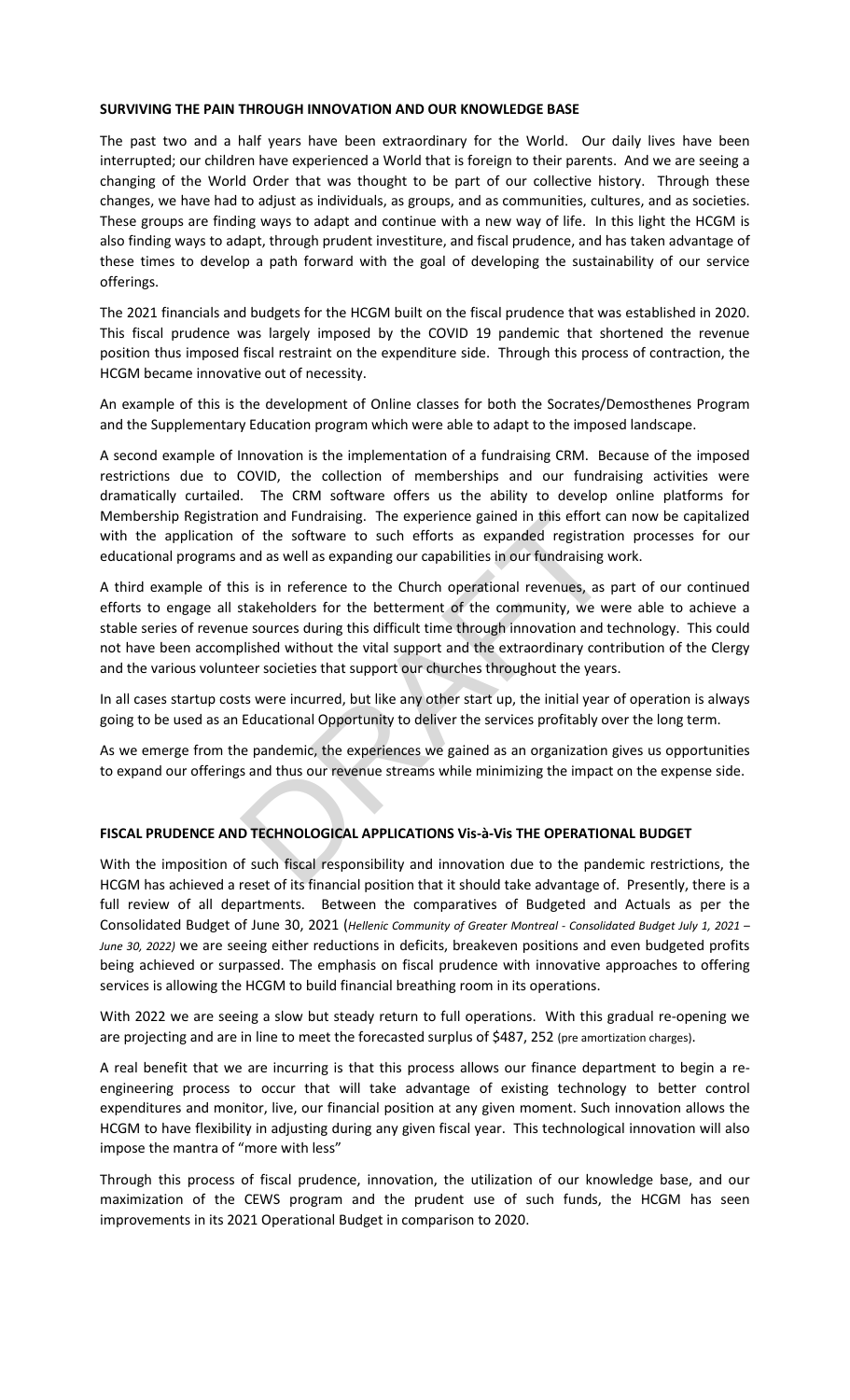# **THE DEBT**

Finance charges in reference to credit lines, accounts payable and our long-term debt have decreased markedly due to the utilization of the CEWS program. In 2020 our Interest and Bank Charges totaled \$175,514. In 2021 this line item came in at \$98,464, a \$77,050 improvement. As for our long-term debt charges, in 2020 the charges were \$264,019 whereas in 2021 the cost to the HCGM was \$210,553, for a real savings of \$53,466.

The reasoning for the decline in our finance charges are twofold. The HCGM paid down **\$2,145,305** of the short-term credit facility (credit line) and consequently the use of our short-term debt instruments has seen a marked decline. Furthermore, our accounts payable are now at the CURRENT STATUS by having paid off **\$1.042,986**. Finally, we reduced our long-term debt position by **\$377,427**. All of which directly resulted with the HCGM's use of the CEWS program in a strategic manner. The strategy thus successfully reduced our real debt load from 2020 to 2021 to the tune of **\$3,385,637.** In terms of actual debt loans, the HCGM has gone from a position of owing **\$13,780,175** in 2020 to owing **\$11,257,443** in 2021, a real reduction of **\$2,522,732**

RAFT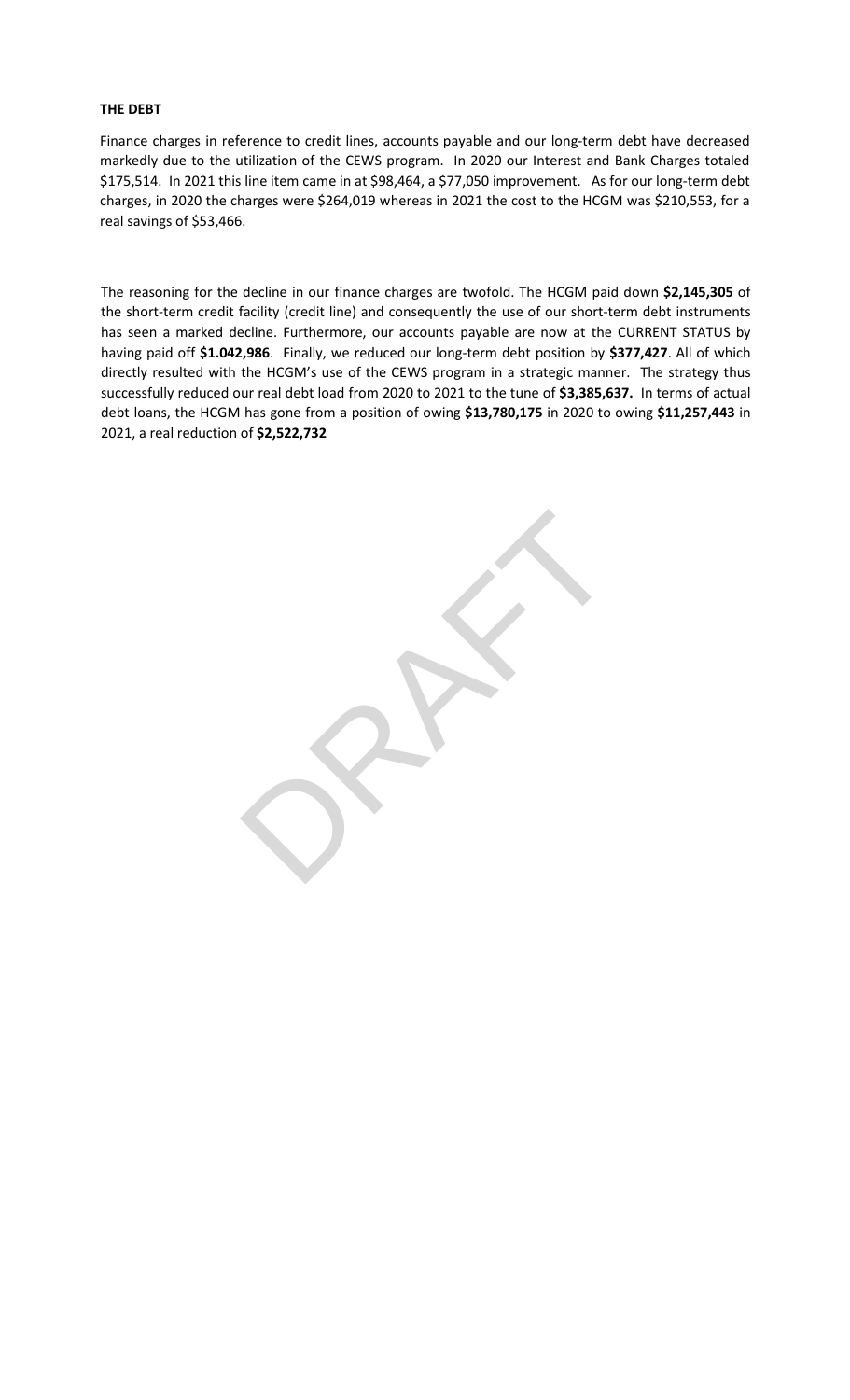# **THE BUDGET**

The 2022-2023 proposed budget builds on these trends and extrapolates based on the historical pace to deliver a budget that moves towards a forward moving position.

The Budget considers the Strategic Plan that involves the following.

**Develop our Financial Capabilities through processes and procedures so we can have clear understanding of our business on a timely basis**

- 1. The 2022-2023 Budget. Moving the presentation to our Fiscal Year End
- 2. The 2022-2023 Prioritized Capital Expenditure Program
- 3. Report on the Renewal of the IT Infrastructure
- 4. The Business Process Re-Engineering Report for the Implementation of the ERP System
- 5. Re-positioning our Debt

# **The 2022-2023 Budget – Process**

All department heads were asked to provide a preliminary Budget for 2022-2023 back in February 2022

Through several meetings and learning lessons, the budgets are a true reflection of our expectations. This process has allowed us to:

- 1. Empower the managers with their responsibility to develop and manage a budget
- 2. Given us insight in the various business models that make up our offerings as a whole

- Process<br>vere asked to provide a preliminary Budget for 2022-2023 backgraphs and learning lessons, the budgets are a true reflection in dus to:<br>dus to:<br>gers with their responsibility to develop and manage a budge<br>the vari We have pulled key indicators (salaries/major expenses/rent/revenue streams) and used Soc Dem budgeting to test our assumptions and we have confidence in our numbers

In protracting our numbers for the 2022-2023 Fiscal Year we used a standard straight line method that factored in the current CPI index of 6.7% for selected expenses and revenues.

# **COMPLETE THE GOOD WORK THAT HAS PUT US ON A STRONG COURSE DURING UNCERTAIN TIMES.**

World Events are rapidly changing and the biggest challenge for every entity today is how to improve revenue and control costs during a high inflation economy. The HCGM has begun the process of reviewing new and innovative revenue sources, is streamlining our operational structure, and is actively applying technological tools to capture changes in our positions in a timely manner and thus giving us the flexibility to adjust to a rapidly changing economic environment while at the same time continuing to provide and working to enhance the services offered to the members of our community.

The work done in the past two years, has steadied the ship, and put it on a course to meet our core goals of our Mission Statement. We will continue to move forward to meet our objectives based on this process of fiscal prudence, technological innovation, good governance, and corporate streamlining to deliver the services to our community based on the pillars of the Mission Statement:

- To preserve and promote the Greek language
- To set up charitable, welfare, and educational organizations for the benefit of the population of Greek origin
- To preserve and perpetuate the Greek Orthodox faith and tradition implemented by the authority of the Ecumenical Patriarchate of Constantinople according to the doctrine and the faith proclaimed and applied by the Greek Orthodox Church and as directed by the ecclesiastical authority and the religious precepts prescribed by the said Patriarchate.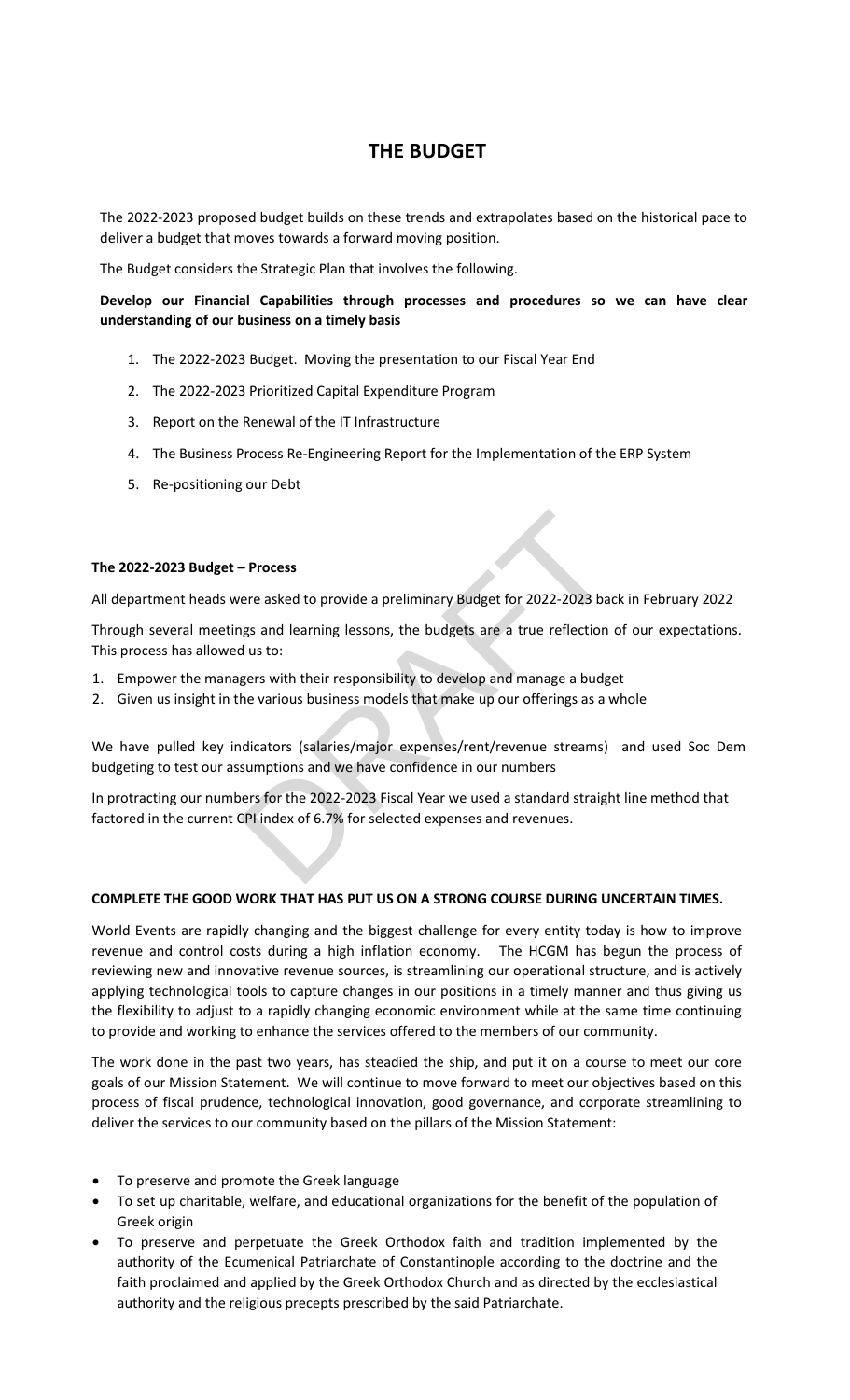# **The key metrics that should considered here are**

- Debt-to-equity (fund balance)
- Debt-to-Total assets ratio.
- The Current Ratio
- Our EBITDA Annual Comparatives

# **Debt-to-equity (fund balance) ratio**

The debt-to-equity ratio measures the degree to which an organization is financing its operations through debt versus wholly owned funds. More specifically, it reflects the ability of the HCGM surplus to cover all outstanding debts in the event of an economic downturn. In our specific case our 2021 D/E (S) Ratio is at 1.24:1 whereas in 2020 the D/E ratio for the HCGM was at -6.67:1 which is a 638% change year over year. In more simplistic terms, in 2020, for every dollar of liability, we had a position of -\$6.67 of equity (surplus). Because of our fiscal prudence, this ratio in 2021 indicates that for every dollar of liability we now have +\$1.24 of equity (surplus). This position is a direct result of our work with the CEWS and our reduction of our Operating Deficit

# **Debt-to-Total assets ratio**

To give more clarity, the debt-to-total asset ratio is a leverage ratio that defines the total amount of debt relative to assets owned by an organization. This metric can reflect how financially stable an organization is. The higher the ratio, the higher the degree of leverage, and, consequently, the higher the risk the organization is in financially. In simplistic terms in 2020, 88% of our Total Assets were financed by our creditors. In 2021 only 41% of our assets were financed by our creditors. The change represents a 53% change in position and directly results in lower loan financing charges and risk exposure.

# **The Current Ratio**

The current ratio is a popular metric used across the industry to assess a company's short-term liquidity with respect to its available assets and pending liabilities. In other words, it reflects a company's ability to generate enough cash to pay off all its debts once they become due. It's used globally as a way to measure the overall financial health of a company.

gher the ratio, the higher the degree of leverage, and, conseq<br>on is in financially. In simplistic terms in 2020, 88% of our Tot<br>ors. In 2021 only 41% of our assets were financed by our creage<br>in position and directly resu While the range of acceptable current ratios varies depending on the specific industry type, a ratio between 1.5 and 3 is generally considered healthy. A ratio value lower than 1 may indicate liquidity problems for the company, though the company may still not face an extreme crisis if it's able to secure other forms of financing. A ratio over 3 may indicate that the company is not using its current assets efficiently or is not managing its working capital properly.

When we calculate our current debt ratio as our current liabilities are, we have a Current Ratio of 0.32204 which falls well within the problematic debt financing bracket. When we remove the Hellenic State debt from the equation, we fall within the healthy liquidity bracket for a Non Profit Organization at 1.168537.

The Hellenic State debt is recognized as a debt that has no expectation from all parties that it will ever be paid. The work done by former Presidents has re-enforced this matter, but within the context of the political and Economic processes of Greece, we see no real conclusion to the debt being expunged.

Therefore, we are acting on the removal of the loan from our Balance Sheet using the Quebec Civil Code concerning the prescription of the debt. Our auditors and legal counsel are developing the legal opinion to re-enforce the prescription position and we are confident of a resolution.

The reason for this process is simple. If the HCGM decides to build new facilities, inevitably, we will require finance services. The first ratio all lenders look at is the Current Ratio. By recognizing on our Balance Sheet, the true financial position of the HCGM, then the more limited exposure the HCGM will have to increased interest charges that may not reflect our actual position.

# **EBITDA**

EBITDA, or earnings before interest, taxes, depreciation, and amortization, is a measure of a company's overall financial performance and is used as an alternative to net income in some circumstances. EBITDA, however, can be misleading because it does not reflect the cost of capital investments like property, plants, and equipment.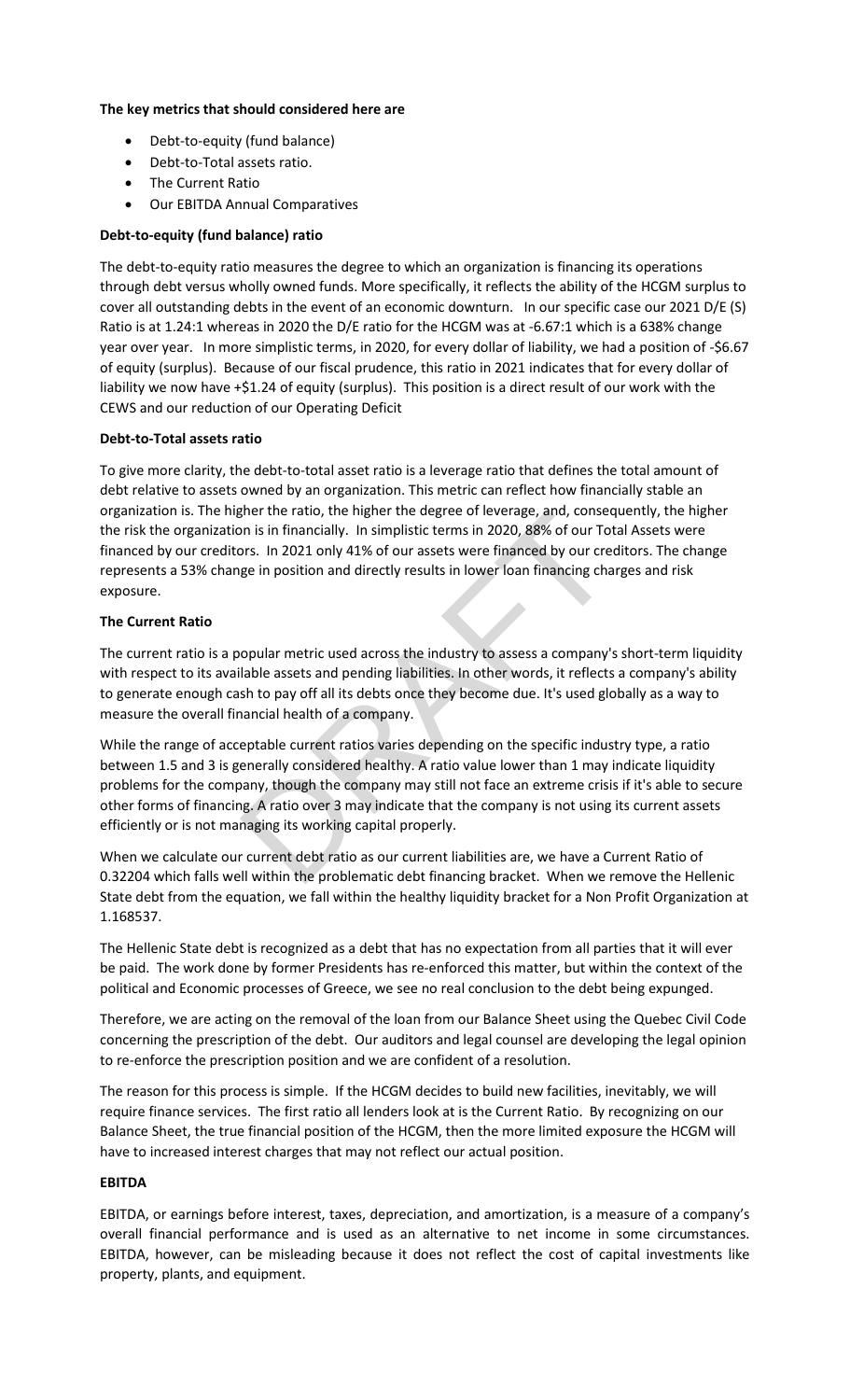This metric also excludes expenses associated with debt by adding back interest expense and taxes to earnings. Nonetheless, it is a more precise measure of corporate performance since it can show earnings before the influence of accounting and financial deductions.

Simply put, EBITDA is a measure of profitability. is a good measure of core profit trends because it eliminates some extraneous factors and can be used as a shortcut to estimate the cash flow available to pay the debt of long-term assets.

EBITDA is used by analysts and investors to compare the profitability of companies by eliminating the effects of financing and accounting decisions. It's considered capital structure neutral and will not reward (or punish) a company for how it funds its business (i.e. equity vs. debt).

In the case of the HCGM, we have chosen the Net Income method which eliminates two major accounting and finance decisions. In 2020 our EBITDA calculation comes to \$1,142,490 in profit and in 2021 EBITDA comes to \$1,238,944 which an 8.24% improvement

What all this means is that the work begun on these matters needs to continue and our efforts doubled on such matters as further reductions to our short and long-term debt load are required. These efforts are also complemented with the investiture of the Foyer Hellenique as part of the HCGM asset base and which has improved our overall balance sheet performance and increased our revenue streams.

It should be stated that the debt to the Hellenic Republic has been all but eradicated through legislative processes in Athens. Further effort is required to get to the finish line and thus improve our position on the balance sheet.

at the debt to the Hellenic Republic has been all but eradicated Further effort is required to get to the finish line and thus im relivest in assets can be better determined using the assessment of investing hobbled by deb The ability to invest or divest in assets can be better determined using the assessment of Mission Critical Criteria rather than being hobbled by debt servicing. With a focus on debt reduction, we will be able to have:

- Less expenses towards interest, in an economy that is seeing rising interest rates.
- Less risk and exposure to interest rates; economic downturns
- Less liquidity risk (implied higher access to capital if needed)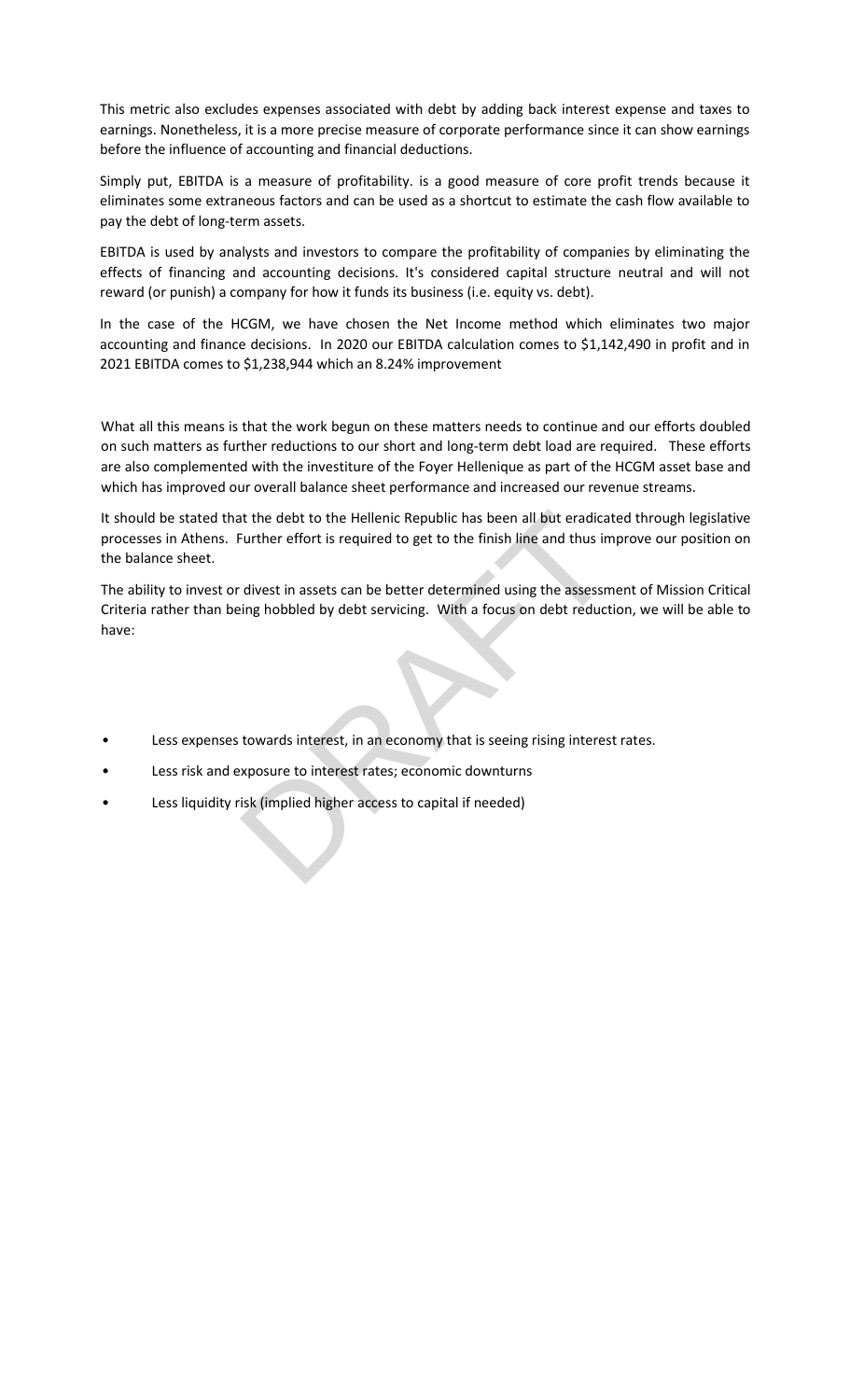CONSOLIDATED BUDGET FORECAST SUMMARY

For The Year Ending June 30, 2023

|                                                | 2023                             |                     | 2022          |         |               | 2021          |               | 2020            |               |
|------------------------------------------------|----------------------------------|---------------------|---------------|---------|---------------|---------------|---------------|-----------------|---------------|
|                                                | <b>Budget</b>                    |                     | <b>Budget</b> |         | <b>Actual</b> |               | <b>Budget</b> | <b>Actual</b>   | <b>Budget</b> |
| <b>REVENUES</b>                                |                                  |                     |               |         |               |               |               |                 |               |
| Montreal Regional Main Administration          | 3,914,770                        | \$                  | 3,725,645     | \$      | 2,877,498     | \$            | 2,509,300     | \$3,058,703     | \$3,876,928   |
| Laval Region                                   | 1,294,022                        | \$                  | 1,147,228     | \$      | 1,070,383     | $\zeta$       | 998,175       | \$1,340,225     | \$1,517,983   |
| South Shore Region                             | 424,694                          | \$                  | 401,810       | \$      | $326,392$ \$  |               | 299,400       | \$354,628       | \$463,704     |
| Socrates-Démosthène School                     | 11,599,513                       | \$                  | 10,970,060    | \$      | 10,486,015    | \$            | 10,421,000    | \$11,062,576    | \$11,447,819  |
| <b>Total Revenues</b>                          | 17,232,999                       | $\mathsf{S}$        | 16,244,743    | \$      | 14,760,288    | $\mathsf{S}$  | 14,227,875    | \$15,816,132    | \$17,306,434  |
| <b>EXPENSES</b>                                |                                  |                     |               |         |               |               |               |                 |               |
| Montreal Regional Main Administration          | 3,858,953                        | \$                  | 3,448,725     | $\zeta$ | 2,164,455     | \$            | 2,676,569     | \$3,321,728     | \$3,837,270   |
| Laval Region                                   | 668,470                          | \$                  | 605,961       | \$      | 388,828       | \$            | 493,435       | \$801,347       | \$933,584     |
| South Shore Region                             | 262,650                          | \$                  | 245,729       | \$      | 121,142       | \$            | 176,163       | \$253,729       | \$264,086     |
| Socrates-Démosthène School                     | 11,773,559                       | \$                  | 11,457,076    | \$      | 11,451,310    | \$            | 10,599,709    | \$10,857,338    | \$11,359,365  |
| <b>Total Expenses</b>                          | 16,563,632<br>$\mathsf{\hat{S}}$ | \$                  | 15,757,491    | \$      | 14,125,734    | $\mathsf{\S}$ | 13,945,876    | \$15,234,142    | \$16,394,304  |
| <b>Excess (deficiency) of revenues over</b>    |                                  |                     |               |         |               |               |               |                 |               |
| operating expenses                             | 669,367<br>$\ddot{\bm{\zeta}}$   | $\frac{1}{2}$       | 487,252       | \$      | 634,554       | $\mathsf{S}$  | 281,999       | \$581,990       | \$912,130     |
| <b>CEWS Wage Subsidy net professional fees</b> |                                  |                     | 1,274,535     | \$      | 3,830,475     |               |               | 1,352,412       |               |
| <b>Canadian Emergency Rent Subsidy</b>         |                                  |                     | 9,242         | \$      | 17,320        |               |               |                 |               |
| <b>Excess of revenues including CEWS</b>       |                                  | $\ddot{\bm{\zeta}}$ | 1,771,029     | $\zeta$ | 4,482,349     |               |               | \$<br>1,934,402 |               |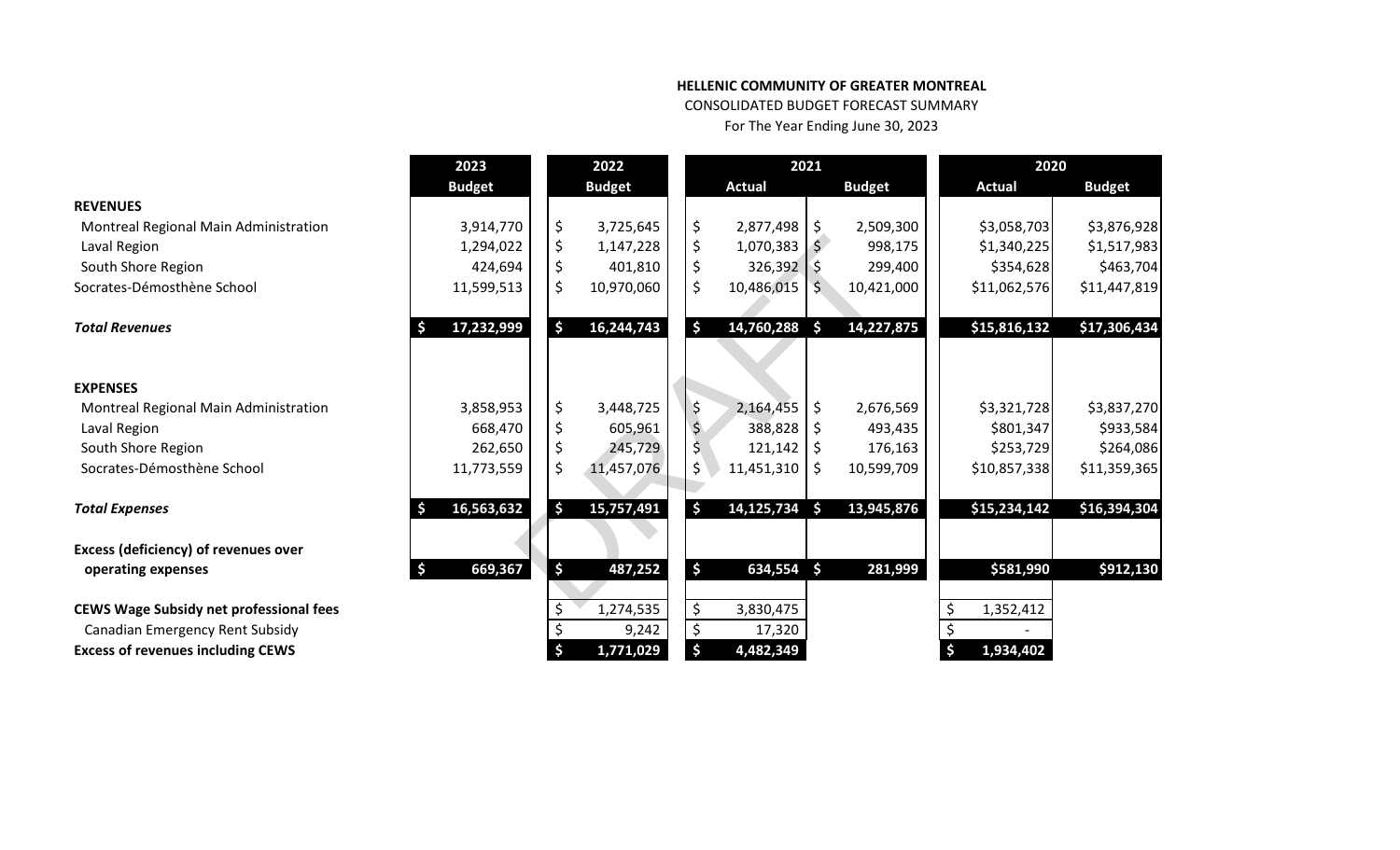|                                         |         | 2023                 | 2022                             |       |                    |                     | 2021    |               |     |                 |         | 2020 |               |
|-----------------------------------------|---------|----------------------|----------------------------------|-------|--------------------|---------------------|---------|---------------|-----|-----------------|---------|------|---------------|
|                                         |         | <b>Budget</b>        | <b>Budget</b>                    |       |                    | Actual              |         | <b>Budget</b> |     | Actual          |         |      | <b>Budget</b> |
| Revenues                                |         |                      |                                  |       |                    |                     |         |               |     |                 |         |      |               |
| Advertising and calendar                | \$      | 84,881               | \$<br>60,000                     |       | \$                 | 56,140              | \$      | 45,000        | \$  |                 | 15,175  | \$   | 15,000        |
| Dances and activities                   | \$      | 16,005               | \$<br>15,000                     |       | \$                 | 17,450              | \$      |               |     | \$              | 14,258  | \$   | 28,000        |
| <b>Magic Mission</b>                    | \$      | 160,746              | \$<br>150,652                    |       | \$                 | 118,045             | \$      | 200,000       |     | \$              | 199,987 | \$   | 230,000       |
| Donations                               | \$      | 25,159               | \$<br>23,579                     |       | \$                 | 41,906              | \$      | 40,000        | \$  |                 | 29,429  | \$   | 15,000        |
| Festivals                               | \$      | 25,608               | \$<br>24,000                     |       | \$                 |                     | \$      |               |     | \$              | 5,000   | \$   |               |
| <b>Fundraising campaigns</b>            | \$      | 167,507              | \$<br>201,989                    |       | \$                 | 175,438             | \$      | 150,000       |     | \$              | 172,571 | \$   | 367,000       |
| Membership fees                         | \$<br>Ś | 109,099              | \$<br>102,248                    |       | \$                 | 91,875              | \$      | 89,000        | \$  |                 | 81,234  | \$   | 127,600       |
| Rental                                  |         | 926,764              | \$<br>1,051,407                  |       | \$                 | 1,051,407           | \$      | 1,021,000     |     | \$<br>1,024,425 |         | \$   | 1,021,000     |
| Grants                                  | \$      |                      | \$                               |       | \$                 | 10,000              | \$      |               | \$  |                 |         | \$   |               |
| Other                                   | \$      | 12,982               | \$<br>12,167                     |       | \$                 | 17,355              | \$      |               |     | \$              | 4,429   | \$   | 1,000         |
| Administrative Revenue - School         | \$      | 188,333              | \$<br>176,507                    |       | \$                 | 294,544             | \$      | 240,000       |     | \$              | 240,000 | \$   | 230,000       |
| Community Centres (Page 6)              | \$      | 103,540              | \$<br>100,103                    |       | \$                 | 3,419               | \$      | 10,000        |     | \$              | 258,666 | \$   | 275,228       |
| Churches (Page 9)                       | \$<br>Ś | 557,682              | \$<br>520,986                    |       | \$                 | 433,501             | \$      | 372,100       |     | \$              | 516,920 | \$   | 792,900       |
| Churches Capital (Page 10)              |         | 325,000              | \$<br>241,702                    |       | \$                 | 224,355             | \$      | 125,000       |     | \$              | 100,418 | \$   | 249,000       |
| Educational Activities (Page 11)        | \$<br>Ś | 110,475              | \$<br>93,700                     |       | \$                 | 45,896              | \$      | 48,700        |     | \$              | 124,395 | \$   | 140,400       |
| Social Activities (Page 12)             |         | 309,537              | \$<br>206,258                    |       | \$                 | 226,408             | \$<br>Ś | 168,500       |     | \$<br>\$        | 271,795 | \$   | 384,800       |
| Foye Hellenique (New Page)              | \$<br>Ś | 791,452<br>3,914,770 | \$<br>745,346<br>\$<br>3,725,645 |       | \$<br>\$           | 69,758<br>2,877,498 | \$.     | 2,509,300     | \$. | 3,058,703       |         | \$   | 3,876,928     |
| <b>Operating expenses</b>               |         |                      |                                  |       |                    |                     |         |               |     |                 |         |      |               |
| Advertising, general supplies and texts |         | 109,293              | \$<br>16,000                     |       | \$                 | 9,444               | \$      | 6,800         |     | \$              | 4,294   | \$   | 6,800         |
| Computer software and maintenance       |         | 5,261                | \$                               | 4,740 | \$                 | 6,067               | \$      | 4,300         |     | \$              | 5,652   | \$   | 3,500         |
| Dances and activities                   |         | 7,543                | \$                               | 6,795 | \$                 | 4,339               | \$      | 250           |     | \$              | 19,938  | \$   | 20,550        |
| <b>Magic Mission</b>                    |         | 167,600              | \$<br>150,000                    |       | \$                 | 87,079              | \$      | 200,000       |     | \$              | 279,194 | \$   | 148,000       |
| Donations                               |         | 38,848               | \$<br>34,998                     |       | \$                 | 4,700               | \$      | 12,200        |     | \$              | 57,479  | \$   | 32,200        |
| Electricity, water and gas              |         | 110,195              | \$<br>107,507                    |       | \$                 | 99,510              | \$      | 105,000       |     | \$              | 103,462 | \$   | 125,000       |
| Fundraising                             |         | 42,630               | \$<br>39,953                     |       | -\$                | 2,826               | \$      | 17,300        | \$  |                 | 68,199  | \$   | 124,830       |
| General and administrative              |         | 57,098               | \$<br>53,513                     |       | \$                 | 38,368              | \$      | 73,500        |     | \$              | 14,684  | \$   | 68,550        |
| Insurance                               |         | 74,400               | \$<br>67,027                     |       | \$                 | 56,928              | \$      | 55,000        |     | \$              | 29,129  | \$   | 44,300        |
| Interest and bank charges               |         | 200,760              | \$<br>365,018                    |       | \$                 | 274,020             | \$      | 406,050       | \$  |                 | 400,078 | \$   | 431,250       |
| Janitorial and cleaning                 |         | 1,415                | \$                               | 1,415 | \$                 | 1,637               | \$      | 1,300         |     | \$              | 925     | \$   | 1,800         |
| Maintenance and repairs                 |         | 89,780               | \$<br>80,883                     |       | \$                 | 59,767              | \$      | 66,200        |     | \$              | 59,674  | \$   | 74,000        |
| Office supplies and postage             |         | 54,671               | \$<br>49,253                     |       | \$                 | 53,551              | \$      | 46,900        | \$  |                 | 35,827  | \$   | 45,400        |
| Professional and consulting fees        |         | 49,950               | \$<br>45,000                     |       | \$                 | 20,146              | 'S      | 93,000        |     | \$              | 55,487  | \$   | 45,100        |
| Rent                                    |         | 1,695                | \$                               | 1,527 | \$                 | 50,380              | \$      | 56,960        |     | \$              | 54,960  | \$   | 56,960        |
| Salaries and benefits                   |         | 912,748              | \$<br>670,912                    |       | \$                 | 511,397             | \$      | 687,300       |     | \$              | 681,721 | \$   | 733,350       |
| Telephone                               |         | 10,671               | \$                               | 9,613 | \$                 | 11,076              | \$      | 7,100         |     | \$              | 11,817  | \$   | 7,100         |
| Travel and transportation               |         | 28,278               | \$<br>25,476                     |       | $\zeta$            | 22,581              | \$      | 28,000        |     | \$              | 26,580  | \$   | 28,000        |
| Community Centres (Page 6)              |         | 174,226              | \$<br>170,215                    |       | \$                 | 91,712              | \$      | 80,400        |     | \$              | 284,425 | \$   | 353,599       |
| Churches (Page 9)                       |         | 724,199              | \$<br>686,098                    |       | \$                 | 440,115             | \$      | 497,705       |     | \$              | 760,727 | \$   | 953,605       |
| Educational Activities (page 11)        |         | 99,994               | \$<br>96,097                     |       | \$                 | 74,546              | \$      | 66,000        |     | \$              | 116,299 | \$   | 162,205       |
| <b>ERP &amp; IT Policy Training</b>     |         | 40,605               | \$                               |       | \$                 |                     | \$      |               |     | \$              |         | \$   |               |
| Social Activities (Page 12)             |         | 293,406              | \$<br>201,547                    |       | \$                 | 204,084             | \$      | 165,304       |     | \$              | 266,787 | \$   | 371,171       |
| Foyer Hellenique                        |         | 563,687              | \$<br>565,137                    |       | Ś                  | 45,834              | \$      |               | \$  |                 |         | Ś    |               |
|                                         |         | 3,858,953            | \$<br>3,448,725                  |       | \$                 | 2,164,455           | - \$    | 2,676,569     | \$. | 3,321,728       |         | \$.  | 3,837,270     |
|                                         |         |                      |                                  |       |                    |                     |         |               |     |                 |         |      |               |
| Excess (deficiency) of revenues over    |         |                      |                                  |       |                    |                     |         |               |     |                 |         |      |               |
| operating expenses                      |         | 55,818               | $\ddot{\mathbf{5}}$<br>276,920   |       | $\hat{\mathbf{z}}$ | $713,043 - $$       |         | 167,269       | -\$ |                 | 263,024 | Ŝ.   | 39,658        |
|                                         |         |                      |                                  |       |                    |                     |         |               |     |                 |         |      |               |
|                                         |         |                      |                                  |       |                    |                     |         |               |     |                 |         |      |               |
|                                         |         |                      |                                  |       |                    |                     |         |               |     |                 |         |      |               |
|                                         |         |                      |                                  |       |                    |                     |         |               |     |                 |         |      |               |
|                                         |         |                      |                                  |       |                    |                     |         |               |     |                 |         |      |               |
|                                         |         |                      |                                  |       |                    |                     |         |               |     |                 |         |      |               |
|                                         |         |                      |                                  |       |                    |                     |         |               |     |                 |         |      |               |
|                                         |         |                      |                                  |       |                    |                     |         |               |     |                 |         |      |               |
|                                         |         |                      |                                  |       |                    |                     |         |               |     |                 |         |      |               |
|                                         |         |                      |                                  |       |                    |                     |         |               |     |                 |         |      |               |
|                                         |         |                      |                                  |       |                    |                     |         |               |     |                 |         |      |               |
|                                         |         |                      |                                  |       |                    |                     |         |               |     |                 |         |      |               |
|                                         |         |                      |                                  |       |                    |                     |         |               |     |                 |         |      |               |
|                                         |         |                      |                                  |       |                    |                     |         |               |     |                 |         |      |               |
|                                         |         |                      |                                  |       |                    |                     |         |               |     |                 |         |      |               |
|                                         |         |                      |                                  |       |                    |                     |         |               |     |                 |         |      |               |
|                                         |         |                      |                                  |       |                    |                     |         |               |     |                 |         |      |               |
|                                         |         |                      |                                  |       |                    |                     |         |               |     |                 |         |      |               |
|                                         |         |                      |                                  |       |                    |                     |         |               |     |                 |         |      |               |

**HELLENIC COMMUNITY OF GREATER MONTREAL** CONSOLIDATED BUDGET FORECAST SUMMARY **Montreal Regional Main Administration**<br>For The Year Ending June 30, 2023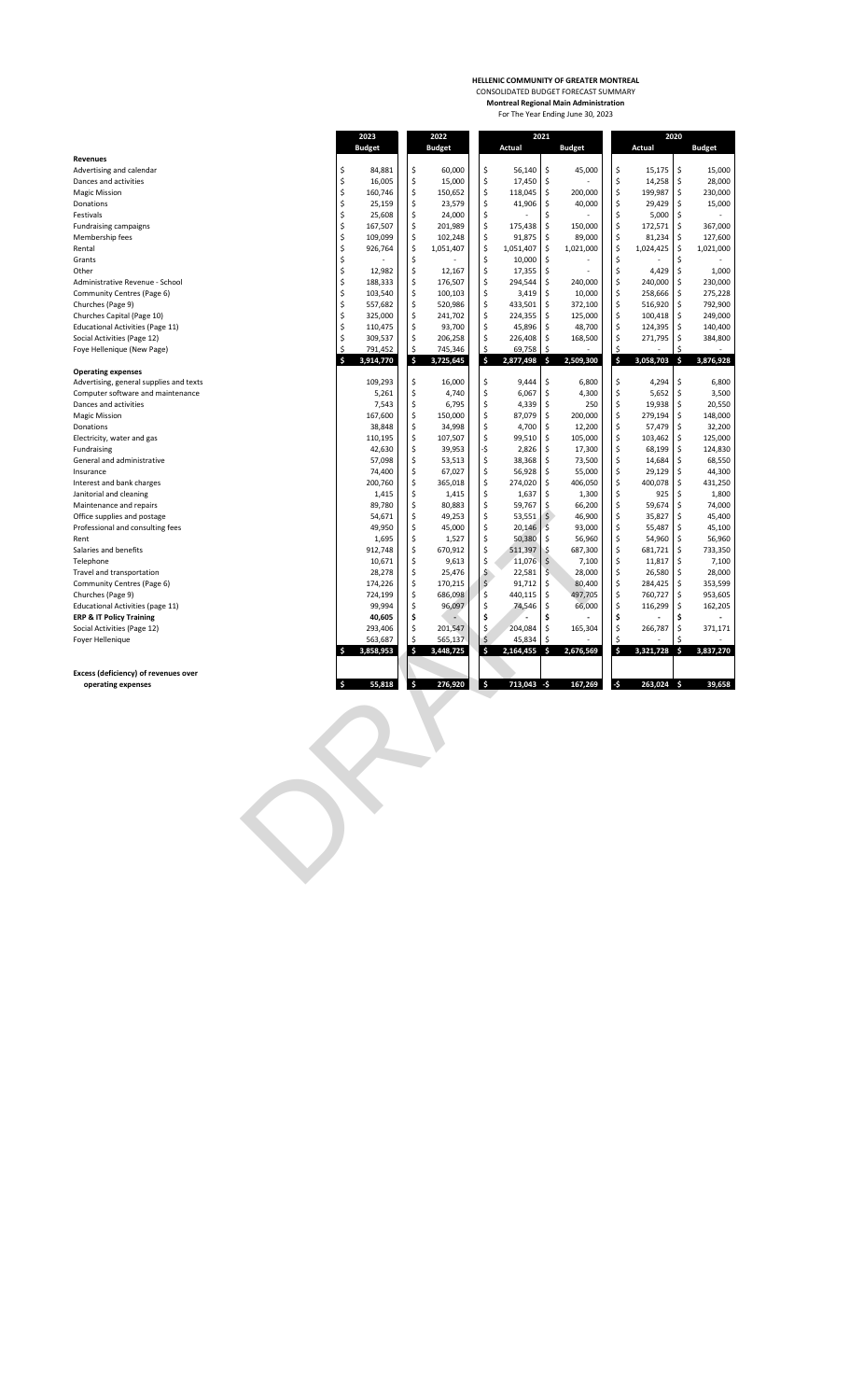CONSOLIDATED BUDGET FORECAST SUMMARY

For The Year Ending June 30, 2023 **LAVAL REGION**

|                                         |          | 2023                 |                                | 2022          |                           |             | 2021                |                                  |          |                    | 2020    |               |
|-----------------------------------------|----------|----------------------|--------------------------------|---------------|---------------------------|-------------|---------------------|----------------------------------|----------|--------------------|---------|---------------|
|                                         |          | <b>Budget</b>        |                                | <b>Budget</b> |                           | Actual      |                     | <b>Budget</b>                    |          | <b>Actual</b>      |         | <b>Budget</b> |
| <b>Revenues</b>                         |          |                      |                                |               |                           |             |                     |                                  |          |                    |         |               |
| Advertising and calendar                | \$       |                      | \$                             |               | \$                        |             | \$                  | 5,000                            | \$       | 4,600              | \$      | 5,500         |
| Dances and activities                   | \$       |                      | \$                             |               | \$                        |             | \$                  |                                  | \$       |                    | \$      |               |
| Donations                               | \$       |                      | \$                             |               | \$                        |             | \$                  |                                  | \$       | 25                 | \$      |               |
| Festival                                | \$       | 28,800               | \$                             |               | \$                        |             | \$                  |                                  | \$       | 57,138             | \$      | 65,150        |
| <b>Fundraising campaigns</b>            | \$       |                      | \$                             |               | \$                        |             | \$                  |                                  | \$       |                    | \$      |               |
| Membership fees                         | \$       |                      | \$                             |               | \$                        |             | \$                  |                                  | \$       | 75                 | \$      | 2,725         |
| Rental                                  | \$       | 632,229              | \$                             | 625,216       | \$                        | 625,216     | \$                  | 630,000                          | \$       | 692,357            | \$      | 629,240       |
| Other                                   | \$       |                      | \$                             |               | \$                        |             | \$                  | 100                              | \$       |                    | \$      |               |
| Community Centres (Page 6)              | \$       | 79,633               | \$                             | 74,633        | \$                        | 43,749      | \$                  | 50,000                           | \$       | 102,251            | \$      | 98,768        |
| Churches (Page 9)                       | \$       | 397,119              | \$                             | 330,430       | \$                        | 323,499     | \$                  | 243,900                          | \$       | 336,005            | \$      | 535,500       |
| Churches Capital (Page 10)              | \$       | 53,051               | \$                             | 6,349         | \$                        | 5,960       | \$                  | 2,675                            | \$       | 8,428              | \$      | 13,000        |
| Educational Activities (Page 11)        | \$       | 103,190              | \$                             | 110,600       | \$                        | 71,960      | \$                  | 66,500                           | \$       | 139,346            | \$      | 168,100       |
| Social Activities (Page 12)             | \$       |                      | \$                             |               | \$                        |             | \$                  |                                  | \$       |                    |         |               |
|                                         |          | \$1,294,022          |                                | \$1,147,228   |                           | \$1,070,383 | $\ddot{\bm{\zeta}}$ | 998,175                          |          | \$1,340,225        |         | \$1,517,983   |
| <b>Operating expenses</b>               |          |                      |                                |               |                           |             |                     |                                  |          |                    |         |               |
| Advertising, general supplies and texts | \$       |                      | \$<br>\$                       |               | \$                        |             | \$                  | 4,200                            | \$       | 3,708              | \$      | 4,550<br>790  |
| Computer software and maintenance       | \$       | 2,105                |                                | 1,897         | \$                        | 2,813       | \$                  | 2,000                            | \$       | 1,885              | \$      |               |
| Dances and activities                   | \$       |                      | \$                             |               | \$                        |             | \$                  | 1,500                            | \$       |                    | \$      | 1,500         |
| Donations                               | \$       |                      | \$                             |               | \$                        |             | \$                  | 250                              | \$       |                    | \$      | 250           |
| Electricity, water and gas              | \$       |                      | \$                             |               | \$<br>-\$                 |             | \$                  |                                  | \$       |                    | \$      |               |
| Festival                                | \$       | 28,800               | \$                             |               |                           | 276         | \$                  |                                  | \$       | 36,850             | \$      | 45,000        |
| General and administrative              | \$       | 968                  | \$                             | 872           | \$                        | 1,854       | \$                  | 1,000                            | \$       | 229                | \$      | 1,000         |
| Insurance                               | \$       | 238                  | \$                             | 214           | \$                        | 195         | \$                  | 22,000                           | \$       | 13,155             | \$      | 400           |
| Interest and bank charges               | \$       | $\ddot{\phantom{1}}$ | \$                             |               | \$                        | L,          | \$                  | 2,000                            | \$       |                    | \$      | 2,650         |
| Janitorial and cleaning                 | \$       |                      | \$                             |               | \$                        |             | \$                  |                                  | \$       |                    | \$      | 2,000         |
| Maintenance and repairs                 | \$       |                      | \$                             |               | \$                        |             | \$                  | 2,000                            | \$       | 606                | \$      | 2,075         |
| Office supplies and postage             | \$       |                      | \$                             |               | \$                        |             | \$                  | 1,400                            | \$       | 197                | \$      | 1,395         |
| Professional and consulting fees        | \$       |                      | \$                             |               | \$                        |             | \$                  | 9,500                            | \$       | 9,500              | \$      | 5,000         |
| Rent                                    | \$       |                      | \$                             |               | \$                        | 5,646       | \$                  | 4,000                            | \$       | 13,551             | \$      | 13,300        |
| Salaries and benefits                   | \$       | 25,664               | \$                             | 23,121        | \$                        | 6,937       | \$                  | 15,450                           | \$       | 38,161             | \$      | 48,850        |
| Taxes - municipal and school            | \$       | 349                  | \$                             | 314           | \$                        | 246         | \$                  | 340                              | \$       | 313                | \$      | 340           |
| Telephone                               | \$       | 2,358                | \$                             | 2,125         | \$                        | 1,669       | \$                  | 2,410                            | \$       | 2,242              | \$      | 2,410         |
| Travel and transportation               | \$       |                      | \$                             |               | \$                        |             | \$                  |                                  | \$       |                    | \$      |               |
| Community Centres (Page 6)              | \$       | 55,401               | \$                             | 49,911        | \$                        | 37,872      | \$                  | 46,100                           | \$       | 72,317             | \$      | 79,259        |
| Churches (Page 9)                       | \$       | 453,536              | \$                             | 428,456       | \$                        | 252,820     | \$                  | 333,060                          | \$       | 487,817            | \$      | 596,090       |
| Educational Activities (page 11)        | \$       | 99,051               | \$                             | 99,051        | \$                        | 79,050      | \$                  | 46,225                           | \$       | 120,816            | \$      | 126,725       |
| Social Activities (Page 12)             | \$<br>\$ | 668,470              | $\zeta$<br>$\ddot{\bm{\zeta}}$ | 605,961       | \$<br>$\ddot{\bm{\zeta}}$ | 388,828     | \$<br>\$            | 493,435                          | \$<br>\$ | 801,347            | \$<br>Ś | 933,584       |
|                                         |          |                      |                                |               |                           |             |                     |                                  |          |                    |         |               |
| Excess (deficiency) of revenues over    |          |                      |                                |               |                           |             |                     |                                  |          |                    |         |               |
| operating expenses                      |          | \$625,552            |                                |               |                           |             |                     | $$541,267$ $$681,555$ $$504,740$ |          | \$538,878\$538,400 |         |               |
|                                         |          |                      |                                |               |                           |             |                     |                                  |          |                    |         |               |
|                                         |          |                      |                                |               |                           |             |                     |                                  |          |                    |         |               |
|                                         |          |                      |                                |               |                           |             |                     |                                  |          |                    |         |               |
|                                         |          |                      |                                |               |                           |             |                     |                                  |          |                    |         |               |
|                                         |          |                      |                                |               |                           |             |                     |                                  |          |                    |         |               |
|                                         |          |                      |                                |               |                           |             |                     |                                  |          |                    |         |               |
|                                         |          |                      |                                |               |                           |             |                     |                                  |          |                    |         |               |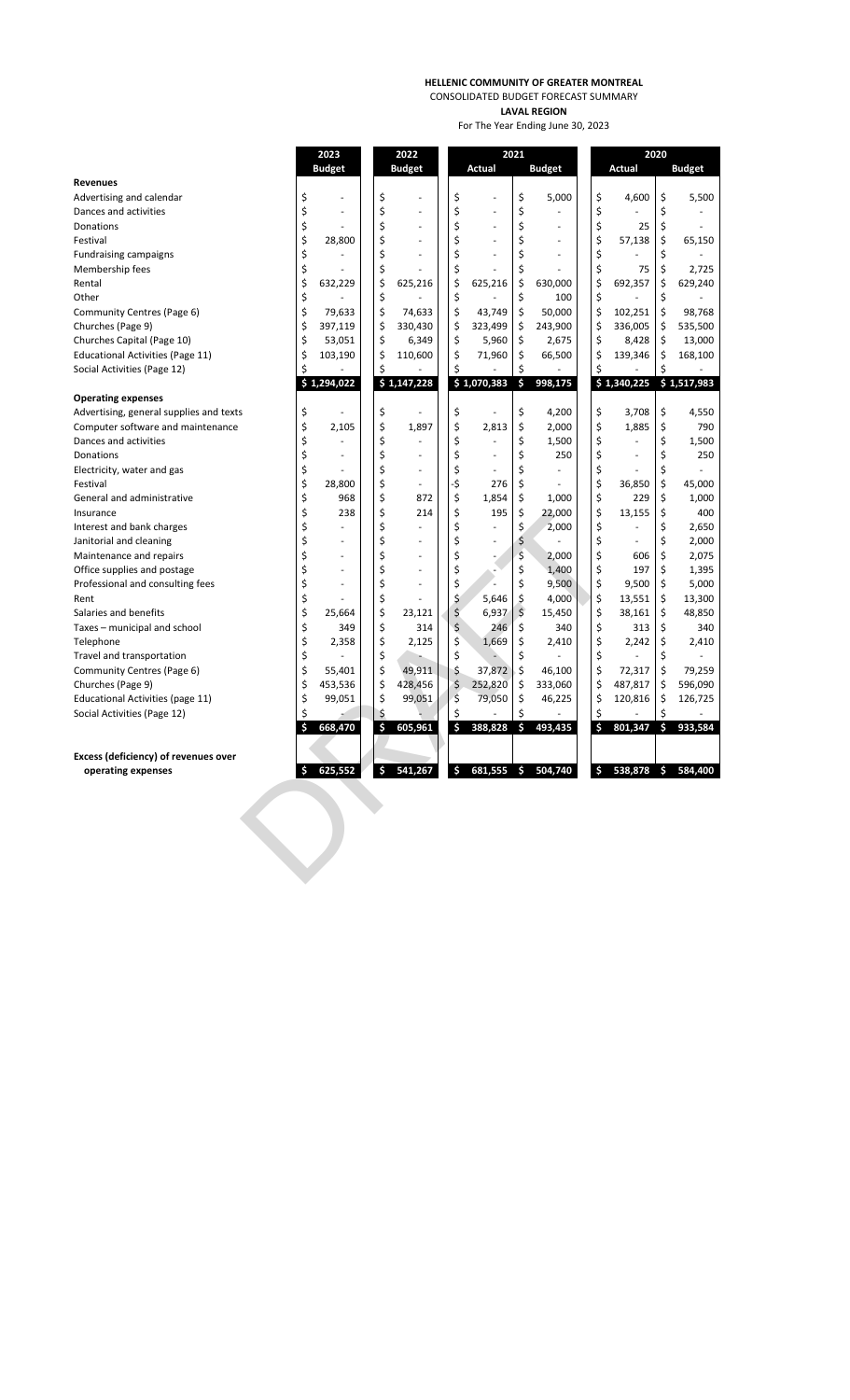CONSOLIDATED BUDGET FORECAST SUMMARY **SOUTH SHORE REGION**

For The Year Ending June 30, 2023

|                                         |    | 2023           |    | 2022                     |    |                | 2021 |                    |              |            | 2020 |               |
|-----------------------------------------|----|----------------|----|--------------------------|----|----------------|------|--------------------|--------------|------------|------|---------------|
|                                         |    | <b>Budget</b>  |    | <b>Budget</b>            |    | <b>Actual</b>  |      | <b>Budget</b>      |              | Actual     |      | <b>Budget</b> |
| <b>Revenues</b>                         |    |                |    |                          |    |                |      |                    |              |            |      |               |
| Advertising and calendar                | \$ |                |    |                          | \$ |                | \$   | 8,000              | \$           | 8,225      | \$   | 7,698         |
| Dances and activities                   | \$ | 6,538          | \$ | 6,127                    | \$ | 5,760          | \$   | 8,000              | \$           | 4,105      | \$   | 8,876         |
| Donations                               | \$ | 5,415          | \$ | 5,075                    | \$ | 3,400          | \$   | 5,000              | \$           | 1,100      | \$   | 11,200        |
| Festival                                | \$ | 23,936         | \$ | 22,433                   | \$ | 6,312          | \$   |                    | -\$          | 12,539     | \$   | 74,876        |
| <b>Fundraising campaigns</b>            | \$ |                | \$ |                          | \$ |                | \$   |                    | \$           |            | \$   |               |
| Membership fees                         | \$ | 2,564          | \$ | 2,403                    | \$ | 820            | \$   | 3,100              | -\$          | 190        | \$   | 3,100         |
| Rental                                  | \$ | 213,749        | \$ | 209,321                  | \$ | 209,321        | \$   | 220,000            | \$           | 210,592    | \$   | 221,600       |
| Other                                   | \$ | 551            | \$ | 517                      | \$ | 1,550          | \$   |                    | \$           |            | \$   |               |
| Community Centres (Page 6)              | \$ | 40,546         | \$ | 38,000                   | \$ |                | \$   | 5,000              | \$           | 4,958      | \$   | 14,000        |
| Churches (Page 9)                       | \$ | 96,714         | \$ | 83,253                   | \$ | 86,988         | \$   | 26,200             | \$           | 67,420     | \$   | 71,254        |
| Churches Capital (Page 10)              | \$ |                | \$ |                          | \$ |                | \$   | 10,000             | \$           | 19,466     | \$   | 13,000        |
| <b>Educational Activities (Page 11)</b> | \$ | 34,681         | \$ | 34,681                   | \$ | 12,241         | \$   | 14,100             | \$           | 51,490     | \$   | 38,100        |
| Social Activities (Page 12)             | \$ |                | \$ |                          | \$ |                | \$   |                    | \$           |            | \$   |               |
|                                         | \$ | 424,694        | \$ | 401,810                  | \$ | 326,392        | \$   | 299,400            | \$           | 354,628    | \$   | 463,704       |
| <b>Operating expenses</b>               |    |                |    |                          |    |                |      |                    |              |            |      |               |
| Advertising, general supplies and texts | \$ | ä,             | \$ | $\overline{\phantom{a}}$ | \$ | $\overline{a}$ | \$   | 1,900              | \$           | 1,935      | \$   | 1,900         |
| Dances and activities                   | \$ |                | \$ |                          | \$ |                | \$   | 1,500              | \$           | 511        | \$   | 1,500         |
| Donations                               | \$ |                | \$ |                          | \$ |                | \$   |                    | \$           | 1,000      | \$   |               |
| Electricity, water and gas              | \$ | 21,494         | \$ | 20,667                   | \$ | 21,070         | \$   | 21,100             | \$           | 19,959     | \$   | 21,100        |
| Festival                                | \$ | 12,948         | \$ | 11,665                   | \$ | 1,019          | \$   |                    | \$           | 5,953      | \$   | 26,700        |
| Fundraising campaign fees               | \$ |                | \$ |                          | \$ |                | \$   | 500                | \$           | 911        | \$   | 500           |
| General and administrative              | \$ | $\overline{a}$ | \$ | $\overline{\phantom{a}}$ | \$ |                | \$   | 450                | \$           | 1,714      | \$   | 450           |
| Insurance                               | \$ |                | \$ |                          | \$ |                | \$   | 32,000             | \$           | 17,872     | \$   |               |
| Interest and bank charges               | \$ | 3,902          | \$ | 3,515                    | \$ | 1,799          | \$   | 5,050              | \$           | 8,514      | \$   | 5,050         |
| Janitorial and cleaning                 | \$ | 421            | \$ | 379                      | \$ | 214            | \$   | 200                | \$           | 158        | \$   | 200           |
| Maintenance and repairs                 | \$ | 10,435         | \$ | 9,400                    | \$ | 9,287          | \$   | 10,500             | \$           | 10,230     | \$   | 10,500        |
| Office supplies and postage             | \$ | 222            | \$ | 200                      | \$ |                | \$   | 200                | \$           |            | \$   | 200           |
| Professional and consulting fees        | \$ |                | \$ |                          | \$ | ÷,             | \$   | 2,900              | \$           | 4,634      | \$   | 1,900         |
| Rent                                    |    |                | \$ |                          | \$ |                | \$   |                    | \$           | 400        | \$   |               |
| Salaries and benefits                   | \$ |                | \$ |                          | \$ |                | \$   |                    | \$           |            | \$   |               |
| Taxes - municipal and school            | \$ | 117            | \$ | 106                      | \$ | 106            | \$   | 110                | \$           | 106        | \$   | 110           |
| Telephone                               | \$ | 208            | \$ | 188                      | \$ | 194            | \$   | 203                | \$           | 166        | \$   | 205           |
| Travel and transportation               | \$ |                | \$ |                          | \$ |                | \$   |                    | \$           |            | \$   |               |
| Community Centres (Page 6)              | \$ | 43,106         | \$ | 38,834                   | \$ | 15,052         | \$   | 9,700              | \$           | 11,967     | \$   | 13,270        |
| Churches (Page 9)                       | \$ | 126,067        | \$ | 117,044                  | \$ | 42,578         | \$   | 66,500             | \$           | 126,337    | \$   | 123,701       |
| <b>Educational Activities (page 11)</b> | Ş  | 43,731         | Ş  | 43,731                   | Ş  | 29,824         | Ş    | 23,350             | Ş            | 41,363     |      | 56,800        |
| Social Activities (Page 12)             | \$ |                | \$ |                          | Ś  |                |      |                    | \$           |            |      |               |
|                                         | \$ | 262,650        | \$ | 245,729                  | Ś. | $121,142$ \$   |      | 176,163            | $\mathsf{S}$ | 253,729 \$ |      | 264,086       |
|                                         |    |                |    |                          |    |                |      |                    |              |            |      |               |
| Excess (deficiency) of revenues over    |    |                |    |                          |    |                |      |                    |              |            |      |               |
| operating expenses                      |    | 162,044        | Ŝ. | 156,081                  | Ŝ. |                |      | 205,250 \$ 123,237 | $\mathsf{S}$ | 100,899    | S.   | 199,619       |
|                                         |    |                |    |                          |    |                |      |                    |              |            |      |               |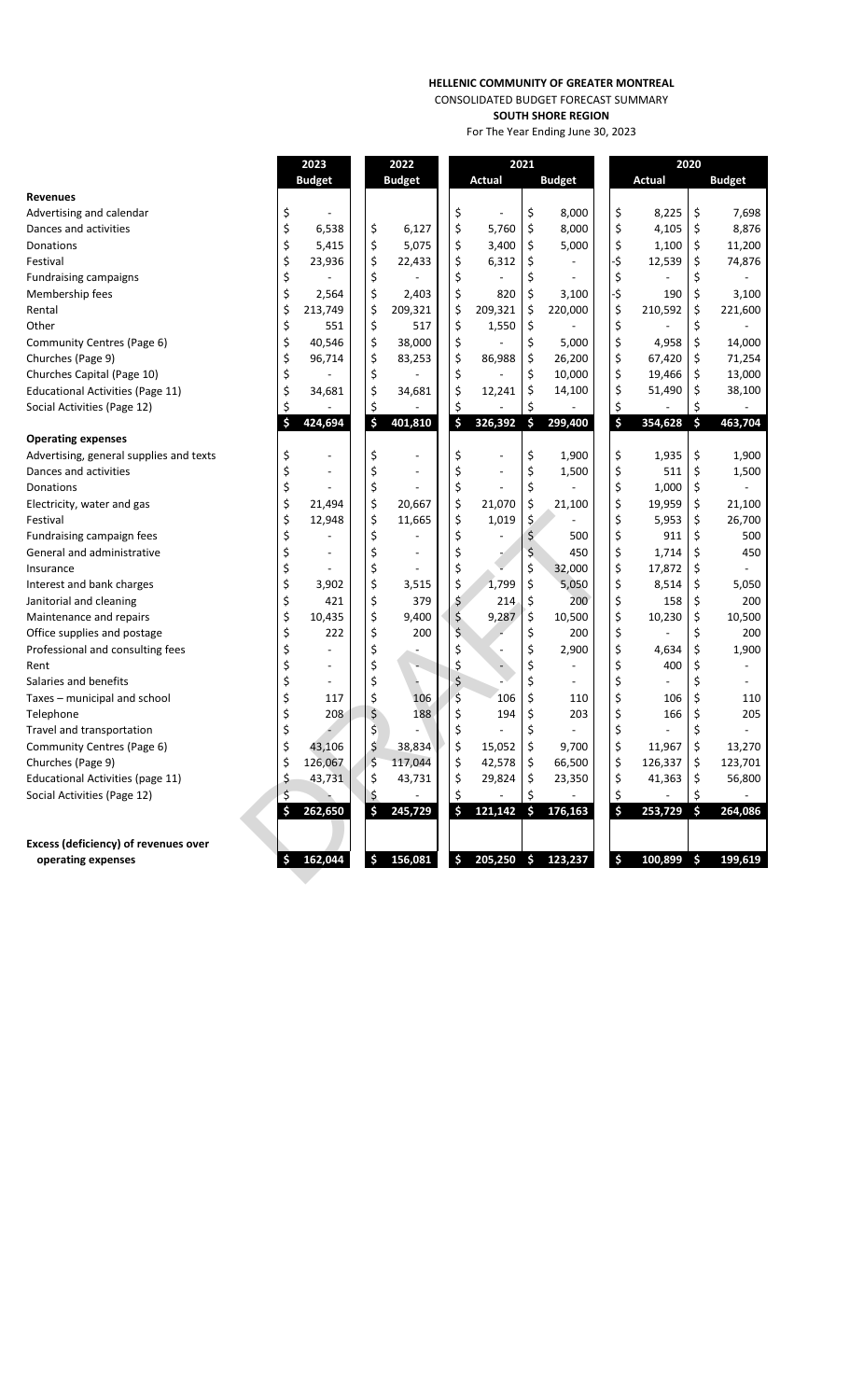#### BUDGET FORECAST

**Socrates-Demonstenes School**

| 2023<br>2022<br>2021<br>2020<br><b>Estimates Year</b><br><b>Budget</b><br><b>Budget</b><br><b>Budget</b><br><b>Budget</b><br>Actual<br>Actual<br>End<br><b>Revenues</b><br>$2,900$ \$<br><b>HCGM Pilot Projects (Numerique -Supplementary Services)*</b><br>\$<br>200,000<br>\$<br>\$<br>\$<br>$\zeta$<br>\$<br>\$<br>$\zeta$<br>37,057<br>28,433<br>13,168<br>25,616<br>15,614<br>Dances and activities<br>\$<br>\$<br>167,200<br>\$<br>\$<br>Ś<br>\$<br>15,866<br>19,477<br>\$<br>$64,650$ \$<br>21,619<br>-\$<br>11,135<br>45,000<br>63,500<br>Donations<br>\$<br>Ś<br>\$<br>Ś<br>\$<br>13,377<br>\$<br>29,422<br>-\$<br>12,051<br>11,511<br>12,541<br>175,000<br><b>Fundraising campaigns</b><br>\$<br>18,720<br>440<br>Ś<br>Membership fees<br>\$<br>Ś<br>30,000<br><b>FRC Tuition Supplement</b><br>\$<br>Ś<br>\$<br>\$<br>School fees<br>5,325,366<br>5,831,750<br>5,562,353<br>5,254,591<br>5,037,000<br>5,319,779<br>\$<br>5,503,940<br>\$<br>Ś<br>\$<br>\$<br>\$<br>5,145,613<br>5,034,613<br>5,075,723<br>4,947,630<br>5,096,000<br>5,290,667<br>5,017,429<br>Grants<br>\$<br>\$<br>\$<br>\$<br>\$<br>\$<br>\$<br>316,669<br>-\$<br>274,006<br>520,750<br>Service de Garde<br>310,000<br>Ś<br>245,534<br>243,000<br>334,981<br>11,599,513<br>\$10,735,545<br>$\mathsf{S}$<br>\$<br>10,421,000<br>\$<br>11,062,576<br>10,969,225<br>10,486,015<br>-S<br><b>S</b><br>11,447,819<br><b>Operating expenses</b><br>\$<br>\$<br>18,297<br>-\$<br>20,880<br>\$<br>23,150<br>\$<br>Advertising, general supplies and texts<br>50,000<br>\$<br>19,444<br>\$<br>24,000<br>\$<br>\$<br>\$<br>$\ddot{\varsigma}$<br>\$<br>\$<br>754,396<br>-\$<br>780,511<br>796,395<br>796,393<br>919,957<br>746,121<br>831,650<br><b>Bussing</b><br>$\overline{\mathsf{S}}$<br>\$<br>\$<br>142,977<br>$\ddot{\bm{\zeta}}$<br>142,977<br>\$<br>144,022<br>-\$<br>150,050<br>155,772<br>$126,133$ \$<br>Computer software and maintenance<br>58,650<br>Ś<br>\$<br>20,606<br>20,901<br>\$<br>13,320<br>$\zeta$<br>52,883<br>\$<br>23,201<br>\$<br>164,621<br>Dances and activities<br>-\$<br>\$<br>\$<br>Ś<br>Donations<br>\$<br>\$<br>\$<br>\$<br>Ś<br>237,480<br>214,849<br>202,028<br>\$<br>241,700<br>204,621<br>Electricity, water and gas<br>223,443<br>241,700<br>`S<br>\$<br>\$<br>\$<br>$\ddot{\varsigma}$<br>\$<br>567,986<br>\$<br>485,921<br>485,921<br>566,992<br>358,700<br>309,259<br>General and administrative<br>338,100<br>Ŝ<br>\$<br>\$<br>\$<br>$\ddot{\varsigma}$<br>\$<br>198,229<br>198,229<br>148,000<br>79,148<br>220,034<br>\$<br>\$<br>177,714<br>101,000<br>Insurance<br>\$<br>\$<br>\$<br>\$<br>\$<br>33,055<br>\$<br>27,935<br>33,730<br>Interest and bank charges<br>\$<br>37,878<br>20,000<br>36,635<br>20,250<br>321,285<br>\$<br>\$<br>Ś<br>$\zeta$<br>331,605<br>\$<br>325,054<br>\$<br>336,205<br>Janitorial and cleaning<br>344,869<br>331,449<br>336,205<br>\$<br>Ś<br>\$<br>$\zeta$<br>\$<br>223,787<br>\$<br>112,572<br>Maintenance and repairs<br>134,141<br>\$<br>120,847<br>101,326<br>80,117<br>76,259<br>\$<br>\$<br>Ś<br>S.<br>Office supplies and postage<br>18,900<br>45,553<br>18,900<br>\$<br>\$<br>\$<br>\$<br>64,376<br>\$<br>Pedagogical materials and texts*<br>310,676<br>111,562<br>- Ś<br>110,384<br>99,200<br>100,300<br>106,419<br>\$<br>\$<br>$\zeta$<br>\$<br>$61,529$ \$<br>85,985<br>78,174<br>175,653<br>70,500<br>70,500<br>Professional and consulting fees<br>\$<br>77,464<br>\$<br>Ś<br>\$<br>1,107,268<br>1,107,268<br>1,107,268<br>1,107,268<br>-\$<br>1,107,268<br>1,107,268<br>\$<br>1,107,268<br>Ŝ<br>Rent<br>\$<br>\$<br>\$<br>$\zeta$<br>\$<br>Salaries and benefits<br>7,381,267<br>7,798,750<br>7,494,113<br>7,761,705<br>7,764,725<br>\$<br>\$<br>7,607,510<br>7,147,002<br>\$<br>\$<br>\$<br>Ś<br>-\$<br>Telephone<br>18,885<br>\$<br>25,938<br>\$<br>17,986<br>17,112<br>19,000<br>18,076<br>19,000<br>Ś<br>\$<br>Ś<br>176<br>95<br>576<br>Travel and transportation<br>195<br>Ś<br>176<br>950<br>950<br>11,773,559<br>\$11,136,343<br>$\bullet$<br>11,451,310<br>10,599,709<br>10,857,338<br>11,457,076<br>-\$<br>Ś.<br><b>S</b><br>11,359,365<br>Excess (deficiency) of revenues over<br>$-$ \$965,295<br>\$205,237<br>$-$174,047$<br>$-5400,798$<br>$-5487,851$<br>$-$178,709$<br>\$88,454<br>operating expenses |  |  |  |  | For The Year Ending June 30, 2023 |  |  |  |
|------------------------------------------------------------------------------------------------------------------------------------------------------------------------------------------------------------------------------------------------------------------------------------------------------------------------------------------------------------------------------------------------------------------------------------------------------------------------------------------------------------------------------------------------------------------------------------------------------------------------------------------------------------------------------------------------------------------------------------------------------------------------------------------------------------------------------------------------------------------------------------------------------------------------------------------------------------------------------------------------------------------------------------------------------------------------------------------------------------------------------------------------------------------------------------------------------------------------------------------------------------------------------------------------------------------------------------------------------------------------------------------------------------------------------------------------------------------------------------------------------------------------------------------------------------------------------------------------------------------------------------------------------------------------------------------------------------------------------------------------------------------------------------------------------------------------------------------------------------------------------------------------------------------------------------------------------------------------------------------------------------------------------------------------------------------------------------------------------------------------------------------------------------------------------------------------------------------------------------------------------------------------------------------------------------------------------------------------------------------------------------------------------------------------------------------------------------------------------------------------------------------------------------------------------------------------------------------------------------------------------------------------------------------------------------------------------------------------------------------------------------------------------------------------------------------------------------------------------------------------------------------------------------------------------------------------------------------------------------------------------------------------------------------------------------------------------------------------------------------------------------------------------------------------------------------------------------------------------------------------------------------------------------------------------------------------------------------------------------------------------------------------------------------------------------------------------------------------------------------------------------------------------------------------------------------------------------------------------------------------------------------------------------------------------------------------------------------------------------------------------------------------------------------------------------------------------------------------------------------------------------------------------------------------------------------------------------------------------------------------------------------------------------------------------------------------------------------------------------------------------------------------------------------------------------------------------------------------------------------------------------------------------------|--|--|--|--|-----------------------------------|--|--|--|
|                                                                                                                                                                                                                                                                                                                                                                                                                                                                                                                                                                                                                                                                                                                                                                                                                                                                                                                                                                                                                                                                                                                                                                                                                                                                                                                                                                                                                                                                                                                                                                                                                                                                                                                                                                                                                                                                                                                                                                                                                                                                                                                                                                                                                                                                                                                                                                                                                                                                                                                                                                                                                                                                                                                                                                                                                                                                                                                                                                                                                                                                                                                                                                                                                                                                                                                                                                                                                                                                                                                                                                                                                                                                                                                                                                                                                                                                                                                                                                                                                                                                                                                                                                                                                                                                                    |  |  |  |  |                                   |  |  |  |
|                                                                                                                                                                                                                                                                                                                                                                                                                                                                                                                                                                                                                                                                                                                                                                                                                                                                                                                                                                                                                                                                                                                                                                                                                                                                                                                                                                                                                                                                                                                                                                                                                                                                                                                                                                                                                                                                                                                                                                                                                                                                                                                                                                                                                                                                                                                                                                                                                                                                                                                                                                                                                                                                                                                                                                                                                                                                                                                                                                                                                                                                                                                                                                                                                                                                                                                                                                                                                                                                                                                                                                                                                                                                                                                                                                                                                                                                                                                                                                                                                                                                                                                                                                                                                                                                                    |  |  |  |  |                                   |  |  |  |
|                                                                                                                                                                                                                                                                                                                                                                                                                                                                                                                                                                                                                                                                                                                                                                                                                                                                                                                                                                                                                                                                                                                                                                                                                                                                                                                                                                                                                                                                                                                                                                                                                                                                                                                                                                                                                                                                                                                                                                                                                                                                                                                                                                                                                                                                                                                                                                                                                                                                                                                                                                                                                                                                                                                                                                                                                                                                                                                                                                                                                                                                                                                                                                                                                                                                                                                                                                                                                                                                                                                                                                                                                                                                                                                                                                                                                                                                                                                                                                                                                                                                                                                                                                                                                                                                                    |  |  |  |  |                                   |  |  |  |
|                                                                                                                                                                                                                                                                                                                                                                                                                                                                                                                                                                                                                                                                                                                                                                                                                                                                                                                                                                                                                                                                                                                                                                                                                                                                                                                                                                                                                                                                                                                                                                                                                                                                                                                                                                                                                                                                                                                                                                                                                                                                                                                                                                                                                                                                                                                                                                                                                                                                                                                                                                                                                                                                                                                                                                                                                                                                                                                                                                                                                                                                                                                                                                                                                                                                                                                                                                                                                                                                                                                                                                                                                                                                                                                                                                                                                                                                                                                                                                                                                                                                                                                                                                                                                                                                                    |  |  |  |  |                                   |  |  |  |
|                                                                                                                                                                                                                                                                                                                                                                                                                                                                                                                                                                                                                                                                                                                                                                                                                                                                                                                                                                                                                                                                                                                                                                                                                                                                                                                                                                                                                                                                                                                                                                                                                                                                                                                                                                                                                                                                                                                                                                                                                                                                                                                                                                                                                                                                                                                                                                                                                                                                                                                                                                                                                                                                                                                                                                                                                                                                                                                                                                                                                                                                                                                                                                                                                                                                                                                                                                                                                                                                                                                                                                                                                                                                                                                                                                                                                                                                                                                                                                                                                                                                                                                                                                                                                                                                                    |  |  |  |  |                                   |  |  |  |
|                                                                                                                                                                                                                                                                                                                                                                                                                                                                                                                                                                                                                                                                                                                                                                                                                                                                                                                                                                                                                                                                                                                                                                                                                                                                                                                                                                                                                                                                                                                                                                                                                                                                                                                                                                                                                                                                                                                                                                                                                                                                                                                                                                                                                                                                                                                                                                                                                                                                                                                                                                                                                                                                                                                                                                                                                                                                                                                                                                                                                                                                                                                                                                                                                                                                                                                                                                                                                                                                                                                                                                                                                                                                                                                                                                                                                                                                                                                                                                                                                                                                                                                                                                                                                                                                                    |  |  |  |  |                                   |  |  |  |
|                                                                                                                                                                                                                                                                                                                                                                                                                                                                                                                                                                                                                                                                                                                                                                                                                                                                                                                                                                                                                                                                                                                                                                                                                                                                                                                                                                                                                                                                                                                                                                                                                                                                                                                                                                                                                                                                                                                                                                                                                                                                                                                                                                                                                                                                                                                                                                                                                                                                                                                                                                                                                                                                                                                                                                                                                                                                                                                                                                                                                                                                                                                                                                                                                                                                                                                                                                                                                                                                                                                                                                                                                                                                                                                                                                                                                                                                                                                                                                                                                                                                                                                                                                                                                                                                                    |  |  |  |  |                                   |  |  |  |
|                                                                                                                                                                                                                                                                                                                                                                                                                                                                                                                                                                                                                                                                                                                                                                                                                                                                                                                                                                                                                                                                                                                                                                                                                                                                                                                                                                                                                                                                                                                                                                                                                                                                                                                                                                                                                                                                                                                                                                                                                                                                                                                                                                                                                                                                                                                                                                                                                                                                                                                                                                                                                                                                                                                                                                                                                                                                                                                                                                                                                                                                                                                                                                                                                                                                                                                                                                                                                                                                                                                                                                                                                                                                                                                                                                                                                                                                                                                                                                                                                                                                                                                                                                                                                                                                                    |  |  |  |  |                                   |  |  |  |
|                                                                                                                                                                                                                                                                                                                                                                                                                                                                                                                                                                                                                                                                                                                                                                                                                                                                                                                                                                                                                                                                                                                                                                                                                                                                                                                                                                                                                                                                                                                                                                                                                                                                                                                                                                                                                                                                                                                                                                                                                                                                                                                                                                                                                                                                                                                                                                                                                                                                                                                                                                                                                                                                                                                                                                                                                                                                                                                                                                                                                                                                                                                                                                                                                                                                                                                                                                                                                                                                                                                                                                                                                                                                                                                                                                                                                                                                                                                                                                                                                                                                                                                                                                                                                                                                                    |  |  |  |  |                                   |  |  |  |
|                                                                                                                                                                                                                                                                                                                                                                                                                                                                                                                                                                                                                                                                                                                                                                                                                                                                                                                                                                                                                                                                                                                                                                                                                                                                                                                                                                                                                                                                                                                                                                                                                                                                                                                                                                                                                                                                                                                                                                                                                                                                                                                                                                                                                                                                                                                                                                                                                                                                                                                                                                                                                                                                                                                                                                                                                                                                                                                                                                                                                                                                                                                                                                                                                                                                                                                                                                                                                                                                                                                                                                                                                                                                                                                                                                                                                                                                                                                                                                                                                                                                                                                                                                                                                                                                                    |  |  |  |  |                                   |  |  |  |
|                                                                                                                                                                                                                                                                                                                                                                                                                                                                                                                                                                                                                                                                                                                                                                                                                                                                                                                                                                                                                                                                                                                                                                                                                                                                                                                                                                                                                                                                                                                                                                                                                                                                                                                                                                                                                                                                                                                                                                                                                                                                                                                                                                                                                                                                                                                                                                                                                                                                                                                                                                                                                                                                                                                                                                                                                                                                                                                                                                                                                                                                                                                                                                                                                                                                                                                                                                                                                                                                                                                                                                                                                                                                                                                                                                                                                                                                                                                                                                                                                                                                                                                                                                                                                                                                                    |  |  |  |  |                                   |  |  |  |
|                                                                                                                                                                                                                                                                                                                                                                                                                                                                                                                                                                                                                                                                                                                                                                                                                                                                                                                                                                                                                                                                                                                                                                                                                                                                                                                                                                                                                                                                                                                                                                                                                                                                                                                                                                                                                                                                                                                                                                                                                                                                                                                                                                                                                                                                                                                                                                                                                                                                                                                                                                                                                                                                                                                                                                                                                                                                                                                                                                                                                                                                                                                                                                                                                                                                                                                                                                                                                                                                                                                                                                                                                                                                                                                                                                                                                                                                                                                                                                                                                                                                                                                                                                                                                                                                                    |  |  |  |  |                                   |  |  |  |
|                                                                                                                                                                                                                                                                                                                                                                                                                                                                                                                                                                                                                                                                                                                                                                                                                                                                                                                                                                                                                                                                                                                                                                                                                                                                                                                                                                                                                                                                                                                                                                                                                                                                                                                                                                                                                                                                                                                                                                                                                                                                                                                                                                                                                                                                                                                                                                                                                                                                                                                                                                                                                                                                                                                                                                                                                                                                                                                                                                                                                                                                                                                                                                                                                                                                                                                                                                                                                                                                                                                                                                                                                                                                                                                                                                                                                                                                                                                                                                                                                                                                                                                                                                                                                                                                                    |  |  |  |  |                                   |  |  |  |
|                                                                                                                                                                                                                                                                                                                                                                                                                                                                                                                                                                                                                                                                                                                                                                                                                                                                                                                                                                                                                                                                                                                                                                                                                                                                                                                                                                                                                                                                                                                                                                                                                                                                                                                                                                                                                                                                                                                                                                                                                                                                                                                                                                                                                                                                                                                                                                                                                                                                                                                                                                                                                                                                                                                                                                                                                                                                                                                                                                                                                                                                                                                                                                                                                                                                                                                                                                                                                                                                                                                                                                                                                                                                                                                                                                                                                                                                                                                                                                                                                                                                                                                                                                                                                                                                                    |  |  |  |  |                                   |  |  |  |
|                                                                                                                                                                                                                                                                                                                                                                                                                                                                                                                                                                                                                                                                                                                                                                                                                                                                                                                                                                                                                                                                                                                                                                                                                                                                                                                                                                                                                                                                                                                                                                                                                                                                                                                                                                                                                                                                                                                                                                                                                                                                                                                                                                                                                                                                                                                                                                                                                                                                                                                                                                                                                                                                                                                                                                                                                                                                                                                                                                                                                                                                                                                                                                                                                                                                                                                                                                                                                                                                                                                                                                                                                                                                                                                                                                                                                                                                                                                                                                                                                                                                                                                                                                                                                                                                                    |  |  |  |  |                                   |  |  |  |
|                                                                                                                                                                                                                                                                                                                                                                                                                                                                                                                                                                                                                                                                                                                                                                                                                                                                                                                                                                                                                                                                                                                                                                                                                                                                                                                                                                                                                                                                                                                                                                                                                                                                                                                                                                                                                                                                                                                                                                                                                                                                                                                                                                                                                                                                                                                                                                                                                                                                                                                                                                                                                                                                                                                                                                                                                                                                                                                                                                                                                                                                                                                                                                                                                                                                                                                                                                                                                                                                                                                                                                                                                                                                                                                                                                                                                                                                                                                                                                                                                                                                                                                                                                                                                                                                                    |  |  |  |  |                                   |  |  |  |
|                                                                                                                                                                                                                                                                                                                                                                                                                                                                                                                                                                                                                                                                                                                                                                                                                                                                                                                                                                                                                                                                                                                                                                                                                                                                                                                                                                                                                                                                                                                                                                                                                                                                                                                                                                                                                                                                                                                                                                                                                                                                                                                                                                                                                                                                                                                                                                                                                                                                                                                                                                                                                                                                                                                                                                                                                                                                                                                                                                                                                                                                                                                                                                                                                                                                                                                                                                                                                                                                                                                                                                                                                                                                                                                                                                                                                                                                                                                                                                                                                                                                                                                                                                                                                                                                                    |  |  |  |  |                                   |  |  |  |
|                                                                                                                                                                                                                                                                                                                                                                                                                                                                                                                                                                                                                                                                                                                                                                                                                                                                                                                                                                                                                                                                                                                                                                                                                                                                                                                                                                                                                                                                                                                                                                                                                                                                                                                                                                                                                                                                                                                                                                                                                                                                                                                                                                                                                                                                                                                                                                                                                                                                                                                                                                                                                                                                                                                                                                                                                                                                                                                                                                                                                                                                                                                                                                                                                                                                                                                                                                                                                                                                                                                                                                                                                                                                                                                                                                                                                                                                                                                                                                                                                                                                                                                                                                                                                                                                                    |  |  |  |  |                                   |  |  |  |
|                                                                                                                                                                                                                                                                                                                                                                                                                                                                                                                                                                                                                                                                                                                                                                                                                                                                                                                                                                                                                                                                                                                                                                                                                                                                                                                                                                                                                                                                                                                                                                                                                                                                                                                                                                                                                                                                                                                                                                                                                                                                                                                                                                                                                                                                                                                                                                                                                                                                                                                                                                                                                                                                                                                                                                                                                                                                                                                                                                                                                                                                                                                                                                                                                                                                                                                                                                                                                                                                                                                                                                                                                                                                                                                                                                                                                                                                                                                                                                                                                                                                                                                                                                                                                                                                                    |  |  |  |  |                                   |  |  |  |
|                                                                                                                                                                                                                                                                                                                                                                                                                                                                                                                                                                                                                                                                                                                                                                                                                                                                                                                                                                                                                                                                                                                                                                                                                                                                                                                                                                                                                                                                                                                                                                                                                                                                                                                                                                                                                                                                                                                                                                                                                                                                                                                                                                                                                                                                                                                                                                                                                                                                                                                                                                                                                                                                                                                                                                                                                                                                                                                                                                                                                                                                                                                                                                                                                                                                                                                                                                                                                                                                                                                                                                                                                                                                                                                                                                                                                                                                                                                                                                                                                                                                                                                                                                                                                                                                                    |  |  |  |  |                                   |  |  |  |
|                                                                                                                                                                                                                                                                                                                                                                                                                                                                                                                                                                                                                                                                                                                                                                                                                                                                                                                                                                                                                                                                                                                                                                                                                                                                                                                                                                                                                                                                                                                                                                                                                                                                                                                                                                                                                                                                                                                                                                                                                                                                                                                                                                                                                                                                                                                                                                                                                                                                                                                                                                                                                                                                                                                                                                                                                                                                                                                                                                                                                                                                                                                                                                                                                                                                                                                                                                                                                                                                                                                                                                                                                                                                                                                                                                                                                                                                                                                                                                                                                                                                                                                                                                                                                                                                                    |  |  |  |  |                                   |  |  |  |
|                                                                                                                                                                                                                                                                                                                                                                                                                                                                                                                                                                                                                                                                                                                                                                                                                                                                                                                                                                                                                                                                                                                                                                                                                                                                                                                                                                                                                                                                                                                                                                                                                                                                                                                                                                                                                                                                                                                                                                                                                                                                                                                                                                                                                                                                                                                                                                                                                                                                                                                                                                                                                                                                                                                                                                                                                                                                                                                                                                                                                                                                                                                                                                                                                                                                                                                                                                                                                                                                                                                                                                                                                                                                                                                                                                                                                                                                                                                                                                                                                                                                                                                                                                                                                                                                                    |  |  |  |  |                                   |  |  |  |
|                                                                                                                                                                                                                                                                                                                                                                                                                                                                                                                                                                                                                                                                                                                                                                                                                                                                                                                                                                                                                                                                                                                                                                                                                                                                                                                                                                                                                                                                                                                                                                                                                                                                                                                                                                                                                                                                                                                                                                                                                                                                                                                                                                                                                                                                                                                                                                                                                                                                                                                                                                                                                                                                                                                                                                                                                                                                                                                                                                                                                                                                                                                                                                                                                                                                                                                                                                                                                                                                                                                                                                                                                                                                                                                                                                                                                                                                                                                                                                                                                                                                                                                                                                                                                                                                                    |  |  |  |  |                                   |  |  |  |
|                                                                                                                                                                                                                                                                                                                                                                                                                                                                                                                                                                                                                                                                                                                                                                                                                                                                                                                                                                                                                                                                                                                                                                                                                                                                                                                                                                                                                                                                                                                                                                                                                                                                                                                                                                                                                                                                                                                                                                                                                                                                                                                                                                                                                                                                                                                                                                                                                                                                                                                                                                                                                                                                                                                                                                                                                                                                                                                                                                                                                                                                                                                                                                                                                                                                                                                                                                                                                                                                                                                                                                                                                                                                                                                                                                                                                                                                                                                                                                                                                                                                                                                                                                                                                                                                                    |  |  |  |  |                                   |  |  |  |
|                                                                                                                                                                                                                                                                                                                                                                                                                                                                                                                                                                                                                                                                                                                                                                                                                                                                                                                                                                                                                                                                                                                                                                                                                                                                                                                                                                                                                                                                                                                                                                                                                                                                                                                                                                                                                                                                                                                                                                                                                                                                                                                                                                                                                                                                                                                                                                                                                                                                                                                                                                                                                                                                                                                                                                                                                                                                                                                                                                                                                                                                                                                                                                                                                                                                                                                                                                                                                                                                                                                                                                                                                                                                                                                                                                                                                                                                                                                                                                                                                                                                                                                                                                                                                                                                                    |  |  |  |  |                                   |  |  |  |
|                                                                                                                                                                                                                                                                                                                                                                                                                                                                                                                                                                                                                                                                                                                                                                                                                                                                                                                                                                                                                                                                                                                                                                                                                                                                                                                                                                                                                                                                                                                                                                                                                                                                                                                                                                                                                                                                                                                                                                                                                                                                                                                                                                                                                                                                                                                                                                                                                                                                                                                                                                                                                                                                                                                                                                                                                                                                                                                                                                                                                                                                                                                                                                                                                                                                                                                                                                                                                                                                                                                                                                                                                                                                                                                                                                                                                                                                                                                                                                                                                                                                                                                                                                                                                                                                                    |  |  |  |  |                                   |  |  |  |
|                                                                                                                                                                                                                                                                                                                                                                                                                                                                                                                                                                                                                                                                                                                                                                                                                                                                                                                                                                                                                                                                                                                                                                                                                                                                                                                                                                                                                                                                                                                                                                                                                                                                                                                                                                                                                                                                                                                                                                                                                                                                                                                                                                                                                                                                                                                                                                                                                                                                                                                                                                                                                                                                                                                                                                                                                                                                                                                                                                                                                                                                                                                                                                                                                                                                                                                                                                                                                                                                                                                                                                                                                                                                                                                                                                                                                                                                                                                                                                                                                                                                                                                                                                                                                                                                                    |  |  |  |  |                                   |  |  |  |
|                                                                                                                                                                                                                                                                                                                                                                                                                                                                                                                                                                                                                                                                                                                                                                                                                                                                                                                                                                                                                                                                                                                                                                                                                                                                                                                                                                                                                                                                                                                                                                                                                                                                                                                                                                                                                                                                                                                                                                                                                                                                                                                                                                                                                                                                                                                                                                                                                                                                                                                                                                                                                                                                                                                                                                                                                                                                                                                                                                                                                                                                                                                                                                                                                                                                                                                                                                                                                                                                                                                                                                                                                                                                                                                                                                                                                                                                                                                                                                                                                                                                                                                                                                                                                                                                                    |  |  |  |  |                                   |  |  |  |
|                                                                                                                                                                                                                                                                                                                                                                                                                                                                                                                                                                                                                                                                                                                                                                                                                                                                                                                                                                                                                                                                                                                                                                                                                                                                                                                                                                                                                                                                                                                                                                                                                                                                                                                                                                                                                                                                                                                                                                                                                                                                                                                                                                                                                                                                                                                                                                                                                                                                                                                                                                                                                                                                                                                                                                                                                                                                                                                                                                                                                                                                                                                                                                                                                                                                                                                                                                                                                                                                                                                                                                                                                                                                                                                                                                                                                                                                                                                                                                                                                                                                                                                                                                                                                                                                                    |  |  |  |  |                                   |  |  |  |
|                                                                                                                                                                                                                                                                                                                                                                                                                                                                                                                                                                                                                                                                                                                                                                                                                                                                                                                                                                                                                                                                                                                                                                                                                                                                                                                                                                                                                                                                                                                                                                                                                                                                                                                                                                                                                                                                                                                                                                                                                                                                                                                                                                                                                                                                                                                                                                                                                                                                                                                                                                                                                                                                                                                                                                                                                                                                                                                                                                                                                                                                                                                                                                                                                                                                                                                                                                                                                                                                                                                                                                                                                                                                                                                                                                                                                                                                                                                                                                                                                                                                                                                                                                                                                                                                                    |  |  |  |  |                                   |  |  |  |
|                                                                                                                                                                                                                                                                                                                                                                                                                                                                                                                                                                                                                                                                                                                                                                                                                                                                                                                                                                                                                                                                                                                                                                                                                                                                                                                                                                                                                                                                                                                                                                                                                                                                                                                                                                                                                                                                                                                                                                                                                                                                                                                                                                                                                                                                                                                                                                                                                                                                                                                                                                                                                                                                                                                                                                                                                                                                                                                                                                                                                                                                                                                                                                                                                                                                                                                                                                                                                                                                                                                                                                                                                                                                                                                                                                                                                                                                                                                                                                                                                                                                                                                                                                                                                                                                                    |  |  |  |  |                                   |  |  |  |
|                                                                                                                                                                                                                                                                                                                                                                                                                                                                                                                                                                                                                                                                                                                                                                                                                                                                                                                                                                                                                                                                                                                                                                                                                                                                                                                                                                                                                                                                                                                                                                                                                                                                                                                                                                                                                                                                                                                                                                                                                                                                                                                                                                                                                                                                                                                                                                                                                                                                                                                                                                                                                                                                                                                                                                                                                                                                                                                                                                                                                                                                                                                                                                                                                                                                                                                                                                                                                                                                                                                                                                                                                                                                                                                                                                                                                                                                                                                                                                                                                                                                                                                                                                                                                                                                                    |  |  |  |  |                                   |  |  |  |
|                                                                                                                                                                                                                                                                                                                                                                                                                                                                                                                                                                                                                                                                                                                                                                                                                                                                                                                                                                                                                                                                                                                                                                                                                                                                                                                                                                                                                                                                                                                                                                                                                                                                                                                                                                                                                                                                                                                                                                                                                                                                                                                                                                                                                                                                                                                                                                                                                                                                                                                                                                                                                                                                                                                                                                                                                                                                                                                                                                                                                                                                                                                                                                                                                                                                                                                                                                                                                                                                                                                                                                                                                                                                                                                                                                                                                                                                                                                                                                                                                                                                                                                                                                                                                                                                                    |  |  |  |  |                                   |  |  |  |
|                                                                                                                                                                                                                                                                                                                                                                                                                                                                                                                                                                                                                                                                                                                                                                                                                                                                                                                                                                                                                                                                                                                                                                                                                                                                                                                                                                                                                                                                                                                                                                                                                                                                                                                                                                                                                                                                                                                                                                                                                                                                                                                                                                                                                                                                                                                                                                                                                                                                                                                                                                                                                                                                                                                                                                                                                                                                                                                                                                                                                                                                                                                                                                                                                                                                                                                                                                                                                                                                                                                                                                                                                                                                                                                                                                                                                                                                                                                                                                                                                                                                                                                                                                                                                                                                                    |  |  |  |  |                                   |  |  |  |
|                                                                                                                                                                                                                                                                                                                                                                                                                                                                                                                                                                                                                                                                                                                                                                                                                                                                                                                                                                                                                                                                                                                                                                                                                                                                                                                                                                                                                                                                                                                                                                                                                                                                                                                                                                                                                                                                                                                                                                                                                                                                                                                                                                                                                                                                                                                                                                                                                                                                                                                                                                                                                                                                                                                                                                                                                                                                                                                                                                                                                                                                                                                                                                                                                                                                                                                                                                                                                                                                                                                                                                                                                                                                                                                                                                                                                                                                                                                                                                                                                                                                                                                                                                                                                                                                                    |  |  |  |  |                                   |  |  |  |

\* Investment into Numerique & Support Services from HCGM \$ 200,000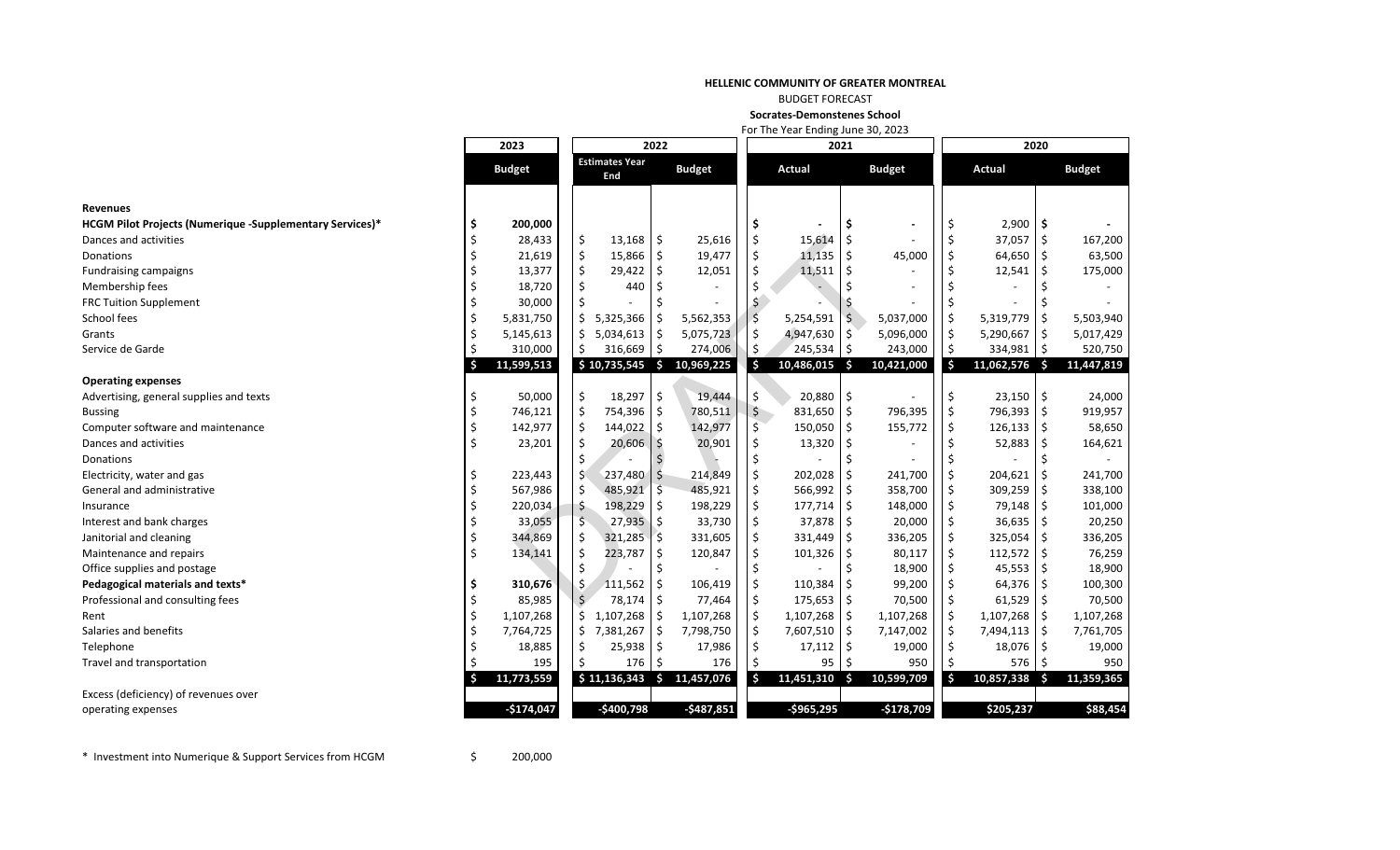**HELLENIC COMMUNITY OF GREATER MONTREAL** CONSOLIDATED BUDGET FORECAST **Community Centres** For The Year Ending June 30, 2023

|                                     |               |               |                     | Montreal                      |               |                                                  |                  |               |        | South Shore   |               |                                      |               |               |           |                                       |              |               |               |         |               | Totals        |                           |               |                                         |
|-------------------------------------|---------------|---------------|---------------------|-------------------------------|---------------|--------------------------------------------------|------------------|---------------|--------|---------------|---------------|--------------------------------------|---------------|---------------|-----------|---------------------------------------|--------------|---------------|---------------|---------|---------------|---------------|---------------------------|---------------|-----------------------------------------|
|                                     | 2023          | 2022          | 2021                |                               | 2020          |                                                  | 2023             | 2022          |        | 2021          |               | 2020                                 | 2023          | 2022          |           | 2021                                  |              | 2020          | 2023          |         | 2022          |               | 2021                      |               | 2020                                    |
|                                     | <b>Budget</b> | <b>Budget</b> | <b>Actual</b>       | <b>Budget</b>                 | <b>Actual</b> | <b>Budget</b>                                    | <b>Budget</b>    | <b>Budget</b> | Actual | <b>Budget</b> | <b>Actual</b> | <b>Budget</b>                        | <b>Budget</b> | <b>Budget</b> | Actual    | <b>Budget</b>                         | Actual       | <b>Budget</b> | <b>Budget</b> |         | <b>Budget</b> | <b>Actual</b> | <b>Budget</b>             | <b>Actual</b> | <b>Budget</b>                           |
| Revenues                            |               |               |                     |                               |               |                                                  |                  |               |        |               |               |                                      |               |               |           |                                       |              |               |               |         |               |               |                           |               |                                         |
|                                     |               |               |                     |                               |               |                                                  |                  |               |        |               |               |                                      |               |               |           |                                       |              |               |               |         |               |               |                           |               |                                         |
| Athletics department (p.7)          | 103,540 \$    | $3.419$ S     | $3,419$ \$          | 10,000 \$                     | 116,620 \$    | 104,128                                          | 47,300           |               |        | $5,000$ \$    |               | 4,958 \$ 14,000                      | 80,000        |               | 43,749 \$ | 50,000 \$                             | $102,251$ \$ | 98,768        |               | 230,840 |               | $47,168$ \$   | 65,000 \$                 |               | 223,829 \$ 216,896                      |
| Banquet facilities (p.8)            |               |               |                     |                               | 142,046 \$    | 171.100                                          |                  |               |        |               |               |                                      |               |               |           |                                       |              |               |               |         |               |               |                           |               | 142,046 \$ 171,100                      |
|                                     | $$103,540$ \$ |               |                     |                               |               | 3,419 \$ 3,419 \$ 10,000 \$ 258,666 \$ 275,228   | \$ 47,300        |               |        |               |               | $$5,000$$ $$4,958$$ $$14,000$        | \$80,000      |               |           | 43,749 \$ 50,000 \$ 102,251 \$ 98,768 |              |               |               | 230,840 |               |               |                           |               | 47,168 \$ 65,000 \$ 365,875 \$ 387,996  |
| <b>Expenses</b>                     |               |               |                     |                               |               |                                                  |                  |               |        |               |               |                                      |               |               |           |                                       |              |               |               |         |               |               |                           |               |                                         |
| Athletics department (p.7)          | 96,283        |               | 36,828 \$ 36,828 \$ | 29,900 \$                     | $113,242$ \$  | 142.354                                          | 42.559           |               |        |               |               | 11,967 \$ 13,270                     | 50,771        |               | 37,872 \$ | 46.100 \$                             | $72,317$ \$  | 79.259        |               | 189,612 |               | 89,753 \$     | 85,700 \$                 |               | 197,525 \$ 234,882                      |
| Banquet facilities (p. 8)           | 77.944 S      |               |                     | 54,883 \$ 54,883 \$ 50,500 \$ | $171,183$ \$  | 211.245                                          |                  |               |        |               |               |                                      |               |               |           |                                       |              |               |               | 67.640  |               | 54.883 S      | 50,500 \$                 |               | 171,183 \$ 211,245                      |
|                                     | $$174,227$ \$ |               |                     |                               |               | 91,712 \$ 91,712 \$ 80,400 \$ 284,425 \$ 353,599 | \$ 42,559        |               |        |               |               | 15,052 \$ 9,700 \$ 11,967 \$ 13,270  | \$50,771      |               |           | 37,872 \$ 46,100 \$ 72,317 \$ 79,259  |              |               | \$257,252     |         |               |               |                           |               | \$144,637 \$136,200 \$368,709 \$446,127 |
| Net excess (deficiency) of revenues |               |               |                     |                               |               |                                                  |                  |               |        |               |               |                                      |               |               |           |                                       |              |               |               |         |               |               |                           |               |                                         |
| auar aunances.                      |               |               |                     |                               |               | 20 COT C OR ON A DOARD C OCORD C OCORD C TO 271  | $A \overline{B}$ |               |        |               |               | $10053 \div 4700 \div 7000 \div 721$ | 6.30320       |               |           | <b>EQ77 6 2000 6 20024 6 10510</b>    |              |               |               | 26.412  |               |               | $07.400 \div 71.300 \div$ |               | $2024 \div 50121$                       |

|               |               |                      |                             |                     |        |                     | HELLENIC COMMUNITY OF GREATER MONTREAL<br>CONSOLIDATED BUDGET FORECAST<br><b>Community Centres</b><br>For The Year Ending June 30, 2023 |          |               |               |    |
|---------------|---------------|----------------------|-----------------------------|---------------------|--------|---------------------|-----------------------------------------------------------------------------------------------------------------------------------------|----------|---------------|---------------|----|
| 2023          | 2022          |                      | <b>South Shore</b><br>2021  |                     |        | 2020                |                                                                                                                                         |          | 2023          | 2022          |    |
| <b>Budget</b> | <b>Budget</b> | Actual               | <b>Budget</b>               |                     | Actual |                     | <b>Budget</b>                                                                                                                           |          | <b>Budget</b> | <b>Budget</b> |    |
| \$<br>47,300  |               | \$                   | \$<br>5,000                 | $\ddot{\mathsf{s}}$ | 4,958  | $\ddot{\mathsf{s}}$ | 14,000                                                                                                                                  |          | 80,000        |               | \$ |
| \$            |               | Ś<br>ä,              | Ś                           | Ś                   |        | Ś                   |                                                                                                                                         | \$<br>\$ |               |               | \$ |
| \$<br>47,300  |               | \$<br>۵              | \$<br>5,000                 | \$                  | 4,958  | \$                  | 14,000                                                                                                                                  | \$       | 80,000        |               | \$ |
| \$<br>42,559  |               | \$<br>15,052         | $\ddot{\varsigma}$<br>9,700 | $\zeta$             | 11,967 | \$                  | 13,270                                                                                                                                  | \$       | 50,771        |               | \$ |
| \$            |               | \$                   | $\mathsf{\hat{S}}$          | \$                  |        | \$                  |                                                                                                                                         | \$       |               |               | \$ |
| \$<br>42,559  |               | \$<br>15,052         | \$<br>9,700                 | \$                  | 11,967 | \$                  | 13,270                                                                                                                                  | $\sf S$  | 50,771        |               | \$ |
| 4,741<br>Ŝ    |               | $15,052 - 5$<br>$-5$ | 4,700 -\$                   |                     | 7,009  | $\sf s$             | 731                                                                                                                                     | \$       | 29,229        |               | \$ |
|               |               |                      |                             |                     |        |                     |                                                                                                                                         |          |               |               |    |

|               |                     |                                          | Montreal      |              |                                                                    |               |               | South Shore   |               |                      |                                       |               |               |           | Laval               |                                    |                   |               |               | <b>Totals</b> |                                        |                            |                    |
|---------------|---------------------|------------------------------------------|---------------|--------------|--------------------------------------------------------------------|---------------|---------------|---------------|---------------|----------------------|---------------------------------------|---------------|---------------|-----------|---------------------|------------------------------------|-------------------|---------------|---------------|---------------|----------------------------------------|----------------------------|--------------------|
| 2023          | 2022                | 2021                                     |               | 2020         |                                                                    | 2023          | 2022          | 2021          |               |                      | 2020                                  | 2023          | 2022          |           | 2021                |                                    | 2020              | 2023          | 2022          | 2021          |                                        |                            | 2020               |
| <b>Budget</b> | <b>Budget</b>       | Actual                                   | <b>Budget</b> | Actual       | <b>Budget</b>                                                      | <b>Budget</b> | <b>Budget</b> | <b>Actual</b> | <b>Budget</b> | Actual               | <b>Budget</b>                         | <b>Budget</b> | <b>Budget</b> | Actual    | <b>Budget</b>       | Actual                             | <b>Budget</b>     | <b>Budget</b> | <b>Budget</b> | Actual        | <b>Budget</b>                          | Actual                     | <b>Budget</b>      |
|               |                     |                                          |               |              |                                                                    |               |               |               |               |                      |                                       |               |               |           |                     |                                    |                   |               |               |               |                                        |                            |                    |
|               |                     |                                          |               |              |                                                                    |               |               |               |               |                      |                                       |               |               |           |                     |                                    |                   |               |               |               |                                        |                            |                    |
| 103,540 \$    |                     | $3,419$ \$<br>$3,419$ \$                 | 10,000 \$     | 116,620 \$   | 104,128                                                            | \$47,300      |               |               | $5,000$ \$    | 4,958                | 14,000                                | 80,000        |               | 43,749 \$ | 50,000              | $102,251$ \$                       | 98,768            | 230,840       |               | $47,168$ \$   | 65,000 \$                              |                            | 223,829 \$ 216,8   |
|               |                     |                                          |               | 142,046 \$   | 171.100                                                            |               |               |               |               |                      |                                       |               |               |           |                     |                                    |                   |               |               |               |                                        |                            | 142,046 \$ 171,1   |
|               | 103,540 \$ 3,419 \$ |                                          |               |              | 3,419 \$ 10,000 \$ 258,666 \$ 275,228                              | \$47,300      |               |               | \$5,000\$     |                      | 4,958 \$ 14,000                       | 80,000        |               |           | 43,749 \$ 50,000 \$ |                                    | 102,251 \$ 98,768 | \$230,840     |               | 47,168 \$     |                                        | 65,000 \$ 365,875 \$ 387,9 |                    |
|               |                     |                                          |               |              |                                                                    |               |               |               |               |                      |                                       |               |               |           |                     |                                    |                   |               |               |               |                                        |                            |                    |
| $96,283$ \$   | 36,828              | 36,828                                   | 29,900 \$     | $113,242$ \$ | 142.354                                                            | 42,559        |               | $15,052$ \$   |               | $9,700$ \$ 11,967 \$ | 13,270                                | 50,771        |               | 37,872 \$ | $46,100$ \$         | $72,317$ \$                        | 79,259            | 189,612       |               | 89,753        | 85,700 \$                              |                            | 197,525 \$ 234,8   |
| 77,944 \$     |                     | 54,883 \$ 54,883 \$ 50,500 \$ 171,183 \$ |               |              | 211.245                                                            |               |               |               |               |                      |                                       |               |               |           |                     |                                    |                   | 67,640        |               | $54,883$ \$   | 50,500 \$                              |                            | $171,183$ \$ 211,2 |
|               |                     |                                          |               |              | 174,227 \$ 91,712 \$ 91,712 \$ 80,400 \$ 284,425 \$ 353,599        | 42,559        |               |               |               |                      | 15,052 \$ 9,700 \$ 11,967 \$ 13,270   | 50,771        |               |           | 37,872 \$ 46,100 \$ |                                    | 72,317 \$ 79,259  | \$257,252     |               |               | 144,637 \$ 136,200 \$ 368,709 \$ 446,1 |                            |                    |
|               |                     |                                          |               |              |                                                                    |               |               |               |               |                      |                                       |               |               |           |                     |                                    |                   |               |               |               |                                        |                            |                    |
|               |                     |                                          |               |              | 70.687 - \$ 88.293 - \$ 88.293 - \$ 70.400 - \$ 25.759 - \$ 78.371 | 4.741         |               |               |               |                      | -\$ 15.052 -\$ 4.700 -\$ 7.009 \$ 731 | $5$ 29.229    |               |           |                     | 5.877 \$ 3.900 \$ 29.934 \$ 19.510 |                   | $-5$ 26.412   |               |               | 97.469 - \$71.200 - \$2.834 - \$58.1   |                            |                    |

|                                     |               |                                                                         |                     | Montreal      |                                                |               |               |               |               | <b>South Shore</b>             |                                                   |                 |               |               |               | Laval         |               |                                         |               |               | <b>Totals</b>                               |               |                              |                                        |
|-------------------------------------|---------------|-------------------------------------------------------------------------|---------------------|---------------|------------------------------------------------|---------------|---------------|---------------|---------------|--------------------------------|---------------------------------------------------|-----------------|---------------|---------------|---------------|---------------|---------------|-----------------------------------------|---------------|---------------|---------------------------------------------|---------------|------------------------------|----------------------------------------|
|                                     | 2023          | 2022                                                                    | 2021                |               | 2020                                           |               | 2023          | 2022          |               | 2021                           | 2020                                              |                 | 2023          | 2022          | 2021          |               |               | 2020                                    | 2023          | 2022          | 2021                                        |               |                              | 2020                                   |
|                                     | <b>Budget</b> | <b>Budget</b>                                                           | Actual              | <b>Budget</b> | Actual                                         | <b>Budget</b> | <b>Budget</b> | <b>Budget</b> | <b>Actual</b> | <b>Budget</b>                  | Actual                                            | <b>Budget</b>   | <b>Budget</b> | <b>Budget</b> | <b>Actual</b> | <b>Budget</b> | <b>Actual</b> | <b>Budget</b>                           | <b>Budget</b> | <b>Budget</b> | Actual                                      | <b>Budget</b> | <b>Actual</b>                | <b>Budget</b>                          |
| Revenues                            |               |                                                                         |                     |               |                                                |               |               |               |               |                                |                                                   |                 |               |               |               |               |               |                                         |               |               |                                             |               |                              |                                        |
| Athletics department (p.7)          | 103,540 \$    | $3,419$ \$                                                              | $3,419$ \$          | $10,000$ \$   | 116,620 \$                                     | 104,128       | 47,300        |               |               | $5,000$ \$<br>$\sim$ 15 $\sim$ |                                                   | 4,958 \$ 14,000 | 80,000        |               | 43,749 \$     | 50,000 \$     | 102,251 \$    | 98,768                                  | 230,840       |               | $47,168$ \$                                 | 65,000 \$     | 223,829 \$                   | 216,896                                |
| Banquet facilities (p.8)            |               |                                                                         |                     |               | 142,046 \$                                     | 171.100       |               |               |               |                                |                                                   |                 |               |               |               |               |               |                                         |               |               |                                             |               |                              | 142,046 \$ 171,100                     |
|                                     | $$103,540$ \$ |                                                                         |                     |               | 3,419 \$ 3,419 \$ 10,000 \$ 258,666 \$ 275,228 |               | \$ 47,300     |               |               | \$5,000\$                      |                                                   | 4,958 \$ 14,000 | \$80,000      |               |               |               |               | \$43,749 \$50,000 \$102,251 \$98,768    | \$230,840     |               | 47,168 \$                                   |               | 65,000 \$ 365,875 \$ 387,996 |                                        |
| <b>Expenses</b>                     |               |                                                                         |                     |               |                                                |               |               |               |               |                                |                                                   |                 |               |               |               |               |               |                                         |               |               |                                             |               |                              |                                        |
| Athletics department (p.7)          | 96,283        |                                                                         | 36,828 \$ 36,828 \$ | 29,900 \$     | 113,242 \$                                     | 142,354       | 42,559        |               |               |                                | $\frac{1}{2}$ 15,052 \$ 9,700 \$ 11,967 \$ 13,270 |                 | 50,771        |               | 37,872 \$     | $46,100$ \$   |               | 72,317 \$ 79,259                        | 189,612       |               | 89,753 \$                                   | 85,700 \$     | 197,525 \$                   | 234,882                                |
| Banquet facilities (p. 8)           | 77,944 \$     |                                                                         |                     |               | 54,883 \$ 54,883 \$ 50,500 \$ 171,183 \$       | 211.245       |               |               |               |                                |                                                   |                 |               |               |               |               |               |                                         | 67,640        |               | 54.883 S                                    |               |                              | 50,500 \$ 171,183 \$ 211,245           |
|                                     |               | \$ 174,227 \$ 91,712 \$ 91,712 \$ 80,400 \$ 284,425 \$ 353,599          |                     |               |                                                |               | \$42,559      |               |               |                                | \$ 15,052 \$ 9,700 \$ 11,967 \$ 13,270            |                 | \$50,771      |               |               |               |               | \$ 37,872 \$ 46,100 \$ 72,317 \$ 79,259 | \$257,252     |               | \$ 144,637 \$ 136,200 \$ 368,709 \$ 446,127 |               |                              |                                        |
| Net excess (deficiency) of revenues |               |                                                                         |                     |               |                                                |               |               |               |               |                                |                                                   |                 |               |               |               |               |               |                                         |               |               |                                             |               |                              |                                        |
| over expenses                       |               | $-5$ 70,687 $-5$ 88,293 $-5$ 88,293 $-5$ 70,400 $-5$ 25,759 $-5$ 78,371 |                     |               |                                                |               | 4,741         |               |               |                                | $-5$ 15,052 $-5$ 4,700 $-5$ 7,009 \$ 731          |                 | \$29,229      |               |               |               |               | 5,877 \$ 3,900 \$ 29,934 \$ 19,510      | $-5$ 26,412   |               |                                             |               |                              | 97,469 -\$ 71,200 -\$ 2,834 -\$ 58,131 |

#### **Revenues**

**Expenses**<br>Athletics department (p.7)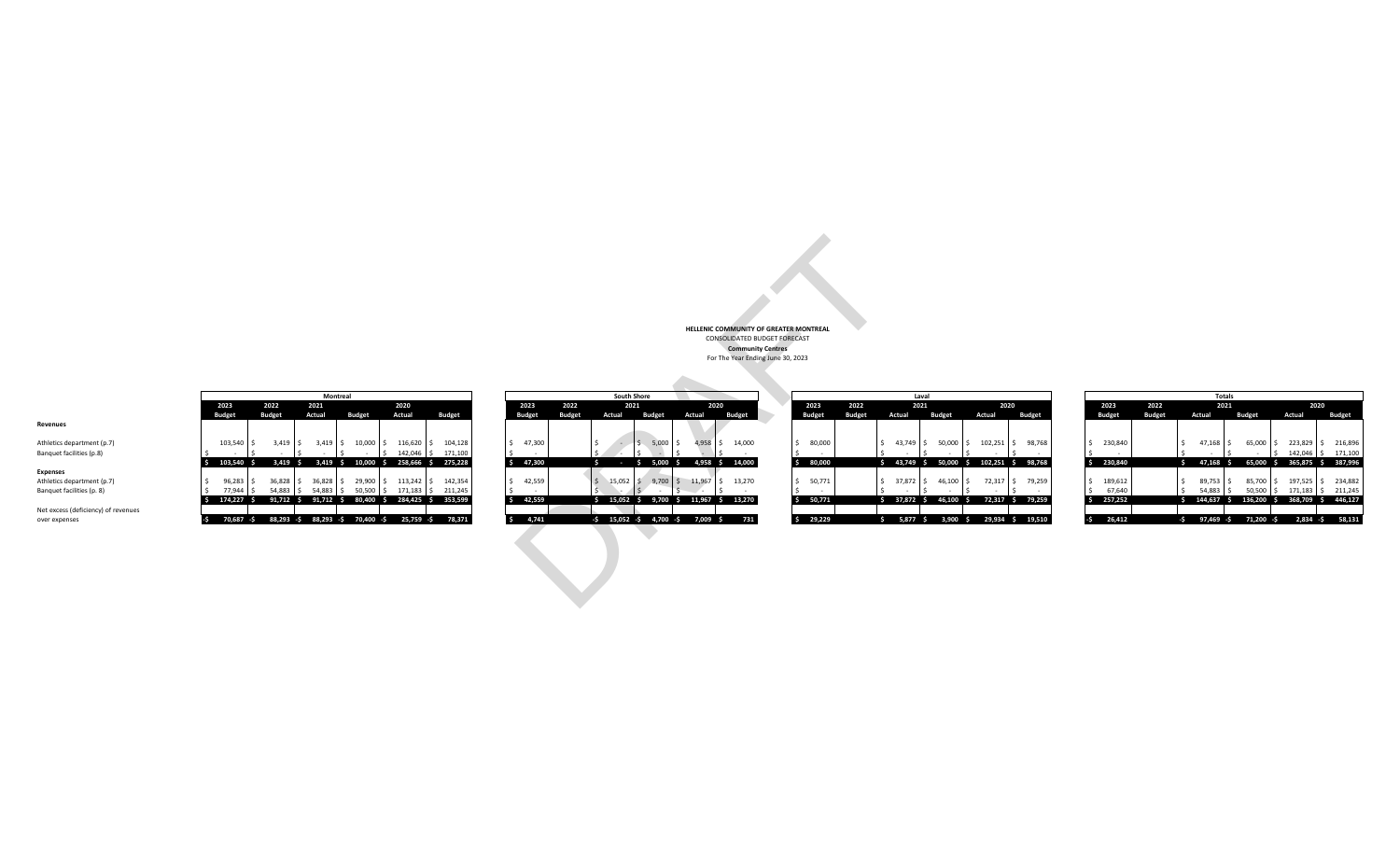| HELLENIC COMMUNITY OF GREATER MONTREAL |
|----------------------------------------|
|                                        |
|                                        |
|                                        |
|                                        |

| Montreal |     |                      |            |             |               |  |               |                     |     |               | South Shore  |               |            |               |  |               |           | Laval     |               |     |            |               |  |               |              | Totals       |  |
|----------|-----|----------------------|------------|-------------|---------------|--|---------------|---------------------|-----|---------------|--------------|---------------|------------|---------------|--|---------------|-----------|-----------|---------------|-----|------------|---------------|--|---------------|--------------|--------------|--|
| Actual   |     | <b>Budget</b>        | Actual     |             | <b>Budget</b> |  | <b>Budget</b> | <b>Estimated</b>    |     | <b>Budget</b> | Actual       | <b>Budget</b> | Actual     | <b>Budget</b> |  | <b>Budget</b> |           | Actual    | <b>Budget</b> |     | Actual     | <b>Budget</b> |  | <b>Budget</b> |              | Actual       |  |
| 2021     |     | 2021                 | 2020       |             | 2020          |  | 2023          | <b>Actuals 2021</b> |     | 2022          | 2021         | 2021          | 2020       | 2020          |  | 2023          | 2022      | 2021      | 2021          |     | 2020       | 2020          |  | 2023          | 2022         | 2021         |  |
|          |     |                      |            |             |               |  |               |                     |     |               |              |               |            |               |  |               |           |           |               |     |            |               |  |               |              |              |  |
|          |     |                      |            |             |               |  |               |                     |     |               |              |               |            |               |  |               |           |           |               |     |            |               |  |               |              |              |  |
|          |     |                      |            |             |               |  |               |                     |     |               |              |               |            |               |  |               |           |           |               |     |            |               |  |               |              |              |  |
| 736      |     | 1,000                | 3,260      |             | 4.000         |  | 3,300         |                     |     |               |              |               |            |               |  |               |           |           |               |     |            |               |  | 3,300         | 4,103        | 736          |  |
|          |     |                      |            |             |               |  |               |                     |     |               |              |               |            |               |  |               |           |           |               |     |            |               |  | 500           |              |              |  |
|          |     |                      | 39,128     |             | 39,128        |  | 28,000        | 44.375              |     | 28,000        |              |               |            |               |  | 38,500        | 38,500    | 36,155    | 28,000        |     | 55,768     | 55,768        |  | 108,500       | 108,500      | 36,155       |  |
|          |     | 4,000                | 7,525      |             | 4,000         |  |               |                     |     |               |              |               |            |               |  |               |           |           |               |     |            |               |  |               |              |              |  |
| 2,683    |     | 5,000                | 34,381     |             | 31,000        |  | 5.000         |                     |     | 5.000         |              | 5.000         | 4,958      | 14,000        |  | 1.500         | 3.133     | 1.630     |               |     | 2.014      | 7.000         |  | 30,500        | 32,133       | 4.313        |  |
|          |     |                      | 32,326     |             | 26,000        |  | 11.000        | 33.375              |     | 10,000        |              |               |            |               |  | 40,000 \$     | 33,000    | 5.964     | 22,000        |     | 44,469     | 36,000        |  | 88,040        | 73,000 \$    | 5,964        |  |
| 3.419    | - 5 | 10,000 \$            | 116,620    |             | 104,128       |  | 47,300        | 77,750 \$           |     | 43,000        |              | 5,000         | 4,958 \$   | 14.000        |  | 80,000        | 74,633    | 43,749 \$ | 50,000        |     | 102,251 \$ | 98,768        |  | 230,840 \$    | 217,736 \$   | 47,168       |  |
|          |     |                      |            |             |               |  |               |                     |     |               |              |               |            |               |  |               |           |           |               |     |            |               |  |               |              |              |  |
| 500      |     |                      | 9,474      |             | 8,200         |  | 300           | 4.743               | ı s | 176           | 527          |               |            |               |  | 9,000         | 8,140     | 625       | 12,000        |     | 11,575     | 12,000        |  | 15,400        | 14,370 \$    | 1,652        |  |
| 13,226   |     | 14,000               | 13,509     |             | 15,100        |  | 6,889         |                     |     | 6,889         | 7,023        | 7,000         | $6,653$ \$ | 7.000         |  |               |           |           |               |     |            |               |  | 20,801        | 20,801       | 20,249       |  |
|          |     | 700                  |            | 251         | 1,100         |  | 188           |                     |     | 188           | 194          | 200           | 166        | 200           |  |               |           |           |               |     | 200        | 30C           |  | 389           | 389          | 194          |  |
| 5,927    |     | 9.700                | 7,809      |             | 9,700         |  | 1,936         |                     |     | 1,936         | 1,936        | 2,000         | 1,919      | 2.000         |  |               |           |           |               |     |            |               |  | 8,517         | 8,517        | 7,864        |  |
| 4,118    |     | 4.000                | 4,673      |             | 1.200         |  | 175           |                     |     | 175           | 174          | 500           | 407        | 500           |  |               |           |           |               |     |            |               |  | 3.874         | 3.874        | 4.292        |  |
| 12,210   |     |                      | 77,463     |             | 105,554       |  | 33,000        | 32.741              |     | 29,400        | 4.986        |               | 2,822      | 3.570         |  | 40.700        | 40.700    | 36.188    | 31,800        |     | 60,232     | 64,959        |  | 138,700       | 148,141      | 53,383       |  |
| 848      |     | 1,500                |            | 63          | 1,500         |  |               | 238                 |     |               | 212          |               |            |               |  | 1.071         | 1.071     | 1,060     | 2,000         |     | 311        | 2,000         |  | 1,931         | 1,931        | 2,120        |  |
|          |     |                      |            |             |               |  |               |                     |     |               |              |               |            |               |  |               |           |           |               |     |            | -5            |  |               |              |              |  |
| 36,828   | - S | 29,900 \$            | 113,242 \$ |             | 142,354       |  | 42,559 \$     | 37.722 S            |     | 38,834 \$     | 15,052 \$    | 9,700 \$      | 11,967 \$  | 13.270        |  | 50,771 \$     | 49,911 \$ | 37,872 \$ | 46,100        | -S. | 72,317 \$  | 79,259        |  | 189,612 \$    | 198,023 \$   | 89,753 \$    |  |
|          |     |                      |            |             |               |  |               |                     |     |               |              |               |            |               |  |               |           |           |               |     |            |               |  |               |              |              |  |
|          |     | 33,409 -\$ 19,900 \$ |            | $3,379 - 5$ | 38,226        |  | 4,741 \$      | 40,028 \$           |     | $4,166 - $$   | $15,052 - $$ | 4,700 -\$     | 7,009 \$   | 731           |  | $$29,229$ \$  | 24,722 \$ | 5,877 \$  | 3,900 \$      |     | 29,934 \$  | 19,510        |  | 41,228 \$     | $19,713 - $$ | $42,585 - 5$ |  |

|    |               |    |         |     |        | Totals |               |    |         |    |               |
|----|---------------|----|---------|-----|--------|--------|---------------|----|---------|----|---------------|
|    | <b>Budget</b> |    |         |     | Actual |        | <b>Budget</b> |    | Actual  |    | <b>Budget</b> |
|    | 2023          |    | 2022    |     | 2021   |        | 2021          |    | 2020    |    | 2020          |
|    |               |    |         |     |        |        |               |    |         |    |               |
|    |               |    |         |     |        |        |               |    |         |    |               |
| \$ |               | \$ |         | \$  |        | \$     |               | \$ |         | \$ |               |
| \$ | 3,300         | \$ | 4,103   | \$  | 736    | Ś      | 1,000         | \$ | 3,260   | \$ | 4,000         |
| \$ | 500           | \$ |         | \$  |        | Ś      |               | \$ |         | \$ |               |
| \$ | 108,500       | \$ | 108,500 | \$  | 36,155 | Ś      | 28,000        | \$ | 94,896  | Ś  | 94,896        |
| \$ |               | \$ |         | \$  |        | Ś      | 4,000         | \$ | 7,525   | \$ | 4,000         |
| \$ | 30,500        | \$ | 32,133  | Ś   | 4,313  | Ś      | 10,000        | \$ | 41,353  | Ś  | 52,000        |
| \$ | 88,040        | \$ | 73,000  | \$  | 5,964  | \$     | 22,000        | \$ | 76,795  | \$ | 62,000        |
| \$ | 230,840       | \$ | 217,736 | \$  | 47,168 | \$     | 65,000        | \$ | 223,829 | \$ | 216,896       |
|    |               |    |         |     |        |        |               |    |         |    |               |
|    |               |    |         |     |        |        |               |    |         |    |               |
| \$ | 15,400        | \$ | 14,370  | \$  | 1,652  | Ś      | 12,000        | \$ | 21,048  | \$ | 20,200        |
| \$ | 20,801        | \$ | 20,801  | \$  | 20,249 | Ś      | 21,000        | \$ | 20,162  | \$ | 22,100        |
| \$ | 389           | \$ | 389     | \$  | 194    | Ś      | 1,200         | \$ | 617     | \$ | 1,600         |
| \$ | 8,517         | \$ | 8,517   | \$  | 7,864  | Ś      | 11,700        | \$ | 9,728   | \$ | 11,700        |
| \$ | 3,874         | \$ | 3,874   | \$  | 4,292  | Ś      | 4,500         | \$ | 5,081   | \$ | 1,700         |
| Ś  | 138,700       | \$ | 148,141 | Ś   | 53,383 | Ś      | 31,800        | \$ | 140,517 | Ś  | 174,082       |
| \$ | 1,931         | \$ | 1,931   | \$  | 2,120  | Ś      | 3,500         | \$ | 373     | \$ | 3,500         |
| \$ | 189,612       | Ś  | 198,023 | \$  | 89,753 | \$     | 85,700        | Ś  | 197,525 | \$ | 234,882       |
| \$ |               | \$ |         | -\$ |        |        |               | \$ |         |    |               |

|                                                            |      |                      |                     |                      | Montreal          |                                |                                                                       |                  |                                   |                     |                                                                          | South Shore |                                 |            |        |               |           |                                                              | Laval         |                          |                  |                                                                 |                    | Totals |                                                   |             |               |
|------------------------------------------------------------|------|----------------------|---------------------|----------------------|-------------------|--------------------------------|-----------------------------------------------------------------------|------------------|-----------------------------------|---------------------|--------------------------------------------------------------------------|-------------|---------------------------------|------------|--------|---------------|-----------|--------------------------------------------------------------|---------------|--------------------------|------------------|-----------------------------------------------------------------|--------------------|--------|---------------------------------------------------|-------------|---------------|
|                                                            |      |                      |                     |                      | Actual            | Budget                         | Actual                                                                | <b>Budget</b>    | Budget                            | Estimated           | <b>Budget</b>                                                            | Actual      | <b>Budget</b>                   | Actual     |        | <b>Budget</b> |           | Actual                                                       | <b>Budget</b> | Actual                   | <b>Budge</b>     | <b>Budget</b>                                                   |                    | Actual | <b>Budget</b>                                     | Actual      | <b>Budget</b> |
|                                                            | 2023 |                      | <b>Actuals 2021</b> | 2022                 | 2021              | 2021                           | 2020                                                                  | 2020             | 2023                              | <b>Actuals 2021</b> | 2022                                                                     | 2021        | 2021                            | 2020       | 2020   | 2023          | 2022      | 2021                                                         | 2021          | 2020                     | 2020             | 2023                                                            | 2022               | 2021   | 2021                                              | 2020        | 2020          |
|                                                            |      |                      |                     |                      |                   |                                |                                                                       |                  |                                   |                     |                                                                          |             |                                 |            |        |               |           |                                                              |               |                          |                  |                                                                 |                    |        |                                                   |             |               |
| Revenues                                                   |      |                      |                     |                      |                   |                                |                                                                       |                  |                                   |                     |                                                                          |             |                                 |            |        |               |           |                                                              |               |                          |                  |                                                                 |                    |        |                                                   |             |               |
| Advertising                                                |      | $\sim$ $\sim$ $\sim$ |                     |                      | $\sim$            |                                |                                                                       |                  |                                   |                     |                                                                          |             |                                 |            |        |               |           |                                                              |               |                          |                  | $-15$                                                           |                    | $\sim$ |                                                   |             |               |
| Activities and events                                      |      |                      |                     | 4,103                | 736   9           | 1,000                          | 3,260                                                                 | 4.000            | 3.300                             |                     |                                                                          |             |                                 |            |        |               |           |                                                              |               | $\sim$                   |                  | $3,300$ \$                                                      |                    | 736    | 1,000                                             | 3,260       | 4,000         |
| General revenues                                           |      | 500                  |                     |                      |                   |                                |                                                                       |                  |                                   |                     |                                                                          |             |                                 |            |        |               |           |                                                              |               | $\sim$ $-$               |                  | 500 5                                                           |                    |        |                                                   |             |               |
| Grants                                                     |      | 42,000               | 33,051              | 42,000               |                   |                                | 39,128                                                                | 39.128           | $28,000$ \$                       | 44,37               | 28,000                                                                   |             |                                 |            |        | 38,500        | 38,500    | $36,155$ \$                                                  | 28,000        |                          | 55,768 \$ 55,768 | 108,500 \$                                                      | 108,500            | 36,155 | 28,000                                            | 94,896      | 94,896        |
| Program fees                                               |      |                      |                     |                      | $\sim$            | 4.000                          | 7,525                                                                 | 4,000            |                                   |                     |                                                                          |             |                                 |            |        |               |           |                                                              |               |                          |                  |                                                                 |                    |        | 4.000                                             | 7,525       | 4,000         |
| Rental                                                     |      | 24,000               | 6.480               | 24,000               | $2,683$ $\mid$ \$ | 5.000                          | 34.381                                                                | 31,000           | 5.000                             |                     | 5.000                                                                    |             | 5,000                           | 4.958      | 14,000 | 1.500         |           | 1.630                                                        |               | $2.014$ S                | 7.000            | 30.500 \$                                                       |                    | 4.313  | 10,000                                            | 41.353      | 52.000        |
| Summer camp fees                                           |      | 37.040               | $9.766$ S           | 30,000               |                   |                                | $32,326$ \$                                                           | 26,000           | 11,000 \$                         | 33.375 \$           | 10,000                                                                   |             |                                 |            |        | 40,000 S      |           | 33,000 \$ 5,964 \$ 22,000 \$                                 |               |                          | 44.469 S 36.000  | 88,040 \$                                                       | 73,000 \$ 5.964 \$ |        | 22,000                                            | 76.795 S    | 62,000        |
|                                                            |      | 103,540 \$           |                     | 49,297 \$ 100,103 \$ |                   |                                | 3,419 \$ 10,000 \$ 116,620 \$ 104,128                                 |                  |                                   |                     | $$47,300 \quad $77,750 \quad $43,000 \quad $$                            |             | $-$ \$ 5,000 \$ 4,958 \$ 14,000 |            |        |               |           | \$ 80,000 \$ 74,633 \$ 43,749 \$ 50,000 \$ 102,251 \$ 98,768 |               |                          |                  | \$ 230,840 \$ 217,736 \$ 47,168 \$ 65,000 \$ 223,829 \$ 216,896 |                    |        |                                                   |             |               |
| <b>Operating expenses</b>                                  |      |                      |                     |                      |                   |                                |                                                                       |                  |                                   |                     |                                                                          |             |                                 |            |        |               |           |                                                              |               |                          |                  |                                                                 |                    |        |                                                   |             |               |
|                                                            |      |                      |                     |                      |                   |                                |                                                                       |                  |                                   |                     |                                                                          |             |                                 |            |        |               |           |                                                              |               |                          |                  |                                                                 |                    |        | 12,000                                            |             | 20,200        |
| Activities                                                 |      | 6,100                | $3,936$ \$          | 6,055                | $500 \quad S$     |                                | 9.474                                                                 | 8.200            | $300 \, \text{S}$                 | $4.743$ S           | 176 S                                                                    | 527         |                                 |            |        | $9,000$ \$    | 8.140 S   |                                                              | 625 \$ 12,000 |                          | 11,575 \$ 12,000 | 15,400                                                          | $14,370$ \$        | 1,652  |                                                   | $21,048$ \$ |               |
|                                                            |      | 13,912               | $5,786$ \$          | 13,912 \$            | $13,226$ \$       | 14,000                         | 13,509                                                                | 15,100           | $6,889$ \$                        |                     | $6,889$ \$                                                               | $7.023$ S   | 7,000                           | $6,653$ \$ | 7,000  |               |           |                                                              |               | $\sim$                   |                  | 20,801                                                          | $20,801$ \$        | 20,249 | 21,000                                            | $20,162$ \$ | 22,100        |
| Electricity, water and gas<br>General expenses             |      | 202                  | $152$ $\pm$         | 202                  |                   | 700                            | 251                                                                   | 1,100            | 188 <sup>5</sup>                  |                     | 188                                                                      | 194         |                                 | 166        |        |               |           | $\sim$                                                       | 300           | $200 \quad$ \$           | 300              | 389                                                             | 389 5              | 194    | 1.200                                             | 617         | 1,600         |
| Janitorial and cleaning                                    |      | 6,581                | $1.864$ \ 5         | 6,581                | $5,927$ \$        | 9,700                          | 7,809                                                                 | 9.700            | $1,936$ \$                        |                     | 1,936                                                                    | 1,936       | 2,000                           | 1,919      | 2,000  |               |           |                                                              |               | $\overline{\phantom{a}}$ |                  | 8,517                                                           | $8,517$ $\mid$ \$  | 7.864  | 11,700                                            | 9.728       | 11,700        |
| Maintenance and repairs                                    |      | 3,698                | $159$ $\leq$        | 3.698                | $4,118$ \$        | 4.000                          | 4.673                                                                 | 1.200            | $175$ $\overline{\phantom{1}}$ \$ |                     |                                                                          | 174         |                                 | 407        |        |               |           | $\sim$                                                       |               | $\sim$                   |                  | $3.874$ \$                                                      | $3.874$ S          | 4.292  | 4.500                                             | 5.081       | 1,700         |
| Salaries and benefits                                      |      | 65,000               | 24,309 \$           | 78,041               | 12,210            |                                | 77,463                                                                | 105,554          | 33,000 \$                         | 32,741              | $5$ 29,400 \$                                                            | 4.986       |                                 | 2,822      | 3.570  | 40,700 \$     | 40,700 S  | 36,188 \$                                                    | 31,800        | 60,232 \$                | 64,959           | 138,700 \$                                                      | 148,141 \$         | 53,383 | 31,800                                            | 140,517     | 174,082       |
|                                                            |      | 789                  |                     | 789                  | 848 S             | 1.500 S                        | 63 5                                                                  | 1.500            | 71 S                              | 238 1               | 71 S<br>S.                                                               |             |                                 |            |        | $1.071$ S     | $1.071$ S | $1.060$ S                                                    | 2.000 \$      |                          | 311 \$ 2.000     | $1.931$ $\pm$                                                   | $1.931$ S          | 2.120  |                                                   | $373$ $\pm$ | 3.500         |
| Supplies                                                   |      |                      |                     |                      |                   |                                | 96,283 \$ 36,206 \$ 109,278 \$ 36,828 \$ 29,900 \$ 113,242 \$ 142,354 |                  |                                   |                     | \$ 42,559 \$ 37,722 \$ 38,834 \$ 15,052 \$ 9,700 \$ 11,967 \$ 13,270     |             |                                 |            |        |               |           | $$5, 50,771, $49,911, $37,872, $46,100, $$                   |               |                          | 72,317 \$ 79,259 | \$ 189,612 \$ 198,023 \$ 89,753 \$ 85,700 \$ 197,525 \$ 234,882 |                    |        |                                                   |             |               |
|                                                            |      |                      |                     |                      |                   |                                |                                                                       |                  |                                   |                     | <b>Contract Contract Contract</b>                                        |             |                                 |            |        |               |           |                                                              |               |                          |                  |                                                                 |                    |        |                                                   |             |               |
| Excess (deficiency) of revenues over<br>operating expenses |      |                      | 7,257 \$ 13,091 -\$ |                      |                   | 9,175 -\$ 33,409 -\$ 19,900 \$ |                                                                       | 3,379 -\$ 38,226 |                                   |                     | $\frac{1}{5}$ 4,741 \$ 40,028 \$ 4,166 -\$ 15,052 -\$ 4,700 -\$ 7,009 \$ |             |                                 |            |        |               |           | \$ 29,229 \$ 24,722 \$ 5,877 \$ 3,900 \$ 29,934 \$ 19,510    |               |                          |                  | $$41,228$ \$                                                    |                    |        | 19,713 -\$ 42,585 -\$ 20,700 \$ 26,304 -\$ 17,986 |             |               |

|                                                                                                    |                                                                                  |                                                                         |                                                                                                     |                                                                                                              |                                                                                                                             |                                                                                     |                                                                                                                           |                                        |                                                                                                                                        |                                                                                            |                                                     |                                                             |                                              |                                               | HELLENIC COMMUNITY OF GREATER MONTREAL<br><b>BUDGET FORECAST</b><br><b>Athletics</b><br>For The Year Ending June 30, 2023 |                                                                                       |                                                                                                  |                                                                                  |                                                                 |                                                                                |                                                                                                                |                                                                                                                          |                                                                                                       |                                                                             |                                                       |
|----------------------------------------------------------------------------------------------------|----------------------------------------------------------------------------------|-------------------------------------------------------------------------|-----------------------------------------------------------------------------------------------------|--------------------------------------------------------------------------------------------------------------|-----------------------------------------------------------------------------------------------------------------------------|-------------------------------------------------------------------------------------|---------------------------------------------------------------------------------------------------------------------------|----------------------------------------|----------------------------------------------------------------------------------------------------------------------------------------|--------------------------------------------------------------------------------------------|-----------------------------------------------------|-------------------------------------------------------------|----------------------------------------------|-----------------------------------------------|---------------------------------------------------------------------------------------------------------------------------|---------------------------------------------------------------------------------------|--------------------------------------------------------------------------------------------------|----------------------------------------------------------------------------------|-----------------------------------------------------------------|--------------------------------------------------------------------------------|----------------------------------------------------------------------------------------------------------------|--------------------------------------------------------------------------------------------------------------------------|-------------------------------------------------------------------------------------------------------|-----------------------------------------------------------------------------|-------------------------------------------------------|
|                                                                                                    | Estimated                                                                        | <b>Budget</b>                                                           | Montreal<br>Actual                                                                                  | <b>Budget</b>                                                                                                | Actual                                                                                                                      | <b>Budget</b>                                                                       | Budget                                                                                                                    | Estimated                              | <b>Budget</b>                                                                                                                          | South Shore<br>Actual                                                                      | <b>Budget</b>                                       | Actual                                                      | <b>Budget</b>                                | <b>Budget</b>                                 |                                                                                                                           | Actual                                                                                | Laval<br><b>Budget</b>                                                                           | Actual                                                                           | <b>Budget</b>                                                   | <b>Budget</b>                                                                  |                                                                                                                | Totals<br>Actual                                                                                                         | <b>Budget</b>                                                                                         | Actual                                                                      | <b>Budget</b>                                         |
| 2023                                                                                               | <b>Actuals 2021</b>                                                              | 2022                                                                    | 2021                                                                                                | 2021                                                                                                         | 2020                                                                                                                        | 2020                                                                                | 2023                                                                                                                      | <b>Actuals 2021</b>                    | 2022                                                                                                                                   | 2021                                                                                       | 2021                                                | 2020                                                        | 2020                                         | 2023                                          | 2022                                                                                                                      | 2021                                                                                  | 2021                                                                                             | 2020                                                                             | 2020                                                            | 2023                                                                           | 2022                                                                                                           | 2021                                                                                                                     | 2021                                                                                                  | 2020                                                                        | 2020                                                  |
| 500 <sup>5</sup><br>42,000<br>24,000<br>37,040<br>103,540 \$                                       | $\sim$<br>$\sim$<br>33,051<br>$\sim$<br>6,480<br>9.766<br>49.297 \$              | $\sim$<br>4,103<br>42,000<br>24,000<br>30,000<br>100.103 \$             | $\sim$<br>736<br>$\sim$<br>$\sim$<br>$\sim$<br>2.683<br>$\sim$<br>$3,419$ \$                        | s.<br>$\sim$<br>$1,000$ \$<br>$\sim$<br>4.000<br>$5.000$ S<br>-S.<br>$\sim$<br>10.000 \$                     | IS.<br>$\sim$ $-$<br>3,260<br>$\sim$<br>39,128<br>7,525<br>34,381<br>32.326<br>116.620 S                                    | $\sim$<br>4.000<br>39,128<br>4.000<br>31,000<br>26,000<br>104.128                   | S.<br>$\sim$<br>3,300<br>Ś.<br>$\sim$<br>\$28,000<br>$\overline{\phantom{a}}$<br>\$5,000<br>$5 - 11.000$<br>$5$ 47.300 \$ | 44.375<br>33.375                       | 28,000<br>s.<br>5,000<br>10,000<br>77,750 \$ 43,000 \$                                                                                 |                                                                                            | S.<br>5.000<br>$-5$ 5.000 \$                        | $\mathsf{S}^-$<br>4.958                                     | 14,000<br>4.958 \$ 14.000                    | I S<br>38,500<br>1,500<br>IS.<br>40,000       | 38,500<br>3,133<br>33,000                                                                                                 | $\overline{\phantom{a}}$<br>36,155<br>1,630<br>5.964<br>80,000 \$ 74,633 \$ 43,749 \$ | 28,000<br>$\sim$<br>22.000<br>50.000 S                                                           | $\sim$<br>$\sim$<br>$\sim$<br>55,768<br>$\sim$<br>2,014<br>44.469<br>102,251 \$  | $\overline{\phantom{a}}$<br>55,768<br>7.000<br>36,000<br>98.768 | $\sim$<br>3,300<br>500<br>108,500<br>$\sim$<br>30,500<br>88,040                | -S<br>$\sim$<br>4,103<br>108,500<br>73,000<br>230.840 \$ 217.736 \$ 47.168 \$ 65.000 \$ 223.829                | s.<br>$\sim$<br>736<br>$\sim$<br>\$36,155<br>$\sim$<br>$32,133$ \$ 4,313 \$<br>5.964                                     | -S.<br>$\sim$<br>$1,000$ \$<br>I S.<br>28,000 \$<br>IS.<br>4.000<br>10,000<br>22.000                  | $\sim$<br>3,260<br>$\sim$<br>94,896<br>7,525<br>41,353<br>76.795            | 4.0<br>94.8<br>52.0<br>62.0<br>216.8                  |
| $6,100$ \$<br>13,912 \$<br>$202 \mid 5$<br>6,581<br>3,698<br>65,000<br>789<br>96.283 \$<br>7.257 S | 3,936<br>5,786<br>152<br>$1,864$ \$<br>159<br>24,309<br>36.206 S<br>$13,091 - $$ | 6,055<br>13,912 \$<br>$202 \quad$ \$<br>6,581<br>3,698<br>78,041<br>789 | 500<br>13,226<br>$\sim$<br>5,927<br>IS.<br>4,118<br>12,210<br>IS.<br>848<br>$9,175 - 5$ 33,409 - \$ | $\sim$<br>14,000 \$<br>S.<br>700 S<br>$9,700$ \$<br>IS.<br>$4,000$ \$<br>$\sim$ $-$<br>$1.500$ S<br>19,900 S | 9,474<br>13,509<br>251<br>7,809<br>4,673<br>77,463<br>IS.<br>63<br>109,278 \$ 36,828 \$ 29,900 \$ 113,242 \$<br>$3.379 - S$ | 8,200<br>15,100<br>1,100<br>9,700<br>1,200<br>105,554<br>1.500<br>142.354<br>38.226 | 300<br>s.<br>Ś.<br>6,889<br>Š.<br>188<br>1,936<br>s.<br>s.<br>175<br>\$33,000<br>71<br>42.559 S                           | 4.743<br>238<br>$5$ 4.741 \$ 40.028 \$ | $\sim$<br>176<br>6,889<br>$\sim$<br>188<br>1,936<br>175<br>32,741 \$ 29,400<br>37,722 \$ 38,834 \$ 15,052 \$ 9,700 \$ 11,967 \$ 13,270 | 527<br>7,023<br>194<br>$1,936$ \$<br>174<br>4,986<br>212<br>4,166 -\$ 15,052 -\$ 4,700 -\$ | $5$ 7,000 \$<br>200<br>2,000<br>500<br>S.<br>$\sim$ | $6,653$ \$<br>166<br>$1,919$ \$<br>407<br>2,822<br>7,009 \$ | 7,000<br>200<br>2,000<br>500<br>3,570<br>731 | 9,000<br>I S<br>l s<br>l <<br>40,700<br>1.071 | 8.140<br>40.700<br>1.071<br>\$ 29.229 \$ 24.722 \$                                                                        | 625<br>$\sim$<br>36,188<br>1.060<br>5.877 S                                           | 12,000<br>300<br>$\sim$<br>31,800<br>2.000<br>50.771 \$ 49.911 \$ 37.872 \$ 46.100 \$<br>3.900 S | 11,575<br>$\sim$<br>200<br>$\sim$<br>$\sim$<br>60,232<br>IS.<br>311<br>29,934 \$ | 12,000<br>300<br>64.959<br>2.000<br>72.317 \$ 79.259<br>19.510  | 15,400<br>20,801<br>389<br>8,517<br>3,874<br>138,700<br>1.931<br>$5$ 41.228 \$ | 14,370 \$<br>389<br>8,517<br>3.874<br>148,141<br>1.931<br>189,612 \$ 198,023 \$ 89,753 \$ 85,700 \$ 197,525 \$ | 20,801 \$ 20,249 \$<br>194<br>S.<br>7,864 \$<br>-S.<br>4,292<br>53,383<br>S.<br>2.120<br>19,713 -\$ 42,585 -\$ 20,700 \$ | $1,652$ \$ 12,000 \$<br>21,000 \$<br>$1,200$ \$<br>IS.<br>11,700 \$<br>4,500<br>$$31,800$ \$<br>3.500 | 21,048<br>20,162<br>617<br>9,728<br>5,081<br>140,517<br>373<br>$26.304 - S$ | 20,2<br>22,1<br>11.7<br>174,0<br>3.5<br>234.8<br>17.9 |
|                                                                                                    |                                                                                  |                                                                         |                                                                                                     |                                                                                                              |                                                                                                                             |                                                                                     |                                                                                                                           |                                        |                                                                                                                                        |                                                                                            |                                                     |                                                             |                                              |                                               |                                                                                                                           |                                                                                       |                                                                                                  |                                                                                  |                                                                 |                                                                                |                                                                                                                |                                                                                                                          |                                                                                                       |                                                                             |                                                       |

| 2023    |       |                                          | 2022    | 2021         |    | 2021   | 2020          | 2020          |
|---------|-------|------------------------------------------|---------|--------------|----|--------|---------------|---------------|
|         |       |                                          |         |              |    |        |               |               |
|         |       |                                          |         |              |    |        |               |               |
|         |       | Ś                                        |         | \$           | \$ |        | \$            | \$            |
|         | 3,300 | \$                                       | 4,103   | \$<br>736    | Ś  | 1,000  | \$<br>3,260   | \$<br>4,000   |
|         | 500   | \$                                       |         | \$           | \$ |        | \$            | \$            |
| 108,500 |       | \$                                       | 108,500 | \$<br>36,155 | Ś  | 28,000 | \$<br>94,896  | \$<br>94,896  |
|         |       | \$<br>\$<br>32,133<br>\$<br>73,000<br>\$ |         | \$           | \$ | 4,000  | \$<br>7,525   | \$<br>4,000   |
| 30,500  |       |                                          |         | \$<br>4,313  | Ś  | 10,000 | \$<br>41,353  | \$<br>52,000  |
| 88,040  |       |                                          |         | \$<br>5,964  | Ś  | 22,000 | \$<br>76,795  | \$<br>62,000  |
| 230,840 |       | 217,736                                  |         | \$<br>47,168 | \$ | 65,000 | \$<br>223,829 | \$<br>216,896 |
|         |       |                                          |         |              |    |        |               |               |
| 15,400  |       | \$<br>14,370<br>\$<br>20,801             |         | \$<br>1,652  | Ś  | 12,000 | \$<br>21,048  | \$<br>20,200  |
| 20,801  |       |                                          |         | \$<br>20,249 | Ś  | 21,000 | \$<br>20,162  | \$<br>22,100  |
|         | 389   | \$<br>389                                |         | \$<br>194    | Ś  | 1,200  | \$<br>617     | \$<br>1,600   |
|         | 8,517 | \$<br>8,517                              |         | \$<br>7,864  | Ś  | 11,700 | \$<br>9,728   | \$<br>11,700  |
|         | 3,874 | \$                                       | 3,874   | \$<br>4,292  | \$ | 4,500  | \$<br>5,081   | \$<br>1,700   |
| 138,700 |       | \$                                       | 148,141 | \$<br>53,383 | Ś  | 31,800 | \$<br>140,517 | \$<br>174,082 |
|         | 1,931 | \$<br>1,931                              |         | \$<br>2,120  | Ś  | 3,500  | \$<br>373     | \$<br>3,500   |
| 189,612 |       | \$                                       | 198,023 | \$<br>89,753 | \$ | 85,700 | \$<br>197,525 | \$<br>234,882 |
|         |       |                                          |         |              |    |        |               |               |
|         |       |                                          |         |              |    |        |               |               |

**Operating expenses** 

**Revenues**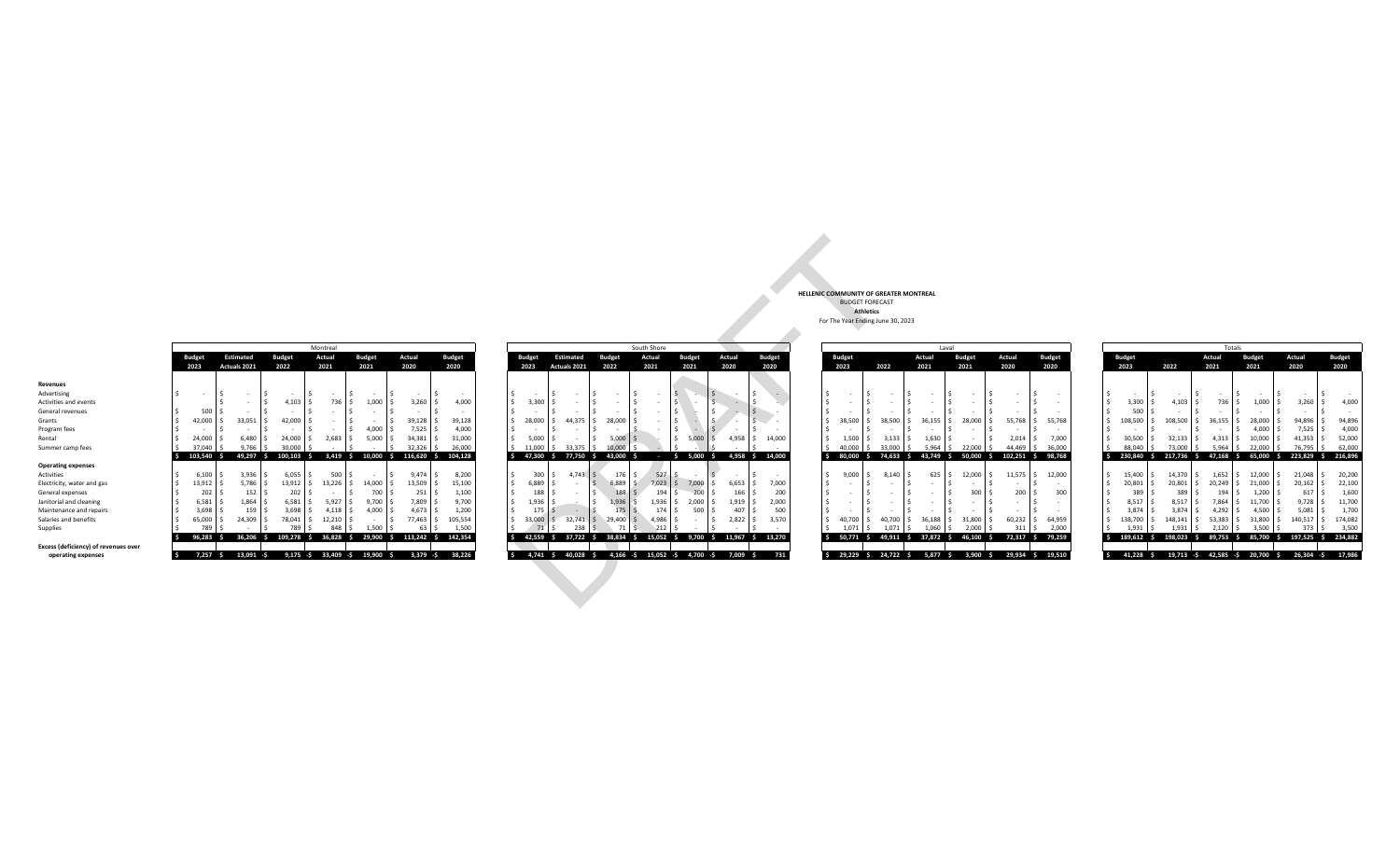#### **HELLENIC COMMUNITY OF GREATER MONTREAL** COMPARATIVE PERFORMA FORECAST ONGOING CONCERN vs SUB CONTRACT **Banquet Centre** For The Year Ending June 30, 2023

|                                      |      |                       | HELLENIC COMMUNITY OF GREATER MONTREAL<br><b>Banquet Centre</b><br>For The Year Ending June 30, 2023 | COMPARATIVE PERFORMA FORECAST ONGOING CONCERN VS SUB CONTRACT |               |                |               |
|--------------------------------------|------|-----------------------|------------------------------------------------------------------------------------------------------|---------------------------------------------------------------|---------------|----------------|---------------|
| <b>Revenues</b>                      |      | 2023<br><b>Budget</b> | 2022<br><b>Budget</b>                                                                                | 2021<br>Actual                                                | <b>Budget</b> | 2020<br>Actual | <b>Budget</b> |
| Activities and events                |      |                       |                                                                                                      |                                                               |               | 107,773        | 106,500       |
| Cafeteria revenues                   |      |                       |                                                                                                      |                                                               | -             | 4,943          | 12,000        |
| Rental                               | \$   |                       |                                                                                                      |                                                               | -             | 29,330         | 52.600        |
|                                      | \$   | $\sim$                | -                                                                                                    |                                                               | l             | 142,046        | 171,100       |
| <b>Operating expenses</b>            | \$   |                       |                                                                                                      |                                                               |               |                |               |
| Activities and events                | Ś    | 4,085                 |                                                                                                      |                                                               |               | 1,808          | 3,600         |
| Cafeteria expenses                   | \$   |                       |                                                                                                      |                                                               |               | 2,865          | 7,800         |
| Electricity, water and gas           | Ś    | 25,573                | 27,427                                                                                               | 27,316                                                        | 25,000        | 27,901         | 31,000        |
| Food and alcohol                     |      |                       |                                                                                                      |                                                               |               | 41.400         | 43,000        |
| General and administrative           |      |                       |                                                                                                      |                                                               |               |                |               |
| Janitorial and cleaning              | \$   | 16,460                | 13,637                                                                                               | 12,281                                                        | 13,000        | 15,192         | 17,500        |
| Insurance                            | \$   |                       |                                                                                                      |                                                               |               | -              | 5,500         |
| Linen rentals and laundry            | \$   |                       |                                                                                                      |                                                               |               | 3.112          | 4.120         |
| Maintenance and repairs              | \$   | 24,839                | 19,873                                                                                               | 15,286                                                        | 12.000        | 23,431         | 19,825        |
| Permits                              | \$   |                       |                                                                                                      |                                                               |               | 1.068          | 1.400         |
| Salaries and benefits                | \$   | 6,987                 |                                                                                                      |                                                               |               | 53,161         | 75,000        |
| Supplies                             | Ś    |                       | -                                                                                                    |                                                               | -             | 253            | 1,200         |
| Telephone                            |      |                       | -                                                                                                    |                                                               | 500           | 684            | 500           |
| Travel and transportation            |      |                       |                                                                                                      |                                                               |               | 309            | 800           |
|                                      | \$   | 77,944                | 60,937                                                                                               | 54,883                                                        | 50,500        | 171,183        | 211,245       |
| Excess (deficiency) of revenues over | \$   |                       |                                                                                                      |                                                               |               |                |               |
| operating expenses                   | $-5$ | 77,944                | (60, 937)                                                                                            | (54, 883)                                                     | (50, 500)     | (29, 137)      | (40, 145)     |
|                                      |      |                       |                                                                                                      |                                                               |               |                |               |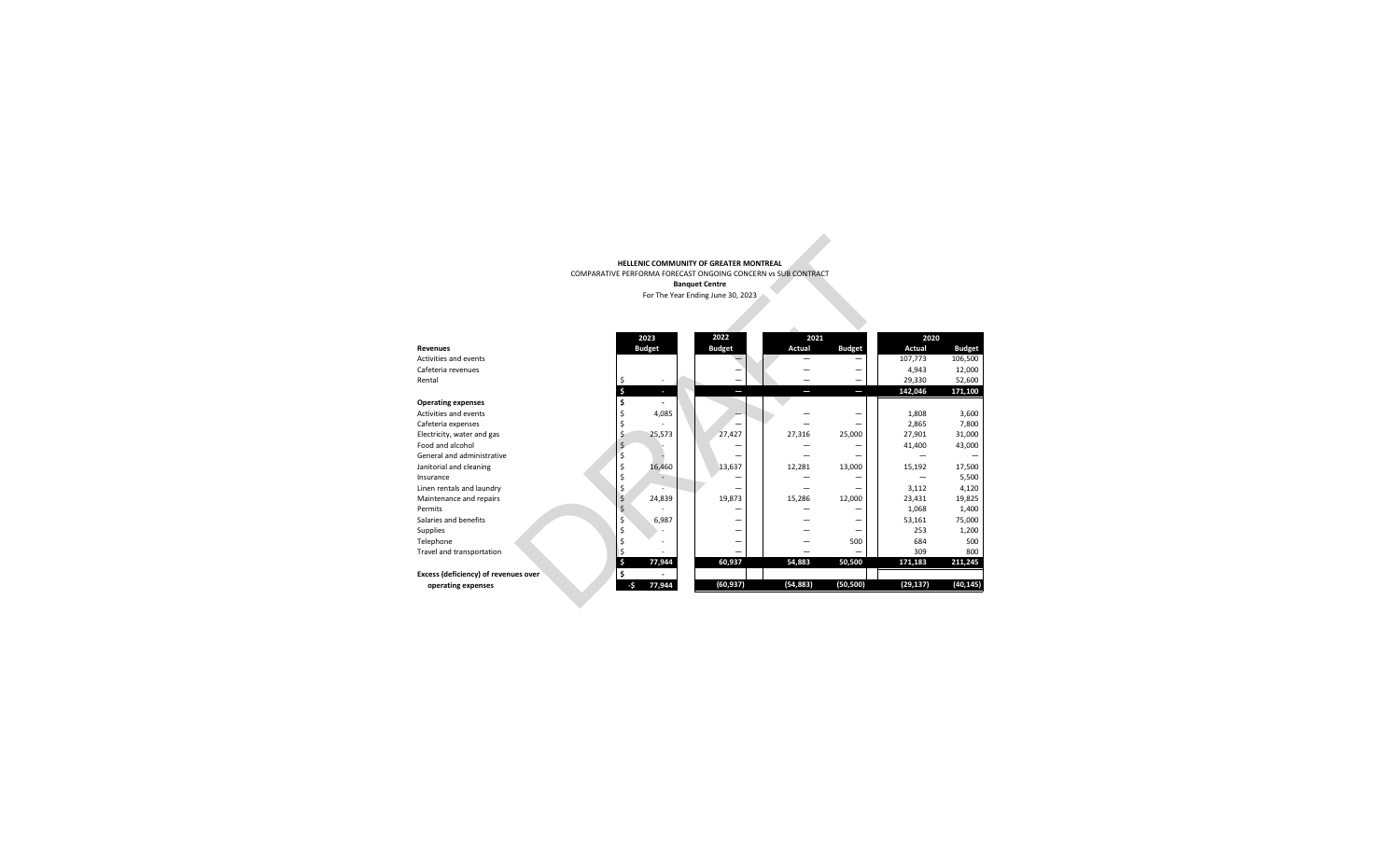|                                                                                                   |                                                                       |                                                                 |                                         |                 |                                 |                       |                |               |                               |                 |                                                                 | <b>BUDGET FORECAST</b><br><b>Churches (Montreal-South Shore)</b><br>For The Year Ending June 30, 2023 | <b>HELLENIC COMMUNITY OF GREATER MONTREAL</b> |               |                                                                |                   |                                                                  |                       |                                                             |                |                    |                 |                                                               |                            |              |                                    |                                                                |                |
|---------------------------------------------------------------------------------------------------|-----------------------------------------------------------------------|-----------------------------------------------------------------|-----------------------------------------|-----------------|---------------------------------|-----------------------|----------------|---------------|-------------------------------|-----------------|-----------------------------------------------------------------|-------------------------------------------------------------------------------------------------------|-----------------------------------------------|---------------|----------------------------------------------------------------|-------------------|------------------------------------------------------------------|-----------------------|-------------------------------------------------------------|----------------|--------------------|-----------------|---------------------------------------------------------------|----------------------------|--------------|------------------------------------|----------------------------------------------------------------|----------------|
|                                                                                                   |                                                                       | ST-GEORGE                                                       |                                         |                 |                                 |                       | KOIMISIS       |               |                               |                 |                                                                 |                                                                                                       | EVANGELISMOS                                  |               |                                                                |                   |                                                                  |                       | ST-IFAN-RAPTISTE                                            |                |                    |                 |                                                               |                            |              | SUB-TOTAL- MONTREAL SOUTH SHORE    |                                                                |                |
|                                                                                                   | 2023<br>2022<br><b>Budget</b><br><b>Budget</b>                        | 2021<br>Actual<br><b>Budget</b>                                 | 2020<br>Actual                          | <b>Budget</b>   | 2023<br><b>Budget</b>           | 2022<br><b>Budget</b> | 2021<br>Actual | <b>Budget</b> | 2020<br>Actual                | <b>Budget</b>   | 2023<br><b>Budget</b>                                           | 2022<br><b>Budget</b>                                                                                 | 2021<br>Actual                                | <b>Budget</b> | 2020<br>Actual                                                 | <b>Budget</b>     | 2023<br><b>Budget</b>                                            | 2022<br><b>Budget</b> | 2021<br>Actual                                              | <b>Budget</b>  | 2020<br>Actual     | <b>Budget</b>   | 2023<br><b>Budget</b>                                         | 2022<br><b>Budget</b>      | Actual       | 2021<br><b>Budget</b>              | 2020<br>Actual                                                 | <b>Budget</b>  |
| <b>Revenues</b>                                                                                   |                                                                       |                                                                 |                                         |                 |                                 |                       |                |               |                               |                 |                                                                 |                                                                                                       |                                               |               |                                                                |                   |                                                                  |                       |                                                             |                |                    |                 |                                                               |                            |              |                                    |                                                                |                |
| Baptisms                                                                                          | 15,418<br>$14,450$ \$                                                 | 12,850                                                          | 10,000<br>9.849                         | 21.000          | 9.244                           | 8.663                 | 4.250          | 2.000         | 5.300                         | 18,000          | 8.536                                                           | 8.000                                                                                                 | 5.050                                         | 8.000         | 6.400                                                          | 13,200            | 6.438                                                            | 5.800                 | $2.900$ S                                                   | $3.000$ S      | 5.800              | 8.400           | 39.635                                                        | 36,913                     | 25,050       | 23,000 \$                          | 27,349                                                         | 60,600         |
| Candle sales                                                                                      | 88,561<br>83,000                                                      | 82,080                                                          | 70,000<br>65,239                        | 96,000          | 116,303                         | 109,000               | 106,955        | 120,000       | 146,691                       | 200,000         | 136,576                                                         | 128,000                                                                                               | 97,068                                        | 80,000        | 153.643                                                        | 167,000           | 40,000                                                           | 30,500                | 36,055                                                      | 15,000         | 25,651             | 28,654          | 381,440                                                       | 350,500                    | 322,158      | 285,000                            | 391,224                                                        | 491,654        |
| Commemorations                                                                                    | 5.548<br>5,200                                                        | 4.250                                                           | 7.000<br>5.750                          | 4.000           | 7,732                           | 7,247                 | 5.090          | 10,000        | 5.550                         | 10.000          | 9.002                                                           | 8.437                                                                                                 | 2,310                                         | 7,000         | 9.850                                                          | 12,000            | 2.442                                                            | 2.200                 | $1.100$ :                                                   | 500 l          | 2.350              | 2.500           | 24,725                                                        | 23.083                     | 12,750       | 24,500                             | 23,500                                                         | 28,500         |
| Donations                                                                                         | $\sim$                                                                |                                                                 |                                         |                 | $\sim$                          |                       | $\sim$         |               |                               | . .             |                                                                 |                                                                                                       |                                               |               |                                                                |                   |                                                                  |                       |                                                             |                |                    |                 |                                                               |                            |              |                                    |                                                                |                |
| Festival                                                                                          |                                                                       |                                                                 |                                         | 2.000           | $\sim$                          |                       | $\sim$         |               |                               | $\sim$          |                                                                 |                                                                                                       |                                               |               | 8.981                                                          | 80,000            | 15,000                                                           |                       |                                                             |                | 5,119              | $\sim$          | 15,000                                                        |                            | $\sim$       |                                    | 14,100                                                         | 82,000         |
| Funerals                                                                                          | 15,578<br>14,600                                                      | 13,000                                                          | 15,000<br>20,475                        | 10,200          | 13,789                          | 12,923                | 20,000         | 10,000        | 6.750                         | 11,100          | 16.892                                                          | 15,832                                                                                                | 12,050                                        | 10,000        | 16,845                                                         | 17.100            | 4,107                                                            | 3.700                 | 3.300                                                       | 3.000          | 4.600              | 3,000           | 50.367                                                        | 47.055                     | 48,350       | 38,000                             | 48,670                                                         | 41,400         |
| Membership fees                                                                                   |                                                                       |                                                                 |                                         |                 | $\sim$                          |                       |                |               |                               |                 |                                                                 |                                                                                                       |                                               |               |                                                                |                   |                                                                  |                       |                                                             |                |                    |                 |                                                               |                            |              |                                    |                                                                |                |
| Rental                                                                                            |                                                                       |                                                                 |                                         |                 | $\sim$                          |                       |                |               |                               |                 |                                                                 |                                                                                                       |                                               |               |                                                                |                   |                                                                  |                       |                                                             |                |                    |                 |                                                               |                            |              |                                    |                                                                |                |
| Sundry                                                                                            | 2,162<br>2,027                                                        | 3.224                                                           | 1.738                                   | 2.300           | 1,209                           | 1,133                 | 2,859          |               | 5.780                         | 5,000           | 898                                                             | 842                                                                                                   | 1,735                                         |               | 510                                                            | 1,000             | 2,803                                                            | 2,525                 | $122$ $\frac{1}{2}$                                         |                | 6,933              | 8,500           | $7,072$ :                                                     | 6,526                      | 7,940        |                                    | 14,961                                                         | 16,800         |
| Tray (general)                                                                                    |                                                                       |                                                                 | 3.915                                   | 27,000          | $\sim$                          |                       |                |               | 6,840                         | 25,000          |                                                                 |                                                                                                       |                                               |               | 15.364                                                         | 40,000            | 14,208                                                           | 12,800                | $6.365$ $\pm$                                               | 4.000 \$       | 14,367             | 18,000          | 14,208 \$                                                     | 12,800                     | 6,365        | 4,000                              | 40.486                                                         | 110,000        |
| Weddings                                                                                          | 14.600<br>13.683                                                      | 5.800                                                           | 13.300<br>17,350                        | 17,000          | 4.944                           | 4.633                 | 4.500          | 4.200         | 3.400                         | 6.000           | 3.539                                                           |                                                                                                       |                                               | 5.600         | 700                                                            | 8,000             | 2.100                                                            |                       |                                                             | 700            | 2.600              | 2.200           | 25.183                                                        | 23.383                     | 12.550       | 23,800                             | 24.050                                                         | 33,200         |
| <b>Expenses</b><br>Advertising, general supplies and texts<br>Dances and activities               | l S<br>141.868 \$ 132.960 \$<br>885                                   | 122,204 S<br>903<br>800 <sub>1</sub>                            | 115,300 S<br>124.316 \$<br>815<br>1.064 | 179,500<br>815  | 153,221 \$<br>١s                | 143,600 S             | 143,654 S      | 146,200 S     | 180.311 S                     | 275.100         |                                                                 | 175.443 S 164.427 S                                                                                   | 119,463 \$                                    | 110,600 \$    | 212.293 \$                                                     | 338,300<br>$\sim$ | 87.098 \$                                                        | 59.275 S<br>1.600     | 49,842 S<br>$1,245$ \$                                      | 26,200 S<br>۱۹ | 67.420 \$<br>3.563 | 71.254          | \$557.630 \$<br>888 9                                         | 500.261 \$<br>800<br>1.600 | 903<br>1,245 | 435.163 S 398.300 S<br>$815$ $\pm$ | 584,340 S<br>1.064<br>3,563                                    | 864,154<br>815 |
| Metropolis Fees                                                                                   | 40,000<br>$36,833$ \$                                                 | 10,833                                                          | 15,000<br>40,000                        | 40,000          | 40,000                          | 36,833                | 10.833         | 15,000        | 40,000                        | 40,000          | 40,000                                                          | 36,833                                                                                                | 10.833                                        | 15,000        | 36.085                                                         | 40,000            | 40,000                                                           | 36.833                | $10,833$ \$                                                 | $15,000$ \$    | 40,000             | 40,150          | 160,000                                                       | 147,332                    | 43,332       | 60,000 \$                          | 156,085                                                        | 160,150        |
| Electricity, water and gas                                                                        | 15,964<br>15,350 \$                                                   | 14,593                                                          | 17,000<br>14.905                        | 17,000          | 19,905                          | 19,139                | 18.403         | 18.000        | 16,626                        | 22,600          | 30.196                                                          | 29,034                                                                                                | 23,605                                        | 35,500        | 34,120                                                         | 35.500            | 7,165                                                            | 6.889                 | 7,023                                                       | 7,200          | 6.653              | 7.200           | 73,229                                                        | 70,413                     | 63,625       | 77,700 \$                          | 72,304                                                         | 82,300         |
| Festival                                                                                          | $\sim$                                                                |                                                                 |                                         |                 | $\sim$                          |                       | $\sim$         |               |                               |                 |                                                                 |                                                                                                       |                                               |               | 9.813                                                          | 50,000            | 2.000                                                            |                       |                                                             |                | $\sim$             | <b>1100</b>     | 2,000                                                         |                            | $\sim$       |                                    | 9,813                                                          | 50,000         |
| General and administrative                                                                        | 1.674<br>1.609                                                        | 1,745                                                           | 1.300<br>3.441                          | 1.300           | 2,266                           | 2,179                 | 2,301          | 3.000         | 1.501                         | 3,000           | 2.949                                                           | 2,657                                                                                                 | 1.745                                         | 2,300         | 1,554                                                          | 5.300             | 2.063                                                            | 1.859                 | 749 IS                                                      | 700            | 4.044              | 3.450           | 8.952                                                         | 8.304                      | 6.541        | $7.300$ S                          | 10,540                                                         | 13,050         |
| Insurance                                                                                         | 54,853<br>49,417                                                      | 44.539                                                          | 39,000<br>18,874                        | 25,000          | 16,845                          | 15,176                | 12,832         | 12,000        | 5.662                         | 8,000           | 39,280 \$                                                       | 35,387                                                                                                | 31,903                                        | 28,000        | 13,599                                                         | 19,000            | 8.842                                                            | 7.966                 |                                                             | 7.000          | 3.220              | <b>College</b>  | 119,820                                                       | 107,946                    | 89,274       | 86,000                             | 41,354                                                         | 52,000         |
| Interest and bank charges                                                                         | 615<br>554                                                            | 381                                                             | 1.000<br>469                            | 1.000           | 98                              | 89                    | 87             | 20,200        | 28,809                        | 200             | 309                                                             | $278$ S                                                                                               | 279                                           | 250           | 284                                                            | 250               | 271                                                              | 244                   | 127                                                         | 500            | 136                | 500             | 1,293                                                         | 1.165                      | 875          | 21,950                             | 29.698                                                         | 1.950          |
| Janitorial and cleaning                                                                           |                                                                       |                                                                 | 1.000<br>1.083                          | 1.000           | 1,439                           | 1.439                 | 1,155          | 2.000         | 1.205                         | 2.000           | 555                                                             | 555 l                                                                                                 | 106                                           | 1,000         | 674                                                            | 1.000             | 3,294                                                            | 3,294                 | 3,294                                                       | 3.400          | 3.264              | 3,400           | 5,288                                                         | 5.288                      | 4,556        | 7,400                              | 6,227                                                          | 7,400          |
| Maintenance and repairs                                                                           | 22,645<br>20.401                                                      | 26,167                                                          | 14,400<br>20,201                        | 14,400          | 5.631                           | 5.073                 | 5.714          | 3.720         | 8.699                         | 3.720           | 994                                                             | 896                                                                                                   | 1.011                                         | 3.500         | 1.360                                                          | 3.500             | 331                                                              |                       |                                                             | 1.600          | 4.337              | 1.600           | 29.601                                                        | 26.668                     | 33.188       | 23,220                             | 29.598                                                         | 23,220         |
| Professional and consulting fees                                                                  | 6.092<br>5.858                                                        | 3.491                                                           | 13.815                                  |                 | 2,651                           | 2.549                 | 2.687          |               | 3.587                         |                 |                                                                 |                                                                                                       |                                               |               | 269                                                            | <b>1999</b>       |                                                                  |                       |                                                             |                |                    | . .             | 8.743                                                         | 8.407                      | 6,178        |                                    | 9,959                                                          |                |
| Office supplies and postage                                                                       | 1,602<br>1.443                                                        | 1.780                                                           | 1.400<br>1,056                          | 1.400           | 497                             | 448                   | 910            | 350           | 572                           | 350             | 712                                                             | 642                                                                                                   | 1.140                                         | 500           | 718                                                            | 100               | 383                                                              |                       | 964                                                         | 100            | 140                | 100             | 3,194                                                         | 2.877                      | 4,794        | $2,350$ \$                         | 2.487                                                          | 1.950          |
| Salaries and benefits                                                                             | 112,511<br>109.767                                                    | 96,742                                                          | 96,500<br>128,070                       | 171,200         | 104,271                         | 101,728               | 28,278         | 42,000        | 107,286                       | 153.800         | 97.508                                                          | 95,130                                                                                                | 29,424                                        | 46,400        | 118,118                                                        | 144,600           | 52,425                                                           | 51,146                | 11,702                                                      | 25,600         | 51,831             | 57,651          | 366,714                                                       | 357,770                    | 166,145      | 210,500                            | 405,304                                                        | 527,251        |
| Supplies                                                                                          | 15.548<br>14.007                                                      | 13,469                                                          | 12,000<br>13,906                        | 29,000          | 28,491                          | 28.491                | 27.395         | 34,000        | 43.846                        | 54.000          | 10.905                                                          | 9.824                                                                                                 | 9.446                                         | 10,000        | 35,764                                                         | 49,000            | 8.877                                                            | 6.195                 | 5.957                                                       | 5.000          | 7.209              | 9,250           | 63.821                                                        | 58.518                     | 56,267       | 61,000                             | 100,725                                                        | 151,250        |
| Telephone                                                                                         | 1.002<br>903                                                          | 1.164                                                           | 1,520<br>1,639                          | 1,520           | 2,652                           | 2.389                 | 2.435          | 2.100         | 1.960                         | 2.100           | 2,652                                                           | 2.389                                                                                                 | 1.785                                         | 1,950         | 2,801                                                          | 1.950             | 416                                                              | 375                   | 387                                                         | 400            | 332                | 400             | 6,722                                                         | 6.056                      | 5,771        | 5,970                              | 6,732                                                          | 5.970          |
| Travel and transportation                                                                         |                                                                       |                                                                 |                                         |                 |                                 |                       |                |               |                               |                 |                                                                 |                                                                                                       |                                               |               |                                                                |                   |                                                                  |                       |                                                             |                |                    |                 |                                                               |                            |              |                                    |                                                                |                |
|                                                                                                   | \$ 273,394 \$ 256,942 \$ 215,807 \$ 200,935 \$ 258,526 \$             |                                                                 |                                         | 303.635         | $S$ 224,745 S                   | 215,531 S             | 113,030 \$     |               | 152,370 \$ 247,579 \$ 299,770 |                 |                                                                 |                                                                                                       |                                               |               | 226,060 \$ 213,625 \$ 111,278 \$ 144,400 \$ 254,622 \$ 350,200 |                   | 126,067 \$ 117,044 \$                                            |                       | 42,578 \$ 66,500 \$ 124,729 \$ 123,701                      |                |                    |                 |                                                               |                            |              |                                    | 850,266 \$ 803,143 \$ 482,693 \$ 564,205 \$ 885,456 \$         | 1,077,306      |
| Excess (deficiency) of revenues over                                                              |                                                                       |                                                                 |                                         |                 |                                 |                       |                |               |                               |                 |                                                                 |                                                                                                       |                                               |               |                                                                |                   |                                                                  |                       |                                                             |                |                    |                 |                                                               |                            |              |                                    |                                                                |                |
| operating expenses                                                                                | -\$ 131.526 -\$ 123.983 -\$ 93.603 -\$ 85.635 -\$ 134.210 -\$ 124.135 |                                                                 |                                         |                 | $-5$ 71.524 $-5$ 71.931 \$      |                       | $30.624 - S$   | $6.170 - S$   | 67.268 - \$                   | 24.670          |                                                                 | 50.616 - \$49.198 \$                                                                                  | 8.185 - S 33.800 - S                          |               | 42.329 - \$                                                    | 11,900            | I-S                                                              |                       | 38,969 -\$ 57,769 \$ 7,264 -\$ 40,300 -\$ 57,309 -\$ 52,447 |                |                    |                 |                                                               |                            |              |                                    | -\$ 292.636 -\$ 302.882 -\$ 47.530 -\$ 165.905 -\$ 301.116 -\$ | 213.152        |
|                                                                                                   |                                                                       |                                                                 |                                         |                 |                                 |                       |                |               |                               |                 |                                                                 |                                                                                                       |                                               |               |                                                                |                   |                                                                  |                       |                                                             |                |                    |                 |                                                               |                            |              |                                    |                                                                |                |
| Operational Fundraising campaigns                                                                 | \$ 72.150 \$ 65.000 \$ 48.180 \$                                      |                                                                 | $-5$<br>$-5$                            | <b>Contract</b> | $\sim$ $\sim$                   | $\sim$ $\sim$         | $-5$           | $\sim$ s      | $-5$                          | <b>Contract</b> |                                                                 | 15,000 \$ 15,000 \$                                                                                   | $-5$                                          | $-5$          | - 5                                                            | <b>Contractor</b> | $\mathsf{S}$                                                     |                       | 9.616 \$ 23.978 \$ 37.146 \$                                | $\sim$ s       | - 5                | <b>Contract</b> | \$ 96.766 \$ 103.978 \$ 85.326 \$                             |                            |              | $-5$                               |                                                                |                |
| Net Excess (deficiency) of revenues over<br>operating expenses<br>including Fundraising campaigns |                                                                       | 59.376 - \$58.983 - \$45.423 - \$85.635 - \$134.210 - \$124.135 |                                         |                 | -S 71.524 -S 71.931 S 30.624 -S |                       |                |               | 6.170 -S 67.268 -S 24.670     |                 | -\$ 35,616 -\$ 34,198 \$ 8,185 -\$ 33,800 -\$ 42,329 -\$ 11,900 |                                                                                                       |                                               |               |                                                                |                   | -\$ 29,353 -\$ 33,791 \$ 44,410 -\$ 40,300 -\$ 57,309 -\$ 52,447 |                       |                                                             |                |                    |                 | -\$ 195,870 -\$ 198,904 \$ 37,796 -\$ 165,905 -\$ 301,116 -\$ |                            |              |                                    |                                                                | 213,152        |
|                                                                                                   |                                                                       |                                                                 |                                         |                 |                                 |                       |                |               |                               |                 |                                                                 |                                                                                                       |                                               |               |                                                                |                   |                                                                  |                       |                                                             |                |                    |                 |                                                               |                            |              |                                    |                                                                |                |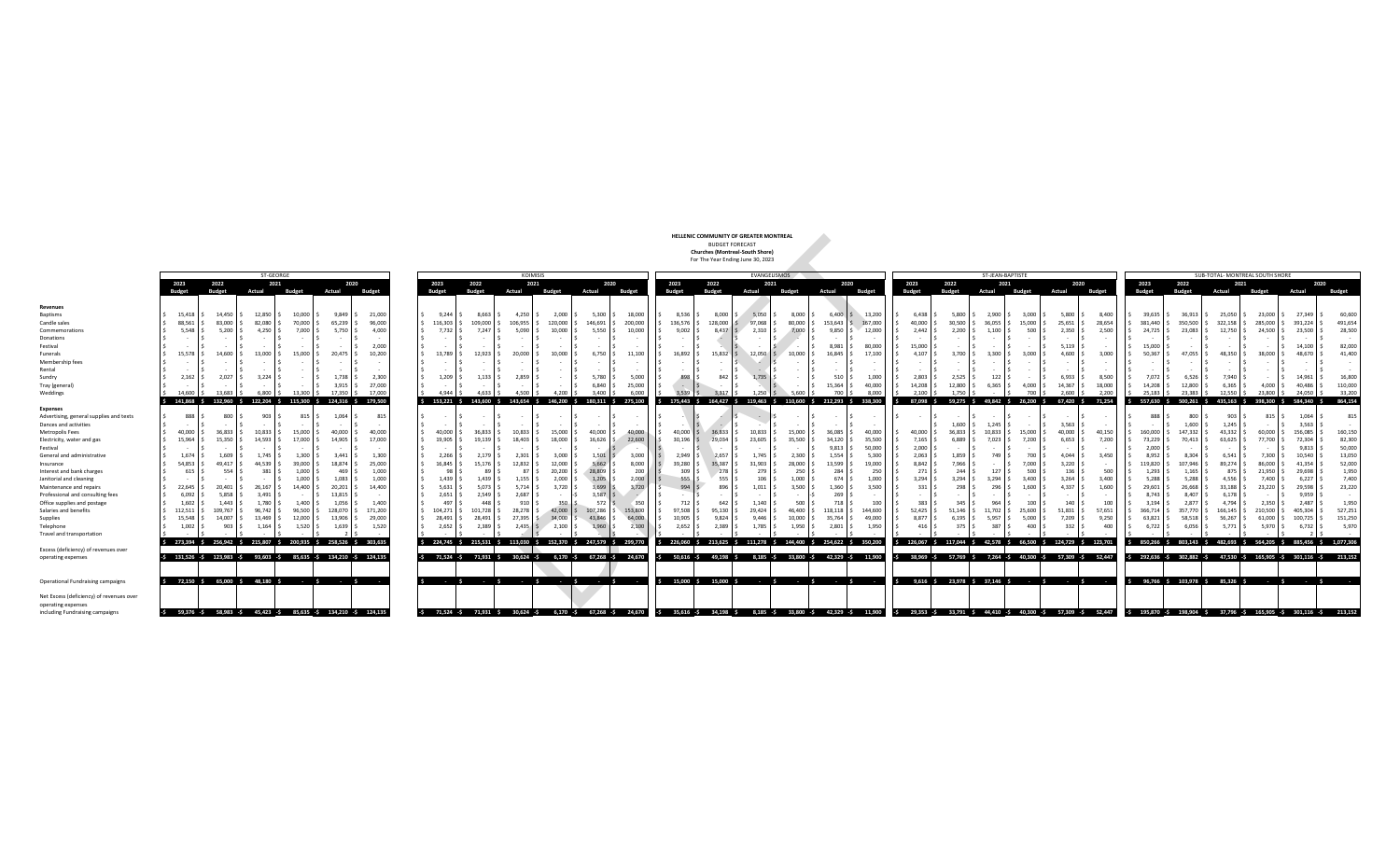#### **HELLENIC COMMUNITY OF GREATER MONTREAL** BUDGET FORECAST **Churches (Laval)** For The Year Ending June 30, 2023

|                                                    |                |      |               | <b>HOLY CROSS</b>  |               |              |               |                     |                                     |             | <b>ST-NICHOLAS</b> |              |                |               |                      |                 | SUB-TOTAL - LAVAL |                    |               |
|----------------------------------------------------|----------------|------|---------------|--------------------|---------------|--------------|---------------|---------------------|-------------------------------------|-------------|--------------------|--------------|----------------|---------------|----------------------|-----------------|-------------------|--------------------|---------------|
|                                                    | 2023           |      | 2022          | 2021               |               | 2020         |               | 2023                | 2022                                |             | 2021               |              | 2020           | 2023          | 2022                 |                 | 2021              |                    | 2020          |
|                                                    | <b>Budget</b>  |      | <b>Budget</b> | Actual             | <b>Budget</b> | Actual       | <b>Budget</b> | <b>Budget</b>       | <b>Budget</b>                       | Actual      | <b>Budget</b>      | Actual       | <b>Budget</b>  | <b>Budget</b> | <b>Budget</b>        | Actual          | <b>Budget</b>     | Actual             | <b>Budget</b> |
| Revenues                                           |                |      |               |                    |               |              |               |                     |                                     |             |                    |              |                |               |                      |                 |                   |                    |               |
| <b>Baptisms</b>                                    | 19,608         |      | 18,377        | 22,080             | 18,000        | 11,900<br>Ŝ. | 25,200        | 31,459<br>-Ś        | 29,483                              | 31,050      | 26,000             | 21,850       | 34,200<br>I \$ | 51,067        | 47,860               | 53,130<br>-Ŝ    | 44,000            | $33,750$ \$<br>-Ś  | 59,400        |
| Candle sales                                       | 126,973        | -S   | 119,000       | 117,711            | 105,000       | 117,372      | 170,000       | 97,097              | 91,000<br>l S                       | 85,632      | 50,000             | 76,838       | 140,000<br>-Ś  | 224,070       | 210,000              | $203,343$ \$    | 155,000           | 194,210 \$<br>- Ś  | 310,000       |
| Commemorations                                     | 8,527          | -Ś   | 7,992         | 7,175              | 7,000         | 6,750        | 8,000         | 12,911<br>-S        | 12,100                              | 11,200      | 4,000              | 8,850        | 15,150<br>-Ś   | 21,438        | 20,092               | 18,375          | 11,000            | 15,600<br>l \$     | 23,150        |
| Donations                                          |                |      |               |                    |               |              |               |                     |                                     |             |                    |              |                |               |                      |                 |                   |                    |               |
| Festival                                           |                |      |               |                    |               |              |               |                     |                                     |             |                    |              |                |               |                      |                 |                   |                    |               |
| Funerals                                           | 13,569         |      | 12,717        | 12,900             | 9,000         | 12,300       | 12,000        | 16,316              | 15,292                              | 14,125      | 8,000              | 15,250       | 15,600         | 29,885        | 28,008               | 27,025          | 17,000            | 27,550             | 27,600        |
| Membership fees                                    | 3,500          |      |               |                    |               |              |               | 2,500               |                                     |             |                    |              |                | 6,000         |                      |                 |                   |                    |               |
| Rental                                             |                |      |               |                    |               |              |               |                     |                                     |             |                    |              |                |               |                      |                 |                   |                    |               |
| Sundry                                             | 1,878          |      | 1,760         | 5,155              |               | 3,025        | 1,800         | 3,878               | 3,493                               | 4,330       | 4,300              | 3,125        | 4,550          | 5,756         | 5,253                | 9,485           | 4,300             | 6,150              | 6,350         |
| Tray (general)                                     | 25,500         |      |               |                    |               | 25,840       | 50,000        | 14,500              |                                     |             | $\sim$             | 14,455       | 38,000<br>-Ś   | 40,000        |                      |                 |                   | 40,295             | 88,000        |
| Weddings                                           | 9.336          |      | 8.750         | 3.500              | 8.400         | 10.250       | 12,000        | 9.567               | 8,967                               | 8.400       | 4.200              | 8.200        | 9,000          | 18.904        | 17.717               | 11.900          | 12.600            | 18,450             | 21,000        |
|                                                    | 208.891        |      | 168.595       | 168.521 \$         | 147,400 \$    | 187,437 \$   | 279,000       | 188.228             | $160,335$ \$                        | 154,737     | 96,500<br>-S       | 148.568 \$   | 256,500        | 397,119       | 328,930 \$           | $323,258$ \$    | 243.900           | 336,005<br>- 9     | 535,500       |
| Expenses                                           |                |      |               |                    |               |              |               |                     |                                     |             |                    |              |                |               |                      |                 |                   |                    |               |
| Advertising, general supplies and texts            |                |      |               |                    |               |              |               |                     |                                     |             |                    |              |                |               |                      |                 |                   |                    |               |
| Dances and activities                              |                |      |               |                    |               |              |               |                     |                                     |             |                    |              |                |               |                      |                 |                   |                    | $\sim$        |
| Metropolis Fees                                    | 40,000         |      | 36,833        | 10,833             | 15,000        | 40,000       | 40,000        | `\$<br>40,000       | 36,833                              | 10,833      | 15,000             | 40,000       | 40,000<br>-Ś   | 80,000        | 73,666               | 21,666          | 30,000            | 80,000             | 80,000        |
| Electricity, water and gas                         | 30,568         |      | 29,392        | 26,782             | 33,000        | 31,180       | 36,500        | 22,783              | 21,907                              | 21,075      | 18,650             | 18,643       | 24,400         | 53,351        | 51,299               | 47,857          | $51,650$ \$       | 49,823             | 60,900        |
| Festival                                           |                |      |               |                    | 3,000         | 2,402        |               |                     |                                     |             |                    |              |                |               |                      |                 | $3,000$ -\$       | 2,402              |               |
| General and administrative                         | 2,648          |      | 2,386         | 3,550              | 2,580         | 1,212        | 1,880         | 1,823               | 1,642                               | 1,845       | 1,605              | 1,614        | 1,605<br>- S   | 4,472         | 4,028                | 5,396           | $4,185$ \$        | 2,826              | 3,485         |
| Insurance                                          | 35,027         |      | 31,556        | 29,314             | 26,000        | 12,552       | 15,000        | 21,168              | 19,070                              | 23,466      | 23,000             | 10,926       | 8,000          | 56,195        | 50,626               | 52,779          | 49,000            | 23,478<br>l S      | 23,000        |
| Interest and bank charges                          | 95             |      | 87            | 201                |               |              | 55            |                     | 87<br>95                            | 201         | 65                 |              | 65             | 190           | 174                  | 402             | 65                | I \$               | 120           |
| Janitorial and cleaning                            |                |      |               |                    | 2,000         | 1,477        | 2,050         | 889                 | 889                                 | 797         | 650                | 1,095        | 650<br>ıς      | 889           | 889                  | 797             | 2,650             | $2,571$ \$<br>l S  | 2,700         |
| Maintenance and repairs                            | 17,313         | -Ś   | 17,313        | 19,817             | 19,900        | 11,704       | 19,900        | Ŝ.<br>4,333         | 3,903                               | 4,396       | 3,300              | 4,014        | 3,300          | 21,646        | 21,216               | 24,212          | 23,200            | 15,719<br>I \$     | 23,200        |
| Professional and consulting fees                   |                |      |               |                    |               | 269          |               |                     |                                     |             |                    | 269          |                |               |                      |                 |                   | 537                |               |
| Office supplies and postage                        | 894            |      | 806           | 1,688              | 905           | 420          | 830           | 1,531               | 1,379                               | 1,519       | 1,245              | 1,416        | 1,245          | 2,425         | 2,185                | 3,207           | 2,150             | 1,835              | 2,075         |
| Salaries and benefits                              | 76,262         |      | 74,402        | 24,012             | 76,000        | 127,172      | 151,500       | 100,824<br>-S       | 98,365                              | 21,423      | 55,300             | 127,252      | 146,300<br>Ŝ.  | 177,086       | 172,767              | 45,435          | 131,300           | 254,424<br>-S      | 297,800       |
| Supplies                                           | 26,586         | S.   | 23,952        | 23,030             | 20,000        | 32,870       | 52,700        | 25,588              | 23,053                              | 22,166      | 18,000             | 23,342       | 46,250<br>ıς   | 52,175        | 47,004               | 45,196          | 38,000            | 56,212<br>ı s      | 98,950        |
| Telephone                                          | 2,191          | l S  | 1,974         | 2,063<br>Ŝ.<br>۱\$ | 1,830         | 2,018<br>Ŝ   | 1,830         | 2,916<br>-S         | 2,627                               | 3,809       | 2,030<br>S         | 1,852        | 2,030<br>l \$  | 5,107         | 4,601                | $5,872$ \$<br>S | 3,860             | $3,870$ \$<br>l \$ | 3,860         |
| Travel and transportation                          |                |      |               |                    |               |              |               |                     |                                     |             |                    |              |                |               |                      |                 |                   |                    |               |
|                                                    | 231.585        |      | 218,701       | 141,290 \$<br>S.   | 194,215 \$    | 257,934 \$   | 322,245       | 221,950             | 209,756 \$<br>S.                    | 111,530 \$  | 138,845 \$         | 229,884 \$   | 273,845        | $453,536$ \$  | 428.456 \$           | 252,820         | 333,060<br>-S.    | 487,818            | 596,090       |
| Excess (deficiency) of revenues over               |                |      |               |                    |               |              |               |                     |                                     |             |                    |              |                |               |                      |                 |                   |                    |               |
| operating expenses                                 | $22,695 - 5$   |      | 50.106 \$     | $27.231 - 5$       | $46.815 - S$  | 70,497 -\$   | 43,245        | $33,723 - 5$<br>-Ś  | 49.421 \$                           | 43,207 - \$ | $42,345 - 5$       | $81,316 - $$ | 17,345         | $56,417 - $$  | 99,526 \$            | 70,438 -\$      | $89,160 - $$      | $151,813 - 5$      | 60,590        |
|                                                    |                |      |               |                    |               |              |               |                     |                                     |             |                    |              |                |               |                      |                 |                   |                    |               |
|                                                    |                |      |               |                    |               |              |               |                     |                                     |             |                    |              |                |               |                      |                 |                   |                    |               |
| Operational Fundraising campaigns                  | <b>College</b> | - \$ | $\sim$ $-$    | S.<br>$\sim$ s     | $-5$          | $-5$         | $\sim$ $\sim$ | IS.                 | $\sim$ $\sim$ $\sim$ $\sim$<br>$-5$ | $-5$        | $-5$               | $-5$         | $\sim$ $-$     | $-5$          | $\sim$ $\sim$ $\sim$ | $-5$            | <b>College</b>    | S.<br><b>COLL</b>  | S.            |
| Net Excess (deficiency) of revenues over operating |                |      |               |                    |               |              |               |                     |                                     |             |                    |              |                |               |                      |                 |                   |                    |               |
| expenses                                           |                |      |               |                    |               |              |               |                     |                                     |             |                    |              |                |               |                      |                 |                   |                    |               |
| including Fundraising campaigns                    | $22.695 - 5$   |      | 50,106 \$     | $27.231 - S$       | $46.815 - S$  | 70,497 -\$   | 43,245        | $33,723 - 5$<br>-\$ | 49.421 \$                           | 43.207 - S  | $42,345 - 5$       | $81,316 - $$ | 17,345         | $56,417 - $$  | 99,526 \$            | $70,438 - $$    | $89,160 - 5$      | $151.813 - S$      | 60,590        |
|                                                    |                |      |               |                    |               |              |               |                     |                                     |             |                    |              |                |               |                      |                 |                   |                    |               |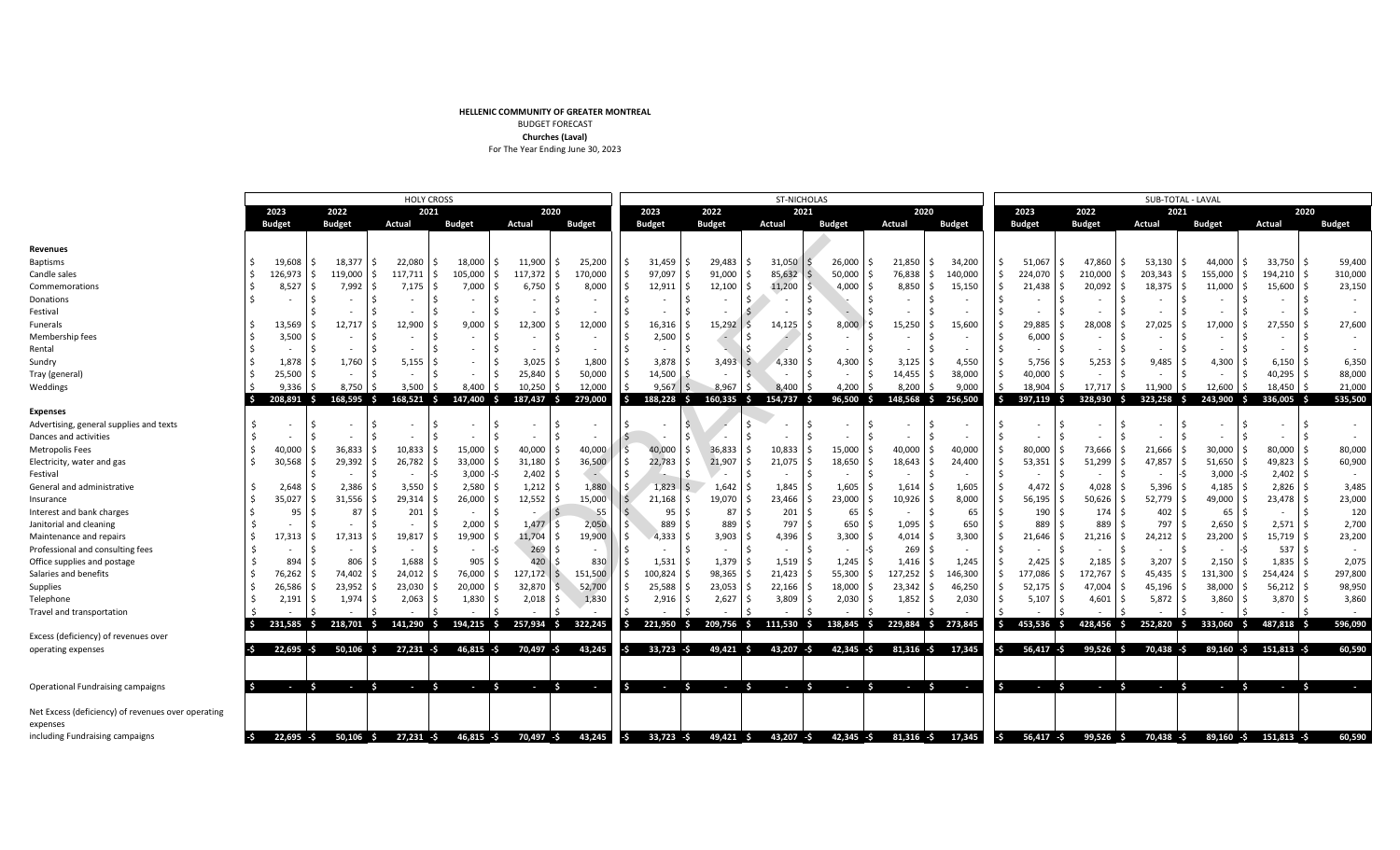### **HELLENIC COMMUNITY OF GREATER MONTREAL** CONSOLIDATED BUDGET FORECAST  **Churches**

For The Year Ending June 30, 2023

|                                                             |               |         |                         |                          | SUB-TOTAL- MONTREAL SOUTH SHORE |                       |                       |                                |                                                                        |                          | SUB-TOTAL - LAVAL     |                       |               |                     |                          | <b>Total Churches</b> |                          |                                                           |                      |
|-------------------------------------------------------------|---------------|---------|-------------------------|--------------------------|---------------------------------|-----------------------|-----------------------|--------------------------------|------------------------------------------------------------------------|--------------------------|-----------------------|-----------------------|---------------|---------------------|--------------------------|-----------------------|--------------------------|-----------------------------------------------------------|----------------------|
|                                                             | 2023          |         | 2022                    | 2021                     |                                 | 2020                  |                       | 2023                           | 2022                                                                   |                          | 2021                  |                       | 2020          | 2023                | 2022                     |                       | 2021                     |                                                           | 2020                 |
|                                                             | <b>Budget</b> |         | <b>Budget</b>           | Actual                   | <b>Budget</b>                   | Actual                | <b>Budget</b>         | <b>Budget</b>                  | <b>Budget</b>                                                          | Actual                   | <b>Budget</b>         | Actual                | <b>Budget</b> | <b>Budget</b>       | <b>Budget</b>            | Actual                | <b>Budget</b>            | Actual                                                    | <b>Budget</b>        |
|                                                             |               |         |                         |                          |                                 |                       |                       |                                |                                                                        |                          |                       |                       |               |                     |                          |                       |                          |                                                           |                      |
| Revenues                                                    |               |         |                         |                          |                                 |                       |                       |                                |                                                                        |                          |                       |                       |               |                     |                          |                       |                          |                                                           |                      |
| <b>Baptisms</b>                                             |               | 39,635  | 36,913<br>S.            | 25,050                   | 23,000<br>S.                    | 27,349<br>Ŝ.          | -Ś<br>60,600          | \$ 51,067                      | \$47,860                                                               | \$53,130                 |                       | $$44,000$ $$33,750$   | $5$ 59,400    | 90,702<br>S.        | 84,773<br>- S            | $5$ 78,180            | \$67,000                 | 61,099<br>S.                                              | \$120,000            |
| Candle sales                                                |               | 381,440 | 350,500<br>Ŝ.           | 322,158                  | 285,000                         | 391,224<br>Ŝ.         | 491,654<br>S.         | \$224,070                      | \$210,000                                                              | \$203,343                |                       | $$155,000$ $$194,210$ | \$310,000     | $605,510$ \$        | 560,500                  | \$525,501             | \$440,000                | 585,434<br>Ŝ                                              | 801,654              |
| Commemorations                                              |               | 24,725  | 23,083<br>S.            | 12,750                   | 24,500<br>-S                    | 23,500                | 28,500                | \$21,438                       | \$20,092                                                               | \$18,375                 | \$11,000              | \$15,600              | 23,150<br>S.  | Ŝ.<br>$46,162$ \$   | 43,175                   | $\frac{1}{2}$ 31,125  | S.<br>35,500             | Ŝ.<br>39,100                                              | 51,650               |
| Donations                                                   |               |         |                         | $\overline{\phantom{a}}$ |                                 |                       |                       |                                |                                                                        | Ś                        |                       | Ś.                    |               |                     | $\overline{\phantom{a}}$ | S,                    |                          |                                                           |                      |
| Festival                                                    |               | 15,000  | -S                      | -S                       | S.                              | 14,100<br>-Ś          | 82,000<br>-S          |                                | Ŝ.                                                                     | -Ś                       |                       | -S                    |               | 15,000              | - S                      | - Ś                   |                          | 14,100<br>Ŝ.                                              | 82,000               |
| Funerals                                                    |               | 50,367  | 47,055                  | 48,350<br>- S            | 38,000<br>S.                    | 48,670<br>Ŝ           | 41,400                | \$29,885                       | Ś.<br>28,008                                                           | $5$ 27.025               | \$17.000              | \$27,550              | \$27,600      | 80,252              | 75,063<br>- S            | I S.<br>75,375        | S.<br>55,000             | Ŝ.<br>76,220                                              | 69,000               |
| Membership fees                                             |               |         |                         | $\overline{\phantom{a}}$ |                                 |                       |                       | 6,000                          |                                                                        |                          |                       |                       |               | 6,000               | S<br>$\sim$              | -Ś                    |                          |                                                           |                      |
| Rental                                                      |               |         |                         | Ŝ<br>$\sim$              |                                 |                       |                       |                                |                                                                        | Ś.                       |                       | -Ś                    |               |                     |                          | Ŝ.                    |                          |                                                           |                      |
| Sundry                                                      |               | 7,072   | 6,526<br>Ŝ.             | $7,940$ \$               |                                 | 14,961                | 16,800                | S.<br>5,756                    | $\mathsf{S}$<br>5,253                                                  | Ś.<br>9,485              | Ś.<br>4,300           | \$<br>6,150           | Ŝ.<br>6,350   | 12,828              | 11,780<br>-S             | \$17,425              | \$<br>4,300              | Ŝ.<br>21,111                                              | 23,150               |
| Tray (general)                                              |               | 14,208  | 12,800                  | 6,365                    | 4,000                           | 40,486                | 110,000               | \$40.000                       |                                                                        |                          |                       | 40,295<br>Ŝ.          | 88,000        | 54,208              | 12,800                   | IS.<br>6,365          | Ŝ.<br>4.000              | Ŝ.<br>80,781                                              | 198,000              |
| Weddings                                                    |               | 25,183  | 23.383                  | 12,550                   | 23,800                          | 24,050                | 33,200                | \$18.904                       | $\zeta$<br>17.717                                                      | ς.<br>11,900             | \$12.600              | Ŝ.<br>18.450          | 21,000        | 44,086              | 41,100                   | S.<br>24.450          | ς.<br>36.400             | 42,500<br>ς.                                              | 54,200               |
|                                                             |               | 557.630 | 500.261<br>S.           | 435,163<br>- 9           | 398.300                         | 584,340 \$<br>S.      | 864,154               |                                | \$397.119 \$328.930 \$323.258                                          |                          | \$243,900             | \$336,005             | \$535,500     | 954,748 \$<br>Ś.    |                          | 829.191 \$758.421     | \$642,200                | -S                                                        | 920,345 \$ 1,399,654 |
| Expenses                                                    |               |         |                         |                          |                                 |                       |                       |                                |                                                                        |                          |                       |                       |               |                     |                          |                       |                          |                                                           |                      |
| Advertising, general supplies and texts                     |               | 888     | 800<br>Ŝ.               | 903                      | 815                             | 1,064<br>Ŝ            | Ŝ.<br>815             |                                | Ŝ.                                                                     | $\overline{\phantom{a}}$ | $\sim$                | Ŝ                     |               | 888                 | 800                      | -Ś<br>903             | 815<br>Ś.                | Ŝ.<br>1,064                                               | 815                  |
| Dances and activities                                       |               |         | 1,600<br>Ŝ.             | $1,245$ \$               |                                 | Ŝ<br>3,563            | -Ŝ                    |                                |                                                                        |                          |                       |                       |               |                     | 1,600                    | IS.<br>1.245          |                          | Ś<br>3,563                                                |                      |
| Metropolis Fees                                             |               | 160,000 | 147,332                 | 43,332                   | 60,000<br>S.                    | I \$<br>156,085       | 160,150<br>-S         | 80.000                         | Ś.<br>73,666                                                           | \$21,666                 | \$ 30,000             | $\frac{1}{5}$ 80.000  | 80,000<br>S.  | 240,000             | 220,998<br>l Ś           | \$64,998              | \$90.000                 | 236,085<br>Ŝ.                                             | 240,150<br>S.        |
| Electricity, water and gas                                  |               | 73,229  | 70,413<br>S.            | 63,625                   | 77,700                          | 72,304                | 82,300                | 53,351                         | 51,299<br>Ś.                                                           | \$47,857                 | \$1,650               | 49,823<br>Ŝ.          | 60,900        | Ś.<br>126,580       | 121,712                  | \$111,482             | \$129,350                | 122,127                                                   | 143,200              |
| Festival                                                    |               | 2,000   | Ŝ.                      | $\sim$                   |                                 | 9,813                 | 50,000                |                                |                                                                        | Ś                        | 3,000                 | -\$<br>2,402          |               | 2,000               | I\$                      | -Ś                    | -Ś<br>3,000              | 7,411<br>Ŝ                                                | 50,000               |
| General and administrative                                  |               | 8,952   | Ŝ.<br>8,304             | $6,541$   \$             | 7,300                           | 10,540                | 13,050                | Ś.<br>4,472                    | Ŝ.<br>4,028                                                            | \$<br>5,396              | 4,185<br>S.           | \$<br>2,826           | 3,485<br>S.   | 13,424              | l Ś<br>12,333            | \$11,937              | S.<br>11,485             | 13,366<br>Ŝ                                               | 16,535               |
| Insurance                                                   |               | 119,820 | 107,946                 | 89,274 \$                | 86,000                          | 41,354                | 52,000                | 56,195                         | 50,626<br>Ŝ                                                            | \$52,779                 | \$49,000              | $5$ 23,478            | 23,000<br>-S  | 176,015             | 158,572<br>-Ś            | \$142.053             | \$135,000                | 64,832                                                    | 75,000               |
| Interest and bank charges                                   |               | 1,293   | 1,165                   | 875                      | 21,950                          | 29,698                | 1,950                 | 190<br>$\mathsf{S}$            | 174<br>Ŝ                                                               | Ś.<br>402                | 65                    | S.                    | 120           | 1,483               | 1,339<br>-S              | S.<br>1,277           | S.<br>22,015             | 29,698<br>Ŝ                                               | 2,070                |
| Janitorial and cleaning                                     |               | 5,288   | 5,288<br>Ŝ.             | $4,556$ \$               | 7,400                           | 6,227                 | 7,400                 | 889                            | 889<br>Ŝ                                                               | Ś.<br>797                | Ś.<br>2,650           | I\$<br>2,571          | 2,700<br>Ŝ.   | 6,177               | ۱\$<br>6,177             | I \$<br>5,353         | \$<br>10,050             | 8,798<br>Ŝ                                                | 10,100               |
| Maintenance and repairs                                     |               | 29,601  | 26,668                  | $33,188$   \$            | 23,220                          | 29,598                | 23,220                | 21,646                         | Ŝ.<br>21,216                                                           | \$24,212                 | \$23,200              | \$15,719              | 23,200<br>l S | 51,247              | 47,884<br>l \$           | \$57,401              | Ŝ.<br>46,420             | 45,317<br>Ŝ                                               | 46,420               |
| Professional and consulting fees                            |               | 8,743   | 8,407                   | $6,178$ \$               |                                 | 9,959                 |                       |                                |                                                                        | $\overline{\phantom{a}}$ |                       | 537<br>-Ś             |               | 8,743               | 8,407<br>Ŝ               | \$<br>6,178           |                          | 9,422                                                     |                      |
| Office supplies and postage                                 |               | 3,194   | $2,877$ \$<br>Ŝ.        | $4,794$ \$               | 2,350                           | 2,487                 | <sup>5</sup><br>1,950 | \$<br>2,425                    | Ś.<br>2,185                                                            | \$<br>3,207              | Ŝ.<br>2,150           | I\$<br>1,835          | 2,075<br>S.   | 5,619               | 5,062                    | S.<br>8,001           | Ŝ.<br>4,500              | 4,323<br>Ŝ                                                | 4,025                |
| Salaries and benefits                                       |               | 366,714 | 357,770 \$<br>S.        | 166,145 \$               | 210,500                         | 405,304               | 527,251               | \$177,086                      | \$172,767                                                              | \$45,435                 | \$131,300             | \$254,424             | \$297,800     | 543,801             | 530,537                  | \$211,580             | \$341,800                | 659,728<br>Ś.                                             | 825,051              |
| Supplies                                                    |               | 63,821  | 58,518                  | 56,267                   | 61,000                          | 100,725               | 151,250               | \$52,175                       | Ś.<br>47.004                                                           | \$45,196                 | \$38,000              | \$56,212              | 98,950<br>S.  | 115,996             | 105,522                  | \$101,463             | 99,000<br>Ŝ.             | 156,937<br>Ś.                                             | 250,200              |
| Telephone                                                   |               | 6,722   | $6,056$ \$<br>S.        | $5,771$ \$               | 5,970                           | 6,732<br>Ŝ.           | 5,970                 | Ś.<br>5,107                    | Ŝ.<br>4,601                                                            | \$<br>5,872              | $3,860$ \$<br>\$      | 3,870                 | 3,860<br>S.   | Ŝ.<br>11,830        | 10,657<br>l Ś            | \$11,643              | \$<br>9,830              | Ś.<br>10,602                                              | 9,830                |
| Travel and transportation                                   |               |         |                         | $\sim$                   |                                 |                       |                       |                                | Ś                                                                      | Ś                        |                       | Ŝ                     |               |                     |                          | -Ś                    |                          |                                                           |                      |
|                                                             | S.            |         | 850,266 \$ 803,143      | 482,693<br>S.            | 564,205 \$<br>S.                | 885,456 \$            | 1,077,306             |                                | \$453,536 \$428,456 \$252,820 \$333,060 \$487,818 \$596,090            |                          |                       |                       |               | $$1,303,802$ \$     |                          |                       |                          | 1,231,599 \$ 735,513 \$ 897,265 \$ 1,373,275 \$ 1,673,396 |                      |
| Excess (deficiency) of revenues over                        |               |         |                         |                          |                                 |                       |                       |                                |                                                                        |                          |                       |                       |               |                     |                          |                       |                          |                                                           |                      |
| operating expenses                                          |               |         | 292,752 -\$ 302,882 -\$ | 47,530 -\$               | 165,905 -\$                     | $301,116 - $$         | 213,152               |                                | -\$ 56,417 -\$ 99,526 \$ 70,438 -\$ 89,160 -\$ 151,813 -\$ 60,590      |                          |                       |                       |               | $-5$ 349,053 $-5$   |                          |                       |                          | 402,408 \$ 22,907 -\$ 255,065 -\$ 452,930 -\$ 273,742     |                      |
|                                                             |               |         |                         |                          |                                 |                       |                       |                                |                                                                        |                          |                       |                       |               |                     |                          |                       |                          |                                                           |                      |
|                                                             |               |         |                         |                          |                                 |                       |                       |                                |                                                                        |                          |                       |                       |               |                     |                          |                       |                          |                                                           |                      |
| <b>Operational Fundraising campaigns</b>                    | S.            |         | 96,766 \$ 103,978 \$    | 85,326 \$                | <b>Contract Contract</b>        | S.<br><b>Contract</b> | S.<br>$\sim$          | S.<br><b>Contract Contract</b> | S.<br><b>Contractor</b>                                                | S.<br><b>Contract</b>    | S.<br><b>Contract</b> | S.<br>$\sim 100$      | S.<br>$\sim$  | 96,766 \$<br>S.     |                          | 103,978 \$ 85,326 \$  | <b>Contract Contract</b> | S.<br>$\sim$                                              | S.                   |
|                                                             |               |         |                         |                          |                                 |                       |                       |                                |                                                                        |                          |                       |                       |               |                     |                          |                       |                          |                                                           |                      |
|                                                             |               |         |                         |                          |                                 |                       |                       |                                |                                                                        |                          |                       |                       |               |                     |                          |                       |                          |                                                           |                      |
| Net Excess (deficiency) of revenues over operating expenses |               |         |                         |                          |                                 |                       |                       |                                |                                                                        |                          |                       |                       |               |                     |                          |                       |                          |                                                           |                      |
| including Fundraising campaigns                             | -\$           |         | 195.986 -\$ 198.904 \$  | 37,796 - \$              | 165,905 - \$                    | $301,116 - S$         | 213,152               |                                | $-5$ 29,424 $-5$ 99,526 \$ 70,438 $-5$ 89,160 $-5$ 151,813 $-5$ 60,590 |                          |                       |                       |               | -Ŝ<br>$252.287 - S$ |                          |                       |                          | 298,430 \$ 108,233 -\$ 255,065 -\$ 452,930 -\$ 273,742    |                      |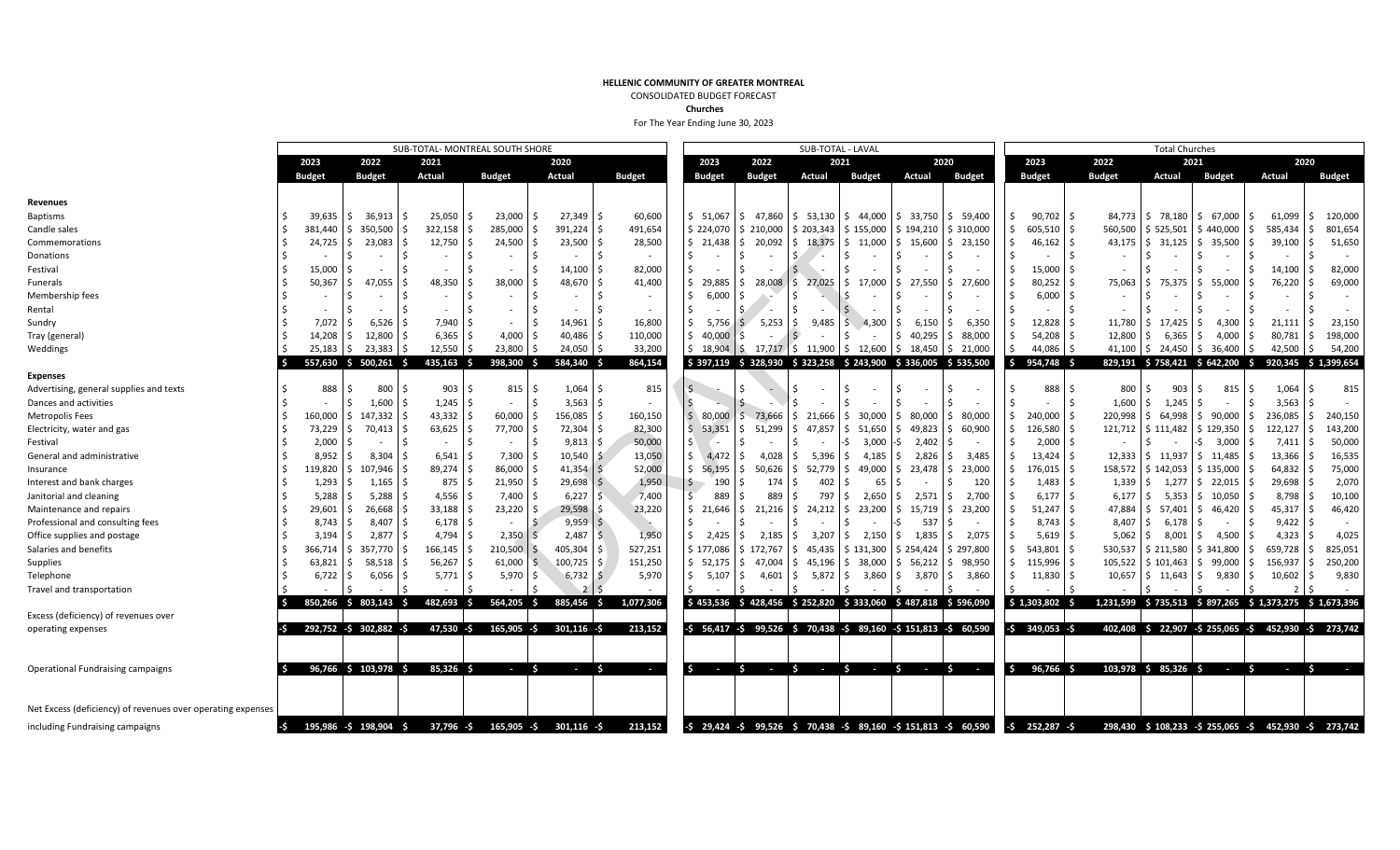|                                                                | <b>MONTREAL</b><br><b>ROXBORO</b><br>2022<br>2023<br>2021<br>2020<br>2023<br>2022<br>2021 |                     |                                        |               |                               |               |                          |        |                       |              |                                      |                 |                |                              |            | <b>BUDGET FORECAST</b> | HELLENIC COMMUNITY OF GREATER MONTREAL<br><b>Supplemental Education - Elementary School</b><br>For The Year Ending June 30, 2023 |                       |                                                |                  |                        |                      |                       |                       |                       |       |                       |                                         |                         |                 |
|----------------------------------------------------------------|-------------------------------------------------------------------------------------------|---------------------|----------------------------------------|---------------|-------------------------------|---------------|--------------------------|--------|-----------------------|--------------|--------------------------------------|-----------------|----------------|------------------------------|------------|------------------------|----------------------------------------------------------------------------------------------------------------------------------|-----------------------|------------------------------------------------|------------------|------------------------|----------------------|-----------------------|-----------------------|-----------------------|-------|-----------------------|-----------------------------------------|-------------------------|-----------------|
|                                                                |                                                                                           |                     |                                        |               |                               |               |                          |        |                       |              |                                      |                 |                |                              |            | <b>SOUTH SHORE</b>     |                                                                                                                                  |                       |                                                |                  | SAINT NICHOLAS - LAVAL |                      |                       |                       |                       |       | <b>TOTAL</b>          |                                         |                         |                 |
|                                                                | <b>Budget</b>                                                                             | <b>Budget</b>       | Actual                                 | <b>Budget</b> | Actual                        | <b>Budget</b> | Budget Budget Actual     |        | <b>Budget</b>         | Actual       | 2020                                 | <b>Budget</b>   | 2023<br>Budget | 2022<br><b>Budget</b>        | Actual     | 2021<br><b>Budget</b>  | Actual                                                                                                                           | 2020<br><b>Budget</b> | 2023<br>2022<br><b>Budget</b><br><b>Budget</b> | 2021<br>Actual   | <b>Budget</b>          | Actual               | 2020<br><b>Budget</b> | 2023<br><b>Budget</b> | 2022<br><b>Budget</b> |       | 2021<br><b>Actual</b> | <b>Budget</b>                           | 2020<br>Actual          | <b>Budget</b>   |
| <b>Revenues</b>                                                |                                                                                           |                     |                                        |               |                               |               |                          |        |                       |              |                                      |                 |                |                              |            |                        |                                                                                                                                  |                       |                                                |                  |                        |                      |                       |                       |                       |       |                       |                                         |                         |                 |
| Activities and events                                          |                                                                                           |                     |                                        | $\sim$        |                               | $\sim$        |                          |        |                       | $\sim$       |                                      | . .             |                |                              |            |                        |                                                                                                                                  |                       | $\sim$                                         |                  |                        |                      |                       |                       |                       |       |                       |                                         |                         |                 |
| <b>Tuition Fees</b>                                            | 68,000                                                                                    | $$52,000$ $$$       | 17,848 \$                              | 18,000 \$     | 71,545 \$                     | 62,000        |                          |        | $5,673$ \$            | $5,500$ \$   | 15,605 \$                            | 20,000          |                | 32,000 \$ 24,706 \$          | 6,673      | $6,500$ \$             |                                                                                                                                  | 44,760 \$ 30,000      | 108,000 \$81,000 \$                            | 60,484           | 60,000                 | 107,988 \$           | 134,000               |                       | 208,000 \$ 157,706 \$ |       |                       | 90,678 \$ 90,000 \$                     | 239,899                 | \$246,000       |
| Other                                                          |                                                                                           | 3.335               | 160                                    | 3.000         | 2,750                         | 2,500         |                          |        | 50                    | 700          | 620                                  | 900             |                | \$1,050                      | 50         | 1.500                  | $1,130$ \$                                                                                                                       | 1,400                 | \$4.800                                        | $100 - 5$        | 6.000                  | $5,255$ \$           | 5,500                 |                       | 9.185                 |       | 360                   | 800                                     | 9,755                   | 10,300          |
|                                                                |                                                                                           | 68,000 \$ 55,335 \$ |                                        |               | 18,008 \$ 21,000 \$ 74,295 \$ | 64,500        | -S<br><b>State State</b> |        | $5,723$ \$            |              | 6,200 \$ 16,225 \$ 20,900            |                 |                | 32,000 \$ 25,756 \$          | $6,723$ \$ |                        | 8,000 \$ 45,890 \$ 31,400                                                                                                        |                       | 108,000 \$85,800 \$60,584 \$54,000 \$          |                  |                        | 113,243 \$           | 139,500               |                       | 208,000 \$ 166,891 \$ |       |                       | 91,038 \$ 89,200 \$ 249,654 \$          |                         | 256,300         |
| Expenses                                                       |                                                                                           |                     |                                        |               |                               |               |                          |        |                       |              |                                      |                 |                |                              |            |                        |                                                                                                                                  |                       |                                                |                  |                        |                      |                       |                       |                       |       |                       |                                         |                         |                 |
| Dances and activities                                          |                                                                                           |                     |                                        | $\sim$        |                               | 700           |                          |        |                       | 400          |                                      | 40 <sub>C</sub> |                |                              |            | 200                    |                                                                                                                                  | 200                   | s.<br>$\sim$                                   | $\sim$           |                        | $\sim$               | 400                   |                       |                       |       |                       | 600                                     |                         | 1,700           |
| Electricity, water and gas                                     |                                                                                           |                     |                                        | $\sim$        | $\overline{\phantom{a}}$      | $\sim$        |                          |        |                       | $\sim$       |                                      |                 |                |                              |            | $\sim$                 |                                                                                                                                  |                       | $\sim$                                         | $\sim$           |                        | $\sim$               | $\vert$ s             |                       |                       |       | $\sim$                |                                         |                         |                 |
| General and administrative                                     |                                                                                           |                     |                                        | 600           | 575                           | 600           |                          |        |                       | 400          | 150 <sub>5</sub>                     | 400             |                |                              |            |                        | $325$ $S$<br>150 <sub>5</sub>                                                                                                    | 150                   | 231S<br>231                                    | 75 S             | 1,375                  | $1,854$ \$           | 1,375                 |                       | 231 S                 | 231   | 75 \$                 | $2,525$ \$                              | 2,905                   | 2,525           |
| Janitorial and cleaning                                        |                                                                                           | $4,611$ \$ $4,611$  | 143                                    | $\sim$        |                               |               |                          |        |                       |              |                                      |                 |                | 2,281<br>2.281               |            |                        |                                                                                                                                  |                       | 8.229<br>8,229                                 | 8.402            | $\sim$                 | $8,223$ \$           | 8.100                 |                       | 15,121 \$ 15,121      |       | 8.544                 | $\sim$                                  | 8,223                   | 8,100           |
| Maintenance and repairs                                        |                                                                                           |                     |                                        | $\sim$        |                               |               |                          |        |                       |              |                                      |                 |                |                              |            |                        |                                                                                                                                  |                       |                                                |                  | $\sim$                 | $\sim$               |                       |                       |                       |       | $\sim$                |                                         |                         |                 |
| Pedagogical materials and texts<br>Office supplies and postage | 3.000                                                                                     | 1.600               |                                        | 3,000<br>800  | 2,753<br>620                  | 3,000<br>800  |                          |        |                       | 1,000<br>300 | 688                                  | 1,000<br>300    |                | 3,000<br>$-1,600$            |            | 1,500                  | $1,514$ \$<br>100 \$                                                                                                             | 1,300<br>100          | 1,600 \$ 1,600<br>$\sim$                       | $\sim$<br>$\sim$ | $6,000$ \$<br>400      | $5,781$ \$<br>722 \$ | 6,000<br>400          |                       | 7,600 \$              | 4.800 | $\sim$<br>$\sim$      | 11,500 \$<br>$1,600$ \$                 | 10,736 \$<br>$1,341$ \$ | 11,300<br>1,600 |
| Rent for classrooms                                            |                                                                                           |                     |                                        | $\sim$        |                               |               |                          |        |                       |              |                                      |                 |                |                              |            |                        |                                                                                                                                  |                       |                                                |                  |                        | $\sim$               | ΙŚ<br>$\sim$          |                       |                       |       |                       | $\sim$                                  |                         |                 |
| Salaries and benefits                                          | 45.629                                                                                    | \$44.516            | 23,324                                 | 19,000        | 48.852                        | 56,205        |                          | 22,595 |                       | 16,000       | 24,586                               | 32,200          | 27,624         | \$26,950                     | 16,934     | 9.800                  | 22,663                                                                                                                           | 33,900                | 52,963<br>\$51,672                             | 34.674           | 27,000                 | 72,540 \$            | 79,600                | 126,216               | \$123,138             |       | 97,527                | 71,800                                  | 168,641                 | 201,905         |
| Telephone                                                      |                                                                                           |                     |                                        | $\sim$        |                               | $\sim$        |                          |        |                       |              | <b>Contract Contract Contract</b>    | $\sim$          |                |                              |            | $\sim$                 |                                                                                                                                  | $\sim$                | $\sim$                                         | $\sim$           |                        | $\sim$               | IS.                   |                       |                       |       | $\sim$                | $\sim$                                  |                         |                 |
| Travel and transportation                                      |                                                                                           |                     |                                        |               |                               |               |                          |        |                       |              |                                      |                 |                |                              |            |                        |                                                                                                                                  |                       |                                                |                  |                        | 124                  |                       |                       |                       |       |                       |                                         | 124                     |                 |
|                                                                |                                                                                           |                     | 53,240 \$50,727 \$ 23,467 \$ 23,400 \$ |               | 52,800 \$ 61,305              |               | . .                      |        |                       |              | 22,595 \$ 18,100 \$ 25,424 \$ 34,300 |                 |                |                              |            |                        | 32,905 \$30,831 \$ 16,934 \$ 11,750 \$ 24,502 \$                                                                                 | 35,650                | 63,023 \$ 61,731 \$ 43,151 \$ 34,775 \$        |                  |                        | 88,996 \$            | 95,875                | ı.                    | 149,168 \$ 143,289 \$ |       |                       | 106,146 \$ 88,025 \$ 191,722 \$ 227,130 |                         |                 |
| Net Excess (deficiency) of revenues over                       |                                                                                           |                     |                                        |               |                               |               |                          |        |                       |              |                                      |                 |                |                              |            |                        |                                                                                                                                  |                       |                                                |                  |                        |                      |                       |                       |                       |       |                       |                                         |                         |                 |
| operating expenses                                             | $$14,760 \t$4,608 \t$$                                                                    |                     | $5,458 - $$                            |               | 2,400 \$ 21,495 \$            | 3,195         | . .                      |        | 16,872 -\$ 11,900 -\$ |              | 9,199 -\$ 13,400                     |                 |                | 905 -\$ 5,075 -\$ 10,211 -\$ |            |                        | 3,750 \$ 21,388 -\$                                                                                                              | 4,250                 | 44,977 \$24,069 \$17,433 \$19,225 \$           |                  |                        | 24,247 \$            | 43.625 S              |                       | 58,832 \$ 23,602 -\$  |       | 15,108 \$             | 1.175 \$                                | 57,932 \$               | 29.170          |
|                                                                |                                                                                           |                     |                                        |               |                               |               |                          |        |                       |              |                                      |                 |                |                              |            |                        |                                                                                                                                  |                       |                                                |                  |                        |                      |                       |                       |                       |       |                       |                                         |                         |                 |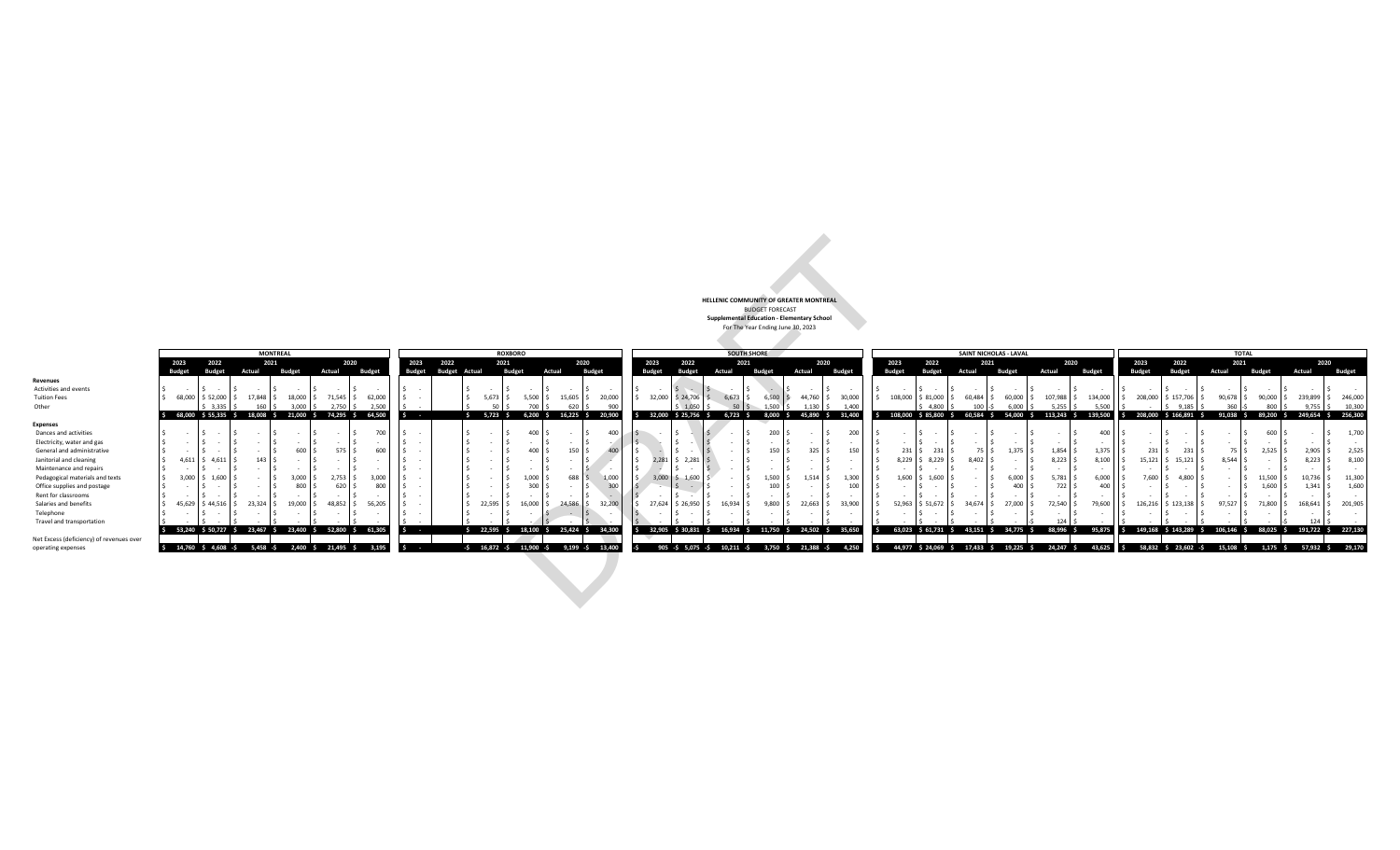| HELLENIC COMMUNITY OF GREATER MONTREAL          |
|-------------------------------------------------|
| <b>BUDGET FORECAST</b>                          |
| <b>Supplemental Education -Secondary School</b> |
| For The Year Ending June 30, 2023               |

|                                 |    | 2023<br><b>Budget</b> |    |
|---------------------------------|----|-----------------------|----|
|                                 |    |                       |    |
| Revenues                        |    |                       |    |
| <b>Activities and events</b>    | \$ |                       | \$ |
| <b>Tuition Fees</b>             | \$ | 36,147                | Ś  |
| Other                           | \$ | 1,000                 | \$ |
|                                 | Ś  | 37,147                | \$ |
| Expenses                        |    |                       |    |
| Dances and activities           | \$ |                       | \$ |
| Electricity, water and gas      | \$ |                       | \$ |
| General and administrative      | \$ |                       | Ś  |
| Janitorial and cleaning         | \$ | 3,600                 | \$ |
| Maintenance and repairs         | \$ |                       | Ś  |
| Pedagogical materials and texts | \$ | 1,776                 | Ś  |
| Office supplies and postage     | \$ | 444                   | \$ |
| Rent for classrooms             | \$ |                       | \$ |
| Salaries and benefits           | \$ | 33,589                | Ś  |
| Telephone                       | \$ |                       | \$ |
| Travel and transportation       | \$ |                       | \$ |
|                                 | \$ | 39,409                | \$ |

| Revenues                                 |             |                                         |           |     |                   |            |                                                                     |             |                   |                              |                   |              |                       |             |        |     |                         |             |             |                         |                  |        |     |           |        |                     |       |                                       |             |         |       |
|------------------------------------------|-------------|-----------------------------------------|-----------|-----|-------------------|------------|---------------------------------------------------------------------|-------------|-------------------|------------------------------|-------------------|--------------|-----------------------|-------------|--------|-----|-------------------------|-------------|-------------|-------------------------|------------------|--------|-----|-----------|--------|---------------------|-------|---------------------------------------|-------------|---------|-------|
| Activities and events                    |             |                                         |           |     |                   |            |                                                                     |             |                   |                              |                   |              |                       |             |        |     |                         |             |             |                         |                  |        |     |           |        |                     |       |                                       |             |         |       |
| <b>Tuition Fees</b>                      | $36,147$ \$ | 32,565                                  | 22,165 \$ |     | 20,000 \$         | 32,560     | 48,000                                                              | 8.797       |                   | 7.925                        | $5,518$ \$        |              | $5,500$ $\frac{5}{5}$ | $5,550$ \$  | 6,500  |     | 26,418 \$               | 23,800      | $11,376$ \$ | $11,500$ \$             | 25,543 \$        | 28,000 |     | 71,362    | 64.290 | 39,058              |       | $37,000$ \$                           | $63,653$ \$ | 82,500  |       |
| Other                                    | $1,000$ \$  | 1,000                                   |           |     | $1,500$ \$        | $1,190$ \$ | 1,500                                                               |             | $1,000$ $\mid$ \$ | 1.000                        |                   |              |                       | $50 \mid S$ | 200    |     | $1,000$ \$              | 1.000       |             | $1,000$   $\frac{4}{5}$ | 560 <sup>°</sup> |        |     | 3,000     | 3.000  |                     |       | 100ء د                                | .800        | 2,300   |       |
|                                          |             | 37,147 \$ 33,565 \$ 22,165 \$ 21,500 \$ |           |     |                   | 33,750 \$  | 49,500                                                              | 9.797       |                   | 8,925 \$                     | $5,518$ \$        |              | $6,100$ \$            | 5,600       | 6,700  |     | $$27,418$ \$            | 24,800 \$   | 11,376 \$   | 12,500 \$               | $26,103$ \$      | 28.600 |     | 74,362 \$ |        | 67,290 \$ 39,058 \$ |       | 40,100 \$                             | $65,453$ \$ | 84,800  |       |
| Expenses                                 |             |                                         |           |     |                   |            |                                                                     |             |                   |                              |                   |              |                       |             |        |     |                         |             |             |                         |                  |        |     |           |        |                     |       |                                       |             |         |       |
| Dances and activities                    |             |                                         |           |     |                   |            | 700                                                                 |             |                   |                              |                   | a s          |                       |             |        |     |                         |             |             |                         |                  |        | 300 |           |        |                     |       |                                       |             |         | 1,000 |
| Electricity, water and gas               |             |                                         |           |     |                   |            |                                                                     |             |                   |                              |                   |              |                       |             |        |     |                         |             |             |                         |                  |        |     |           |        |                     |       |                                       |             |         |       |
| General and administrative               |             |                                         |           |     | $2,400$ $\mid$ \$ | $1,824$ \$ | 2,400                                                               |             |                   |                              |                   |              |                       |             |        | 100 |                         |             |             | $1,100$ \$              | 1,146            |        | 800 |           |        |                     |       | $3,500$ \$                            | $2,969$ \$  |         | 3,300 |
| Janitorial and cleaning                  | $3,600$ \$  | 3,600                                   |           |     |                   |            | 400                                                                 | 2,532       |                   | 2.281                        |                   |              |                       |             |        |     |                         |             |             |                         |                  |        |     | 6,132     |        |                     |       |                                       |             |         |       |
| Maintenance and repairs                  |             |                                         |           |     |                   |            |                                                                     |             |                   |                              |                   |              |                       |             |        |     |                         |             |             |                         |                  |        |     |           |        |                     |       |                                       |             |         |       |
| Pedagogical materials and texts          | 1,776       | 1,600                                   | 1.365     |     |                   |            |                                                                     | 1.776       |                   | 1,600                        |                   |              | 600 l                 | 551         |        | 150 | 1,776                   | 1,600       |             |                         |                  |        |     | 5,328     | 4,800  |                     | 1,365 | $600 \mid S$                          |             | 551S    |       |
| Office supplies and postage              | 444S        | 400                                     |           | 91. | 600 \$            | 739 \$     | 820                                                                 |             |                   |                              |                   |              |                       |             |        |     |                         |             |             | 100S                    |                  |        | 100 | 444 5     | 400    |                     |       | 700 \$                                |             | 748 \$  |       |
| Rent for classrooms                      |             |                                         |           |     |                   |            |                                                                     |             |                   |                              |                   |              |                       |             |        |     |                         |             |             |                         |                  |        |     |           |        |                     |       |                                       |             |         |       |
| Salaries and benefits                    | 33,589      | 32,770                                  | 25,809    |     | $21,500$ \$       | 42,290 \$  | 56,780                                                              | $11,839$ \$ |                   | 11,550                       | $9,705$ $\mid$ \$ |              | $11,000$ \$           | $13,403$ \$ | 20,900 |     | 17,066                  | 16,650      | 12,434      | $10,000$ \$             | 25,284           | 29,400 |     | 62,494    | 60,970 | 47,948              |       | 42,500 \$                             | 80,977 \$   | 107,080 |       |
| Telephone                                |             |                                         |           |     |                   |            |                                                                     |             |                   |                              |                   |              |                       |             |        |     |                         |             |             |                         |                  |        |     |           |        |                     |       |                                       |             |         |       |
| Travel and transportation                |             |                                         |           |     |                   |            |                                                                     |             |                   |                              |                   |              |                       |             |        |     |                         |             |             |                         |                  |        |     |           |        |                     |       |                                       |             |         |       |
|                                          |             | \$ 39,409 \$ 38,370 \$ 27,569 \$        |           |     | 24,500 \$         | 44,831 \$  | 61,100                                                              | $16,147$ \$ |                   | 15,431 \$ 9,705 \$ 11,600 \$ |                   |              |                       | 13,954 \$   | 21,150 |     | $$18,842$$ \$ 18,250 \$ |             | 12,434 \$   | 11,200 \$               | 26,439 \$        | 30,600 |     | 74,398 \$ |        | 72,051 \$ 49,708 \$ |       | 47,300 \$                             | 85,223 \$   | 112,850 |       |
| Net Excess (deficiency) of revenues over |             |                                         |           |     |                   |            |                                                                     |             |                   |                              |                   |              |                       |             |        |     |                         |             |             |                         |                  |        |     |           |        |                     |       |                                       |             |         |       |
| operating expenses                       |             |                                         |           |     |                   |            | $-5$ 2.262 $-5$ 4.805 $-5$ 5.405 $-5$ 3.000 $-5$ 11.081 $-5$ 11.600 | $6.350 - S$ |                   | 6.506 - \$4.187 - \$         |                   | $-5,500 - $$ |                       | $8.354 - S$ | 14.450 |     | \$ 8.576 \$             | $6.550 - S$ | 1.058 \$    | $1.300 - S$             | $336 - S$        | 2.000  |     | 36 - S    |        |                     |       | 4.761 -S 10.650 -S 7.200 -S 19.771 -S |             | 28.050  |       |

|     |                       |    |                       |    |                    |      | HELLENIC COMMUNITY OF GREATER MONTREAL<br><b>BUDGET FORECAST</b><br><b>Supplemental Education -Secondary School</b> |    |                |         |                          |  |    |                       |        |                       |          |
|-----|-----------------------|----|-----------------------|----|--------------------|------|---------------------------------------------------------------------------------------------------------------------|----|----------------|---------|--------------------------|--|----|-----------------------|--------|-----------------------|----------|
|     |                       |    |                       |    |                    |      | For The Year Ending June 30, 2023                                                                                   |    |                |         |                          |  |    |                       |        |                       |          |
|     |                       |    |                       |    | <b>SOUTH SHORE</b> |      |                                                                                                                     |    |                |         |                          |  |    |                       |        |                       |          |
|     | 2022<br><b>Budget</b> |    | 2022<br><b>Budget</b> |    | Actual             | 2021 | <b>Budget</b>                                                                                                       |    | 2020<br>Actual |         | <b>Budget</b>            |  |    | 2023<br><b>Budget</b> |        | 2022<br><b>Budget</b> |          |
| \$  |                       | \$ |                       | \$ |                    | \$   |                                                                                                                     | S  |                | \$      |                          |  | \$ |                       | \$     |                       | \$       |
| \$  | 8,797                 | Ś  | 7,925                 | Ś  | 5,518              | \$   | 5,500                                                                                                               | Ś  | 5,550          | \$      | 6,500                    |  | \$ | 26,418                | \$     | 23,800                | \$       |
| \$  | 1,000                 | Ś  | 1.000                 | Ś  |                    | Ś    | 600                                                                                                                 | Ś  | 50             | \$      | 200                      |  | \$ | 1,000                 | Ś      | 1.000                 | \$       |
| \$  | 9,797                 | \$ | 8,925                 | Ś  | 5,518              | \$   | 6,100                                                                                                               | \$ | 5,600          | \$      | 6,700                    |  | \$ | 27,418                | \$     | 24,800                | \$       |
|     |                       |    |                       |    |                    |      |                                                                                                                     |    |                |         |                          |  |    |                       |        |                       |          |
| \$  |                       | \$ |                       | \$ |                    | \$   |                                                                                                                     | \$ |                | \$      |                          |  | \$ |                       | \$     |                       | \$       |
| \$  | ÷                     | \$ |                       | \$ |                    | \$   |                                                                                                                     | \$ |                | \$      | $\overline{a}$           |  | \$ |                       | Ś      |                       | \$       |
| \$  |                       | Ś  |                       | \$ |                    | \$   | $\overline{\phantom{a}}$                                                                                            | \$ |                | \$      | 100                      |  | \$ |                       | \$     |                       |          |
| \$  | 2,532                 | \$ | 2,281                 | \$ |                    | \$   |                                                                                                                     | \$ | ÷,             | \$      | $\overline{\phantom{a}}$ |  | \$ | ÷                     | \$     |                       | \$<br>\$ |
| \$  |                       | \$ |                       | \$ |                    | \$   |                                                                                                                     | Ś  | ÷,             | \$      | $\overline{\phantom{a}}$ |  | \$ |                       | \$     |                       | \$       |
| \$  | 1,776                 | \$ | 1,600                 | \$ |                    | \$   | 600                                                                                                                 | \$ | 551            | \$      | 150                      |  | \$ | 1,776                 | \$     | 1,600                 | \$       |
| \$  |                       | \$ | ä,                    | \$ |                    | \$   | ÷                                                                                                                   | \$ |                | \$      | ÷                        |  | \$ |                       | \$     |                       | \$       |
| \$  |                       | Ś  |                       | \$ |                    | \$   |                                                                                                                     | \$ |                | \$      |                          |  | \$ |                       | \$     |                       | \$       |
| \$  | 11,839                | \$ | 11,550                | \$ | 9,705              | \$   | 11,000                                                                                                              | \$ | 13,403         | \$      | 20,900                   |  | \$ | 17,066                | \$     | 16,650                | \$       |
| \$  |                       | Ś  |                       | \$ |                    | \$   |                                                                                                                     | \$ |                | \$      |                          |  | \$ |                       | \$     |                       | \$       |
| \$  |                       | Ś  |                       | Ś  |                    | Ś    |                                                                                                                     | Ś  |                | \$      |                          |  | \$ |                       | Ś      |                       | \$       |
| \$  | 16,147                | Ś  | 15,431                | Ś  | 9,705              | Ś    | 11,600                                                                                                              | \$ | 13,954         | $\sf s$ | 21,150                   |  | Ś  | 18,842                | \$     | 18,250                | \$       |
|     |                       |    |                       |    |                    |      |                                                                                                                     |    |                |         |                          |  |    |                       |        |                       |          |
| -\$ | $6,350 - $$           |    | $6,506 - $$           |    | $4,187 - $$        |      | $5,500 - $$                                                                                                         |    | $8,354 - $$    |         | 14,450                   |  | \$ | 8,576                 | $\sim$ | $6,550 - $$           |          |
|     |                       |    |                       |    |                    |      |                                                                                                                     |    |                |         |                          |  |    |                       |        |                       |          |

|               |             |                            |                     | <b>MONTREAL</b> |           |                               |                     |               |                       | <b>SOUTH SHORE</b> |                    |                            |     |               |               |                     | <b>LAVAL</b>            |           |                    |               |               |                        | <b>TOTAL</b>  |           |                             |
|---------------|-------------|----------------------------|---------------------|-----------------|-----------|-------------------------------|---------------------|---------------|-----------------------|--------------------|--------------------|----------------------------|-----|---------------|---------------|---------------------|-------------------------|-----------|--------------------|---------------|---------------|------------------------|---------------|-----------|-----------------------------|
| 2023          |             | 2022                       |                     | 2021            | 2020      |                               | 2022                | 2022          |                       | 2021               | 2020               |                            |     | 2023          | 2022          |                     | 2021                    | 2020      |                    | 2023          | 2022          | 2021                   |               |           | 2020                        |
| <b>Budget</b> |             | <b>Budget</b>              | Actual              | <b>Budget</b>   | Actual    | <b>Budget</b>                 | <b>Budget</b>       | <b>Budget</b> | Actual                | <b>Budget</b>      | Actual             | <b>Budget</b>              |     | <b>Budget</b> | <b>Budget</b> | Actual              | <b>Budget</b>           | Actual    | <b>Budget</b>      | <b>Budget</b> | <b>Budget</b> | <b>Actual</b>          | <b>Budget</b> | Actual    | <b>Budget</b>               |
|               |             |                            |                     |                 |           |                               |                     |               |                       |                    |                    |                            |     |               |               |                     |                         |           |                    |               |               |                        |               |           |                             |
|               |             |                            |                     |                 |           |                               |                     |               |                       |                    |                    |                            |     |               |               |                     |                         |           |                    |               |               |                        |               |           |                             |
|               |             |                            |                     |                 |           |                               |                     |               |                       |                    |                    |                            |     |               |               |                     |                         |           |                    |               |               |                        |               |           |                             |
|               | 36,147      | 32.565                     | $22,165$ \$         | 20,000 \$       | 32,560    | 48,000                        | 8.797               |               | 5.518                 |                    | $5,500$ $\sqrt{5}$ | $5,550$ $\mid$ \$<br>6.500 |     | 26,418        |               |                     | $11.376$ S<br>11,500    | 25.543    | 28,000             | 71.362        | 64.290        | 39,058 \$              | 37,000        | 63,653    | 82,500                      |
|               | 1,000       | 1.000                      |                     | 1,500           | 1,190     | 1,500                         | 1,000               | .000          |                       | 600                |                    | 50 \$<br>200               |     | $1,000$ \$    | 1.000         |                     | 1,000<br>l S            | 560 l     | - 600              | 3,000         | 3.000         |                        | 3,100         | L.800     | 2,300                       |
|               | $37,147$ \$ |                            | 33,565 \$ 22,165 \$ | 21,500 \$       | 33,750    | 49.500                        | 9.797               |               | 8,925 \$ 5,518 \$     |                    | $6,100$ \$         | 5,600 \$<br>6.700          |     | 27,418 \$     | 24,800 \$     | 11,376 \$           | 12,500 \$               | 26,103 \$ | 28,600             | 74,362 \$     | 67.290 \$     | 39,058 \$              | 40,100        | 65,453 \$ | 84,800                      |
|               |             |                            |                     |                 |           |                               |                     |               |                       |                    |                    |                            |     |               |               |                     |                         |           |                    |               |               |                        |               |           |                             |
|               |             |                            |                     |                 |           | 700                           |                     |               |                       |                    |                    |                            |     |               |               |                     |                         |           | 300                |               |               |                        |               |           | 1,000                       |
|               |             |                            |                     |                 |           |                               |                     |               |                       |                    |                    |                            |     |               |               |                     |                         |           |                    |               |               |                        |               |           |                             |
|               |             |                            |                     | 2.400           | 1,824     | 2,400                         |                     |               |                       |                    |                    |                            | 100 |               |               |                     | 1.100                   | 1.146     | 800                |               |               |                        | 3,500         | 2.969     | 3,300                       |
|               | 3,600       | 3,600                      | 387                 |                 |           |                               | 2,532               | 2,281         |                       |                    |                    |                            |     |               |               |                     |                         |           |                    | 6,132         | 5,881         | 387                    |               |           |                             |
|               |             |                            |                     |                 |           |                               |                     |               |                       |                    |                    |                            |     |               |               |                     |                         |           |                    |               |               |                        |               |           |                             |
|               | 1,776       | 1,600                      | $1,365$ \$          |                 |           |                               | 1.776               | L.600         |                       |                    | $600$ $\mid$ \$    | 551                        | 150 | $1,776$ \$    | 1.600         |                     |                         |           |                    | 5,328         | 4,800         | 1,365                  | 600           | 551       | 150                         |
|               | 444         | 400                        |                     | 600             |           | 739<br>820                    |                     |               |                       |                    |                    |                            |     |               |               |                     | 100                     |           | 100                | 444           | 400           |                        | 700           | 748       | 92C                         |
|               |             |                            |                     |                 |           |                               |                     |               |                       |                    |                    |                            |     |               |               |                     |                         |           |                    |               |               |                        |               |           |                             |
|               | 33,589      | 32,770                     | 25,809              | 21,500          | 42,290    | 56,78L                        | 11,839              | 11.550        | $9.705$ S             | 11,000             |                    | 20,900<br>$13,403$ \$      |     | 17,066        |               | $12.434$ S          | 10,000                  | 25,284    | 29,400             | 62,494        | 60,970        | 47,948                 | 42,500        | 80,97     | 107,080                     |
|               |             |                            |                     |                 |           |                               |                     |               |                       |                    |                    |                            |     |               |               |                     |                         |           |                    |               |               |                        |               |           |                             |
|               |             |                            |                     |                 |           |                               |                     |               |                       |                    |                    |                            |     |               |               |                     |                         |           |                    |               |               |                        |               |           |                             |
|               |             | 39,409 \$ 38,370 \$ 27,569 |                     | 24,500 \$       | 44,831 \$ | 61,100                        | 16,147 \$           |               | 15,431 \$ 9,705 \$    | $11,600 \quad $$   |                    | 13,954 \$ 21,150           |     | 18,842 \$     |               | 18,250 \$ 12,434 \$ | 11,200 \$               | 26,439 \$ | 30,600             | 74,398        | 72,051 \$     | 49,708 \$              | 47,300        |           | 85,223 \$ 112,850           |
|               |             |                            |                     |                 |           |                               |                     |               |                       |                    |                    |                            |     |               |               |                     |                         |           |                    |               |               |                        |               |           |                             |
|               |             | $2,262 - $ 4,805 - $$      | $5,405 - $$         |                 |           | $3,000 - $ 11,081 - $ 11,600$ | $6.350 - S$<br>$-S$ |               | $6,506 - $ 4,187 - $$ |                    |                    | 5,500 -\$ 8,354 -\$ 14,450 |     | $$3,576$ \$   | $6,550 - $$   |                     | 1.058 \$<br>$1.300 - S$ |           | 2.000<br>$336 - 5$ |               | $36 - $$      | 4,761 - \$ 10,650 - \$ |               |           | 7,200 -\$ 19,771 -\$ 28,050 |

|                                          |                                                             |               |        | <b>MONTREAL</b> |               |                             |                  |                 |                                 |                           | <b>SOUTH SHORE</b> |            |                  |                 |               |                     | LAVAL         |                            |               |               |               |        | <b>TOTAL</b>                   |               |           |                                                              |
|------------------------------------------|-------------------------------------------------------------|---------------|--------|-----------------|---------------|-----------------------------|------------------|-----------------|---------------------------------|---------------------------|--------------------|------------|------------------|-----------------|---------------|---------------------|---------------|----------------------------|---------------|---------------|---------------|--------|--------------------------------|---------------|-----------|--------------------------------------------------------------|
|                                          | 2023                                                        | 2022          |        | 2021            |               | 2020                        |                  | 2022            | 2022                            |                           | 2021               | 2020       |                  | 2023            | 2022          |                     | 2021          | 2020                       |               | 2023          | 2022          |        | 2021                           |               |           | 2020                                                         |
|                                          | <b>Budget</b>                                               | <b>Budget</b> | Actual |                 | <b>Budget</b> | Actual                      | <b>Budget</b>    | <b>Budget</b>   | <b>Budget</b>                   | Actual                    | <b>Budget</b>      | Actual     | <b>Budget</b>    | <b>Budget</b>   | <b>Budget</b> | Actual              | <b>Budget</b> | Actual                     | <b>Budget</b> | <b>Budget</b> | <b>Budget</b> |        | Actual                         | <b>Budget</b> | Actual    | <b>Budget</b>                                                |
| Revenues                                 |                                                             |               |        |                 |               |                             |                  |                 |                                 |                           |                    |            |                  |                 |               |                     |               |                            |               |               |               |        |                                |               |           |                                                              |
|                                          |                                                             |               |        |                 |               |                             |                  |                 |                                 |                           |                    |            |                  |                 |               |                     |               |                            |               |               |               |        |                                |               |           |                                                              |
| Activities and events                    |                                                             |               |        |                 |               |                             |                  |                 |                                 |                           |                    |            |                  |                 |               |                     |               |                            |               |               |               |        |                                |               |           |                                                              |
| <b>Tuition Fees</b>                      | 36,147                                                      | 32,565        |        | 22,165          | 20,000        | 32,560                      | 48,000           | 8,797           | 7.925                           | $5,518$ \$                | $5,500$ \$         | $5,550$ \$ | 6,500            | 26,418          | 23,800        | 11,376 \$           | 11,500 \$     | 25,543                     | 28,000        | 71,362        |               | 64.290 | 39,058                         | 37,000 \$     | 63,653 \$ | 82,500                                                       |
| Other                                    | 1,000                                                       | 1.000         |        |                 | 1,500         | $1,190$ \$                  | 1,500            | 1,000           | 1,000                           |                           | 600 l              |            | 200              | 1,000           | 1.000         |                     | 1,000         | 560 l                      | 600           | 3,000         |               | 3.000  |                                | 3,100         | 1.800     | 2,300                                                        |
|                                          | $$37,147$ \$                                                | 33,565 \$     |        | 22,165 \$       | 21,500 \$     |                             | 33,750 \$ 49,500 | 9.797           | 8,925 \$                        | $5,518$ \$                | $6,100$ \$         | 5,600 \$   | 6,700            | $$27,418$ \$    | 24,800 \$     | 11,376 \$           |               | 12,500 \$ 26,103 \$ 28,600 |               |               |               |        | $$74,362$ \$67,290 \$39,058 \$ | 40,100 \$     | 65,453    | 84,800                                                       |
| Expenses                                 |                                                             |               |        |                 |               |                             |                  |                 |                                 |                           |                    |            |                  |                 |               |                     |               |                            |               |               |               |        |                                |               |           |                                                              |
| Dances and activities                    |                                                             |               |        |                 |               |                             | 700              |                 |                                 |                           |                    |            |                  |                 |               |                     |               |                            | 300           |               |               |        |                                |               |           | 1,000                                                        |
| Electricity, water and gas               |                                                             |               |        |                 |               |                             |                  |                 |                                 |                           |                    |            |                  |                 |               |                     |               |                            |               |               |               |        |                                |               |           |                                                              |
| General and administrative               |                                                             |               |        |                 | 2,400         | 1,824                       | 2,400            |                 |                                 |                           |                    |            | 100              |                 |               |                     | 1,100         | 1,146                      | 800           |               |               |        |                                | $3,500$ \$    | 2,969     | 3,300                                                        |
| Janitorial and cleaning                  | 3,600                                                       | 3,600         |        | 387             |               |                             | 400              | 2,532           | 2.281                           |                           |                    |            |                  |                 |               |                     |               |                            |               | 6,132         |               | 5.881  | 387                            |               |           | 400                                                          |
| Maintenance and repairs                  |                                                             |               |        |                 |               |                             |                  |                 |                                 |                           |                    |            |                  |                 |               |                     |               |                            |               |               |               |        |                                |               |           |                                                              |
| Pedagogical materials and texts          | 1,776                                                       | 1,600         |        | 1.365           |               | $\sim$                      |                  | 1.776           | 1.600                           |                           | 600                | 551        | 150              | 1,776           | 1.600         |                     |               |                            |               | 5,328         |               | 4.800  | 1,365                          | 600 S         | 551S      | 150                                                          |
| Office supplies and postage              | 444                                                         | 400           |        |                 | 600           | 739                         | 820              |                 |                                 |                           |                    |            |                  |                 |               |                     | 100           |                            | 100           | 444           |               | 400    |                                | 700 S         | 748 S     | 920                                                          |
| Rent for classrooms                      |                                                             |               |        |                 |               |                             |                  |                 |                                 |                           |                    |            |                  |                 |               |                     |               |                            |               |               |               |        |                                |               |           |                                                              |
| Salaries and benefits                    | 33,589                                                      | 32,770        |        | 25,809          | 21,500        | 42,290                      | \$5,780          | $11,839$ \$     | 11,550                          | $9.705$ $\mid$ \$         | 11,000             | 13,403     | 20,900           | 17,066          | 16,650        | $12,434$ \$         | 10,000        | 25,284                     | 29,400        | 62,494        |               | 60,970 | 47.948                         | $42,500$ \$   | 80,977    | 107,080                                                      |
| Telephone                                |                                                             |               |        |                 |               |                             |                  |                 |                                 |                           |                    |            |                  |                 |               |                     |               |                            |               |               |               |        |                                |               |           |                                                              |
| Travel and transportation                |                                                             |               |        |                 |               |                             |                  |                 |                                 |                           |                    |            |                  |                 |               |                     |               |                            |               |               |               |        |                                |               |           |                                                              |
|                                          | $$39,409$ $$38,370$ $$27,569$ $$24,500$ $$44,831$ $$61,100$ |               |        |                 |               |                             |                  |                 | $$16,147$ \$ 15,431 \$ 9,705 \$ |                           | 11,600 \$          |            | 13,954 \$ 21,150 | $5$ 18.842 $5$  |               | 18,250 \$ 12,434 \$ |               | 11,200 \$ 26,439 \$ 30,600 |               |               |               |        |                                |               |           | $$74,398$ $$72,051$ $$49,708$ $$47,300$ $$85,223$ $$112,850$ |
| Net Excess (deficiency) of revenues over |                                                             |               |        |                 |               |                             |                  |                 |                                 |                           |                    |            |                  |                 |               |                     |               |                            |               |               |               |        |                                |               |           |                                                              |
| operating expenses                       | $-5$ 2,262 $-5$                                             | $4,805 - $$   |        | $5,405 - $$     |               | 3,000 -\$ 11,081 -\$ 11,600 |                  | $-5$ 6,350 $-5$ |                                 | $6,506 \div 4,187 \div 5$ | $5,500 - $$        |            | 8,354 -\$ 14,450 | 8,576 \$<br>IS. | $6,550 - $$   | $1,058$ \$          | $1,300 - $$   |                            | 336 -\$ 2,000 | $-S$          | $36 - $$      |        |                                |               |           | 4,761 -\$ 10,650 -\$ 7,200 -\$ 19,771 -\$ 28,050             |
|                                          |                                                             |               |        |                 |               |                             |                  |                 |                                 |                           |                    |            |                  |                 |               |                     |               |                            |               |               |               |        |                                |               |           |                                                              |
|                                          |                                                             |               |        |                 |               |                             |                  |                 |                                 |                           |                    |            |                  |                 |               |                     |               |                            |               |               |               |        |                                |               |           |                                                              |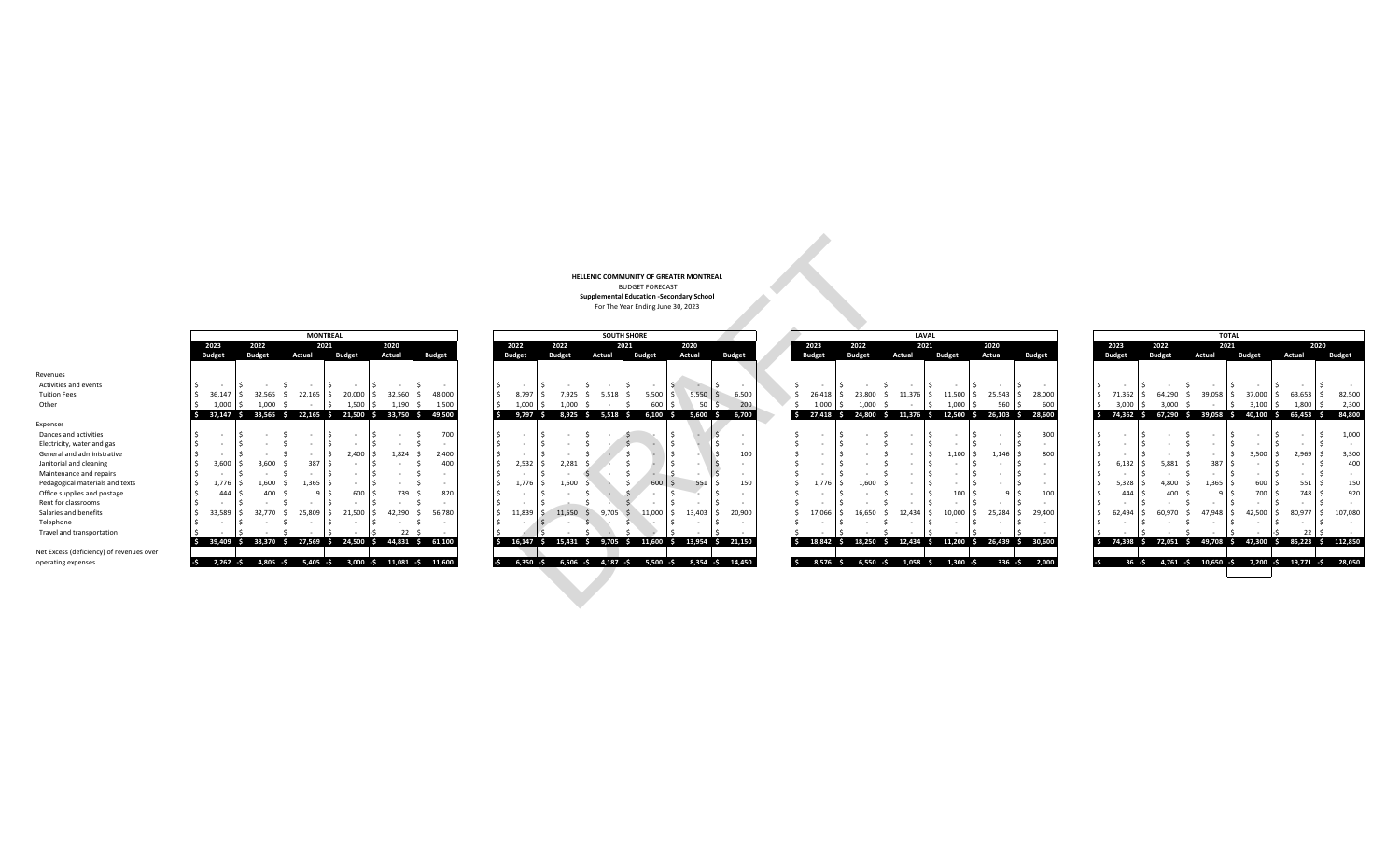BUDGET FORECAST

**KEDEPE**

For The Year Ending June 30, 2023

|                                          |     | 2023                         | 2022                |                                | 2021 |                |     |                              | 2020 |               |
|------------------------------------------|-----|------------------------------|---------------------|--------------------------------|------|----------------|-----|------------------------------|------|---------------|
|                                          |     | <b>Budget</b>                | <b>Budget</b>       | Actual                         |      | <b>Budget</b>  |     | Actual                       |      | <b>Budget</b> |
| Revenues                                 |     |                              |                     |                                |      |                |     |                              |      |               |
| Activities and events                    | \$  | 5,328                        | \$<br>4,800         | \$                             | \$   |                | \$  | $\frac{1}{2}$                | \$   |               |
| Parent contributions                     | \$  |                              | \$                  | \$<br>$\frac{1}{2}$            | \$   |                | \$  | 125                          | \$   | 5,500         |
| Other                                    | \$  |                              | \$                  | \$<br>$\overline{a}$           | \$   |                | \$  | $\overline{a}$               | \$   |               |
|                                          | \$  | 5,328                        | \$<br>4,800         | \$<br>Ξ                        | \$   | Ξ              | \$  | 125                          | \$   | 5,500         |
| Expenses                                 |     |                              |                     |                                |      |                |     |                              |      |               |
| Dances and activities                    | \$  | $\overline{\phantom{a}}$     | \$                  | \$<br>$\overline{a}$           | \$   | $\overline{a}$ | \$  | $\overline{a}$               | \$   |               |
| Electricity, water and gas               | \$  |                              | \$                  | \$<br>$\frac{1}{2}$            | \$   |                | \$  |                              | \$   |               |
| General and administrative               | \$  | 2,220                        | \$<br>2,000         | \$<br>915                      | \$   |                | \$  | 568                          | \$   | 5,500         |
| Janitorial and cleaning                  | \$  | $\overline{a}$               | \$                  | \$<br>$\overline{\phantom{a}}$ | \$   | $\overline{a}$ | \$  | $\overline{a}$               | \$   |               |
| Maintenance and repairs                  | \$  |                              | \$                  | \$<br>$\frac{1}{2}$            | \$   |                | \$  | $\frac{1}{2}$                | \$   |               |
| Pedagogical materials and texts          | \$  | $\overline{\phantom{a}}$     | \$<br>$\frac{1}{2}$ | \$<br>$\overline{\phantom{a}}$ | \$   | $\overline{a}$ | \$  | $\overline{a}$               | \$   |               |
| Office supplies and postage              | \$  | $\qquad \qquad \blacksquare$ | \$<br>$\frac{1}{2}$ | \$<br>$\frac{1}{2}$            | \$   |                | \$  | $\qquad \qquad \blacksquare$ | \$   |               |
| Rent for classrooms                      | \$  |                              | \$                  | \$<br>$\overline{\phantom{a}}$ | \$   |                | \$  | $\overline{\phantom{0}}$     | \$   |               |
| Salaries and benefits                    | \$  | 5,125                        | \$<br>5,000         | \$<br>$\overline{a}$           | \$   |                | \$  | $\overline{a}$               | \$   |               |
| Telephone                                | \$  |                              | \$                  | \$                             | \$   |                | \$  |                              | \$   |               |
| Travel and transportation                | \$  |                              | \$                  | \$                             | \$   |                | \$  |                              | \$   |               |
|                                          | \$  | 7,345                        | \$<br>7,000         | \$<br>915                      | \$   |                | \$  | 568                          | \$   | 5,500         |
| Net Excess (deficiency) of revenues over |     |                              |                     |                                |      |                |     |                              |      |               |
| operating expenses                       | -\$ |                              | 2,017 -\$ 2,200 -\$ | 915                            | \$   | ь              | -\$ | 443                          | -\$  |               |
|                                          |     |                              |                     |                                |      |                |     |                              |      |               |
|                                          |     |                              |                     |                                |      |                |     |                              |      |               |

 $\overline{a}$ 

Expenses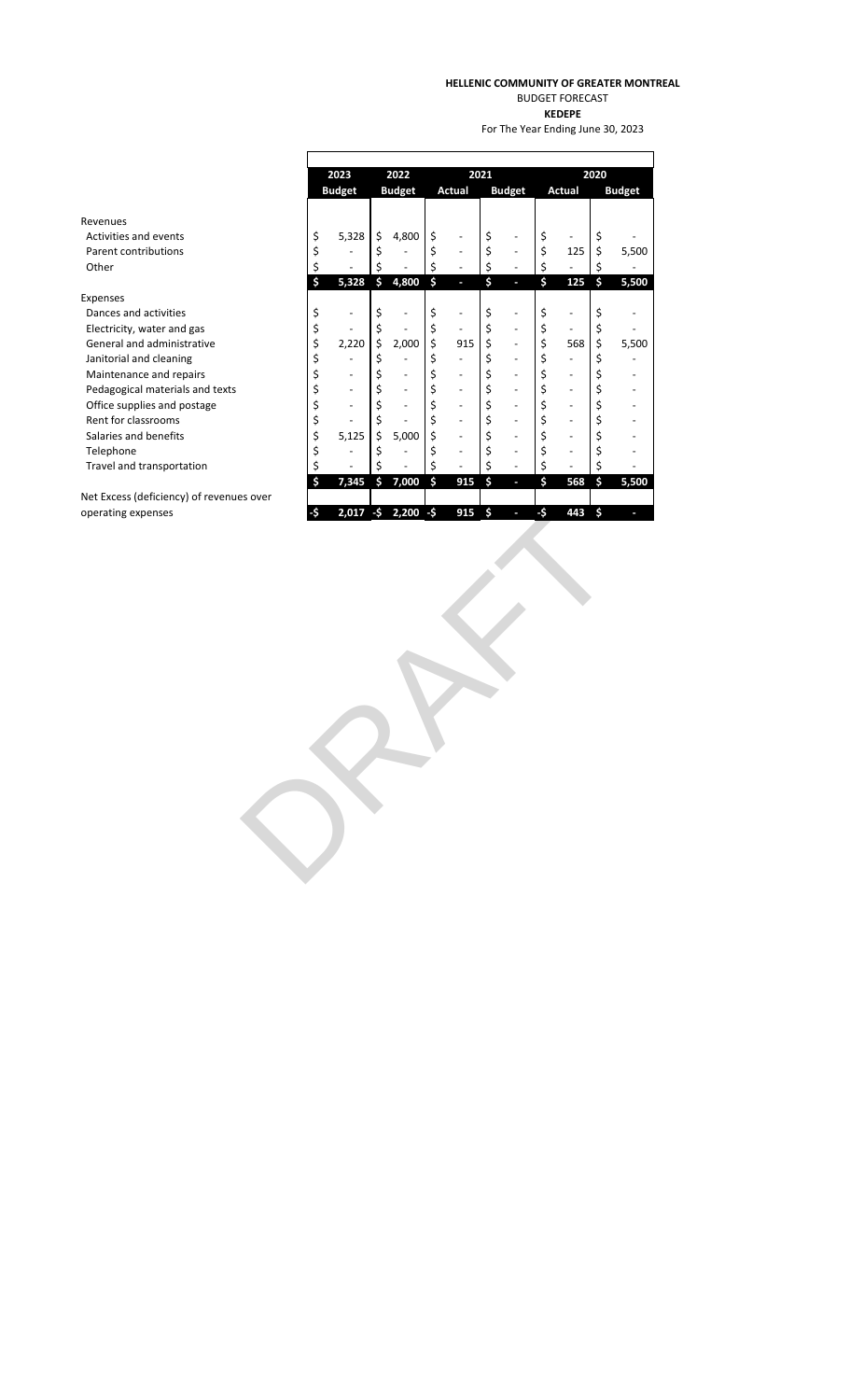CONSOLIDATED BUDGET FORECAST **Supplemental Education**

For The Year Ending June 30, 2023

|                                          |    | 2023          |    | 2022          |    |              | 2021 |               |   |         | 2020 |               |
|------------------------------------------|----|---------------|----|---------------|----|--------------|------|---------------|---|---------|------|---------------|
|                                          |    | <b>Budget</b> |    | <b>Budget</b> |    | Actual       |      | <b>Budget</b> |   | Actual  |      | <b>Budget</b> |
| <b>Revenues</b>                          |    |               |    |               |    |              |      |               |   |         |      |               |
| Activities and events                    | \$ | 5,328         | Ś  | 4,800         | \$ |              |      |               |   |         |      |               |
| Parent contributions                     |    | 279,362       |    | \$221,996     | Ś  | 129,736      |      | 127,000       | S | 303,676 |      | 341,500       |
| Other                                    |    | 3,000         | Ś  | 12,185        | \$ | 360          |      | 2,300         | Ś | 11,555  | S    | 12,860        |
|                                          | \$ | 287,690       |    | \$238,981     | Ś  | 130,096      | Ś    | 129,300       | Ś | 315,231 | Ś    | 354,360       |
| <b>Expenses</b>                          |    |               |    |               |    |              |      |               |   |         |      |               |
| Dances and activities                    |    |               |    |               |    |              |      | 600           | Ś |         |      | 400           |
| Electricity, water and gas               |    |               |    |               |    |              |      |               |   |         |      |               |
| General and administrative               |    | 2,451         | Ś  | 2,231         |    | 990          |      | 6,025         |   | 6,442   |      | 17,411        |
| Janitorial and cleaning                  |    | 21,253        | Ś  | 21,002        | \$ | 8,931        |      |               |   | 8,223   |      | 10,061        |
| Maintenance and repairs                  |    |               |    |               |    |              |      |               |   |         |      |               |
| Pedagogical materials and texts          |    | 12,928        | Ś  | 9,600         |    | 1,365        |      | 12,100        |   | 11,286  |      | 10,550        |
| Office supplies and postage              |    | 444           | Ś  | 400           |    | q            |      | 2,300         | S | 2,089   |      | 3,675         |
| Rent for classrooms                      |    |               |    |               |    |              |      |               |   |         |      |               |
| Salaries and benefits                    |    | 193,835       | Ś. | 189,108       |    | 145,475      |      | 114,300       |   | 249,618 |      | 292,569       |
| Telephone                                |    |               |    |               |    |              |      |               |   |         |      |               |
| Travel and transportation                |    |               |    |               |    |              |      |               |   | 146     |      |               |
|                                          | Ś. | 230,911       |    | \$222,340     | Ś  | 156,769      | \$   | 135,325       | Ś | 277,513 | Ś    | 334,666       |
| Net Excess (deficiency) of revenues over |    |               |    |               |    |              |      |               |   |         |      |               |
| operating expenses                       | \$ | 56,779        | ß. | $16,641 - $$  |    | $26,673$ -\$ |      | 6,025         | Ś | 37,718  | Ś    | 19,694        |

RAFT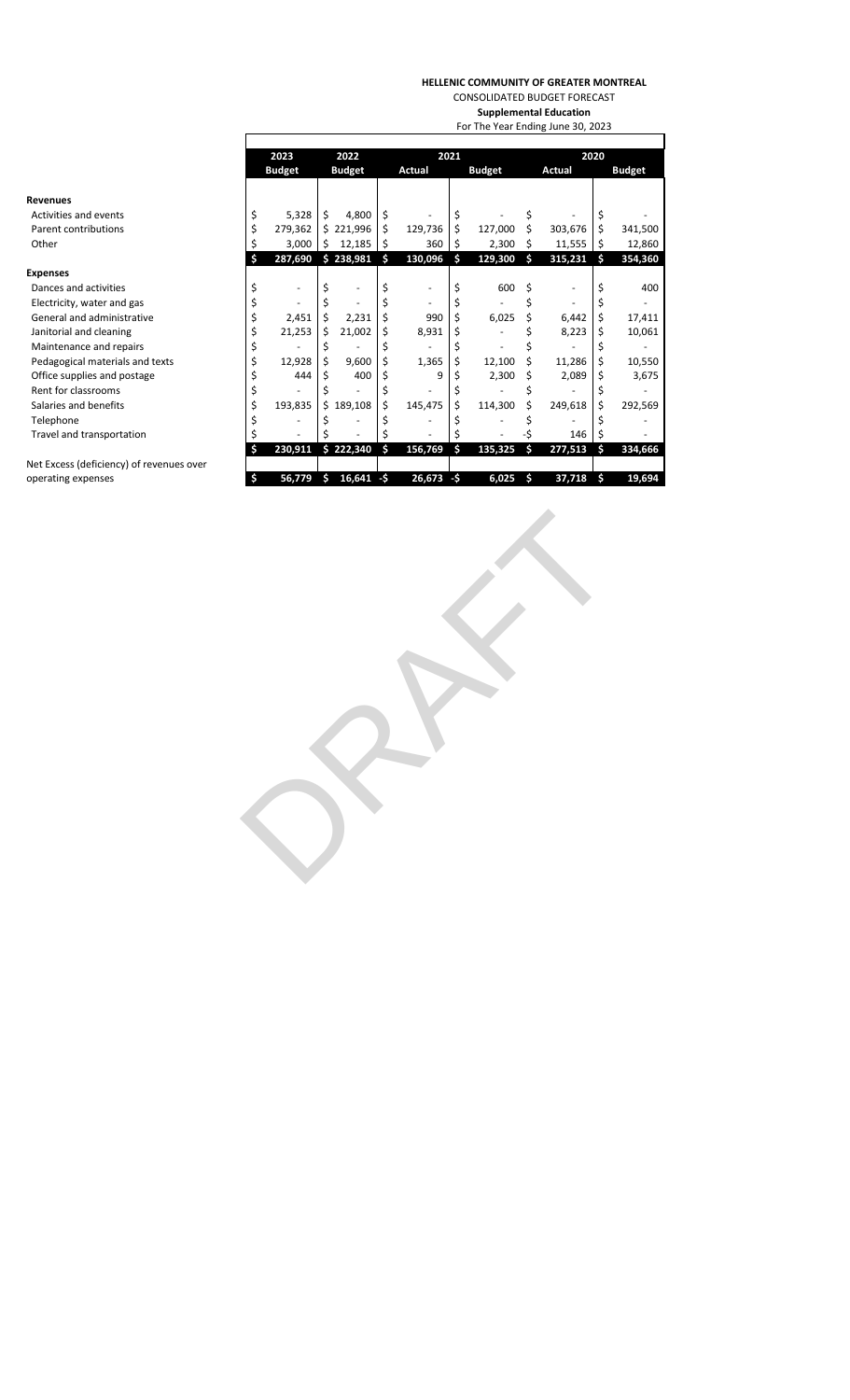#### **HELLENIC COMMUNITY OF GREATER MONTREAL** BUDGET FORECAST **Montreal Centre for Greek Studies**

For The Year Ending June 30, 2023

| <b>Revenues</b>               |
|-------------------------------|
| Investment Money for Library* |
| Donations                     |
| School and registration fees  |
| Investment for Mural Project* |

\* Investment into Library & Mural Programs from HCGM 10,000\$

|                                          | MONTREAL CENTRE FOR GREEK STUDIES<br>2023<br>2021<br>2020<br><b>Budget</b><br>Actual<br><b>Budget</b><br>Actual |                          |      |             |     |                          |    |           |     |        |    |               |  |
|------------------------------------------|-----------------------------------------------------------------------------------------------------------------|--------------------------|------|-------------|-----|--------------------------|----|-----------|-----|--------|----|---------------|--|
|                                          |                                                                                                                 |                          |      |             |     |                          |    |           |     |        |    |               |  |
|                                          |                                                                                                                 |                          |      |             |     |                          |    |           |     |        |    | <b>Budget</b> |  |
| <b>Revenues</b>                          |                                                                                                                 |                          |      |             |     |                          |    |           |     |        |    |               |  |
| Investment Money for Library*            | \$                                                                                                              | 5,000                    | Ś    |             | \$  |                          |    |           |     |        |    |               |  |
| Donations                                | \$                                                                                                              | 10,500                   | \$.  | 6,500       | \$  | 11,025                   | Ś  | 7,000     | Ś.  | 1,250  | Ŝ  | 8,000         |  |
| School and registration fees             |                                                                                                                 | 9,000                    | \$   | 7,500       | \$  | 4,575                    | \$ | 16,000    | Ŝ.  | 14,900 | Ŝ  | 16,000        |  |
| Investment for Mural Project*            |                                                                                                                 | 5,000                    | S    |             |     |                          |    |           |     |        |    |               |  |
|                                          | Ŝ                                                                                                               | 29,500                   |      | \$14,000    | \$. | 15,600                   | \$ | 23,000    | \$. | 16,150 | \$ | 24,000        |  |
| <b>Expenses</b>                          |                                                                                                                 |                          |      |             |     |                          |    |           |     |        |    |               |  |
| Library Expenses                         | \$                                                                                                              | 5,000                    | Ś    |             | \$  | ٠                        |    |           |     | ٠      |    |               |  |
| Mural Expenses                           | \$                                                                                                              | 5,000                    | Ś    |             | \$  | $\overline{\phantom{a}}$ |    | ٠         | \$  | ٠      |    |               |  |
| Insurance                                |                                                                                                                 |                          |      |             | \$  | ٠                        |    |           |     |        |    |               |  |
| Maintenance and repairs                  |                                                                                                                 | $\overline{\phantom{a}}$ |      |             |     | ٠                        |    | ٠         |     | ٠      |    |               |  |
| Office supplies and postage              |                                                                                                                 | $\overline{\phantom{a}}$ |      |             |     | ٠                        |    | ٠         |     | ٠      |    |               |  |
| Pedagogical materials and texts          |                                                                                                                 | ٠                        |      |             |     | ٠                        |    |           |     | ٠      |    |               |  |
| Professional and consulting fees         |                                                                                                                 |                          |      |             |     |                          |    |           |     |        |    |               |  |
| Salaries and benefits                    | Ś                                                                                                               | 19,306                   |      | \$19,306    | \$  | 20,039                   | Ś  | 23,244    |     | 16,854 |    | 23,171        |  |
| Telephone                                |                                                                                                                 |                          |      |             |     |                          |    |           |     |        |    |               |  |
| Travel and transportation                |                                                                                                                 |                          |      |             |     |                          |    |           |     |        |    |               |  |
|                                          | Ŝ                                                                                                               | 29,306                   |      | \$19,306    | \$. | 20,039                   | Ś  | 23,244    | \$. | 16,854 | Ŝ  | 23,171        |  |
| Net Excess (deficiency) of revenues over |                                                                                                                 |                          |      |             |     |                          |    |           |     |        |    |               |  |
| operating expenses                       | \$                                                                                                              | 194                      | $-5$ | $5,306 - $$ |     | $4,439-5$                |    | $244 - 5$ |     | 704    | ŝ  | 829           |  |

RAFT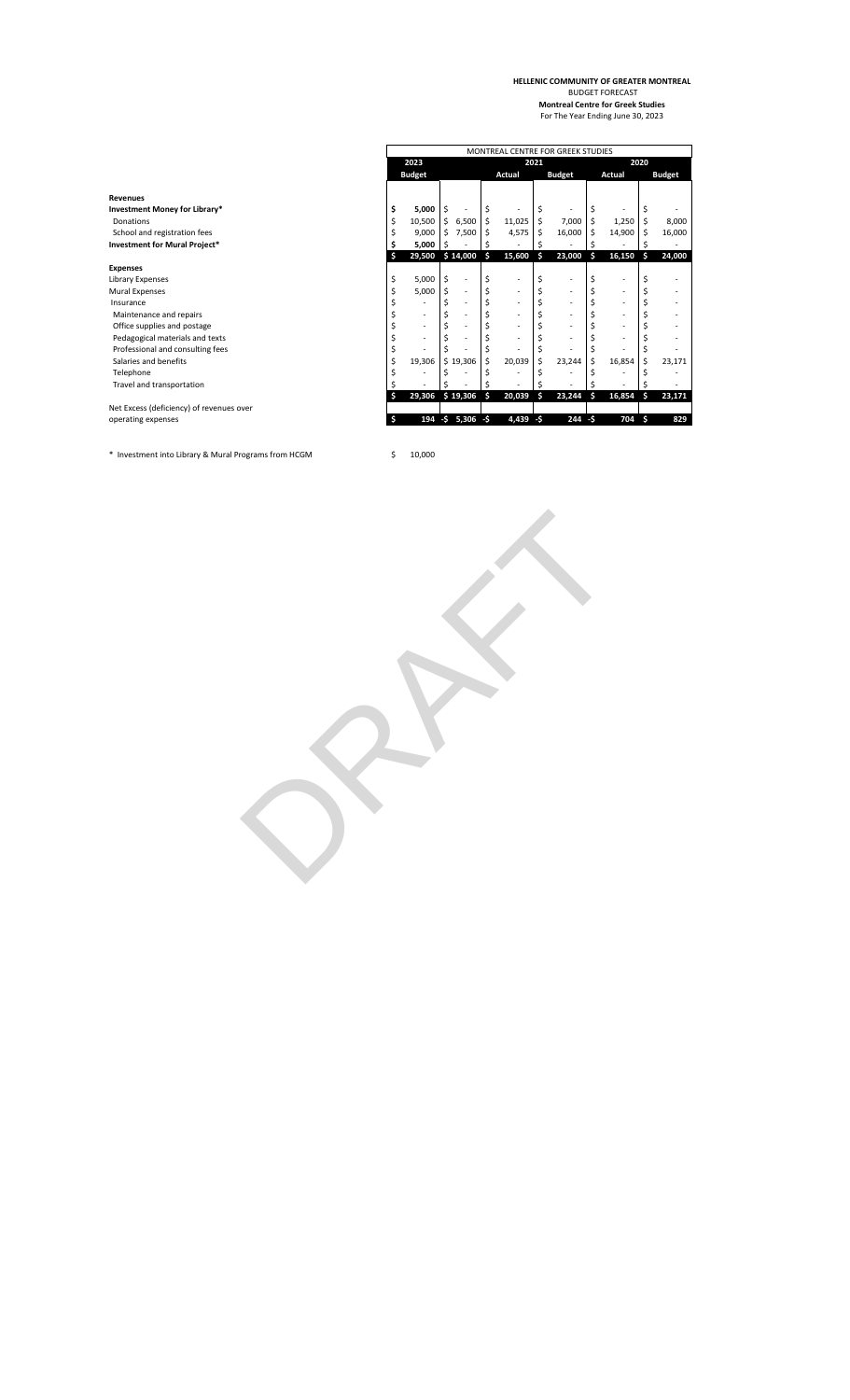#### **HELLENIC COMMUNITY OF GREATER MONTREAL** BUDGET FORECAST **Social Services**

For The Year Ending June 30, 2023

|                                            |    |               |    |               |    | <b>SOCIAL SERVICES</b> |      |               |     |         |      |               |
|--------------------------------------------|----|---------------|----|---------------|----|------------------------|------|---------------|-----|---------|------|---------------|
|                                            |    | 2023          |    | 2022          |    |                        | 2021 |               |     |         | 2020 |               |
|                                            |    | <b>Budget</b> |    | <b>Budget</b> |    | Actual                 |      | <b>Budget</b> |     | Actual  |      | <b>Budget</b> |
|                                            |    |               |    |               |    |                        |      |               |     |         |      |               |
| <b>Revenues</b>                            |    |               |    |               |    |                        |      |               |     |         |      |               |
| Grants                                     | \$ | 139.812       | \$ | 148.218       | Ś  | 8,429                  | \$   | 5,500         | \$  | 7.895   | Ś    | 51,800        |
| Donations                                  |    | 20,000        | \$ | 3,000         | S  | 778                    |      | 10,000        | \$  | 58,531  | \$   | 26,000        |
| <b>Activities</b>                          |    | 9,500         | Ŝ  | 4,500         |    |                        |      |               |     |         |      |               |
| Sponsorship                                |    | 13,500        |    |               | S  | 201,761                | S    | 130,000       | Ś   | 109,454 | Ś    | 196,500       |
|                                            | \$ | 182,812       | Ŝ. | 155,718       | Ś  | 210,968                | Ś    | 145,500       | Ŝ   | 175,880 | Ś    | 274,300       |
| <b>Expenses</b>                            |    |               |    |               |    |                        |      |               |     |         |      |               |
| Activities-(speakers, presenters, outings) | \$ | 3,000         | \$ | 3,000         | \$ | 6,813                  | \$   | 1,000         | \$  | 2,847   | \$   | 8,000         |
| Adopt a senior                             | \$ | 3,133         |    |               | Ś  | 14,429                 | \$   | 21,500        | \$  | 11,648  | \$   | 16,500        |
| <b>Fundraising Events</b>                  |    | 1,000         |    |               |    |                        |      |               |     |         |      |               |
| <b>General and Administrative</b>          |    | 14,000        | \$ | 24,000        |    |                        |      | 50            |     | 870     |      | 50            |
| Marketing & Promotion                      |    |               |    |               |    | 289                    |      | 100           |     | 1,219   |      | 100           |
| Maintenance and repairs                    |    | 300           |    |               |    |                        |      |               |     | 350     |      |               |
| Office supplies and postage                |    | 500           | Ŝ  | 3,000         |    | 12,084                 |      | 17,000        | \$  | 4,517   | \$   | 9,600         |
| Professional and consulting fees           |    | 17,323        | Ŝ  | 17,323        | S  | 143,671                | \$   | 97,000        | \$  | 169,510 | \$   | 227,740       |
| Salaries and benefits                      | \$ | 130,886       |    | 94,800        | Ś  | 2,103                  | \$   | 2,410         | \$  | 2,467   | \$   | 2,410         |
| Telephone & internet                       |    | 2,300         |    | 2,300         |    |                        |      |               |     |         |      |               |
| Travel and transportation                  |    | 600           |    | 700           |    |                        |      |               |     |         |      |               |
|                                            | Ś  | 173,042       | Ŝ  | 145,123       | Ś. | 182,273                | \$.  | 142,060       | \$. | 200,346 | Ŝ    | 274,300       |
| Net Excess (deficiency) of revenues over   |    |               |    |               |    |                        |      |               |     |         |      |               |
| onerating exnenses                         | ¢  | 9770<         |    | 105956        |    | 28.696                 | ÷.   | $3.440 \div$  |     | 24 466  | ¢    |               |

Net Exc  $\Phi$  operating expenses

5 9,770 \$ 10,595 \$ 28,695 \$ 3,440 \$ 24,466 \$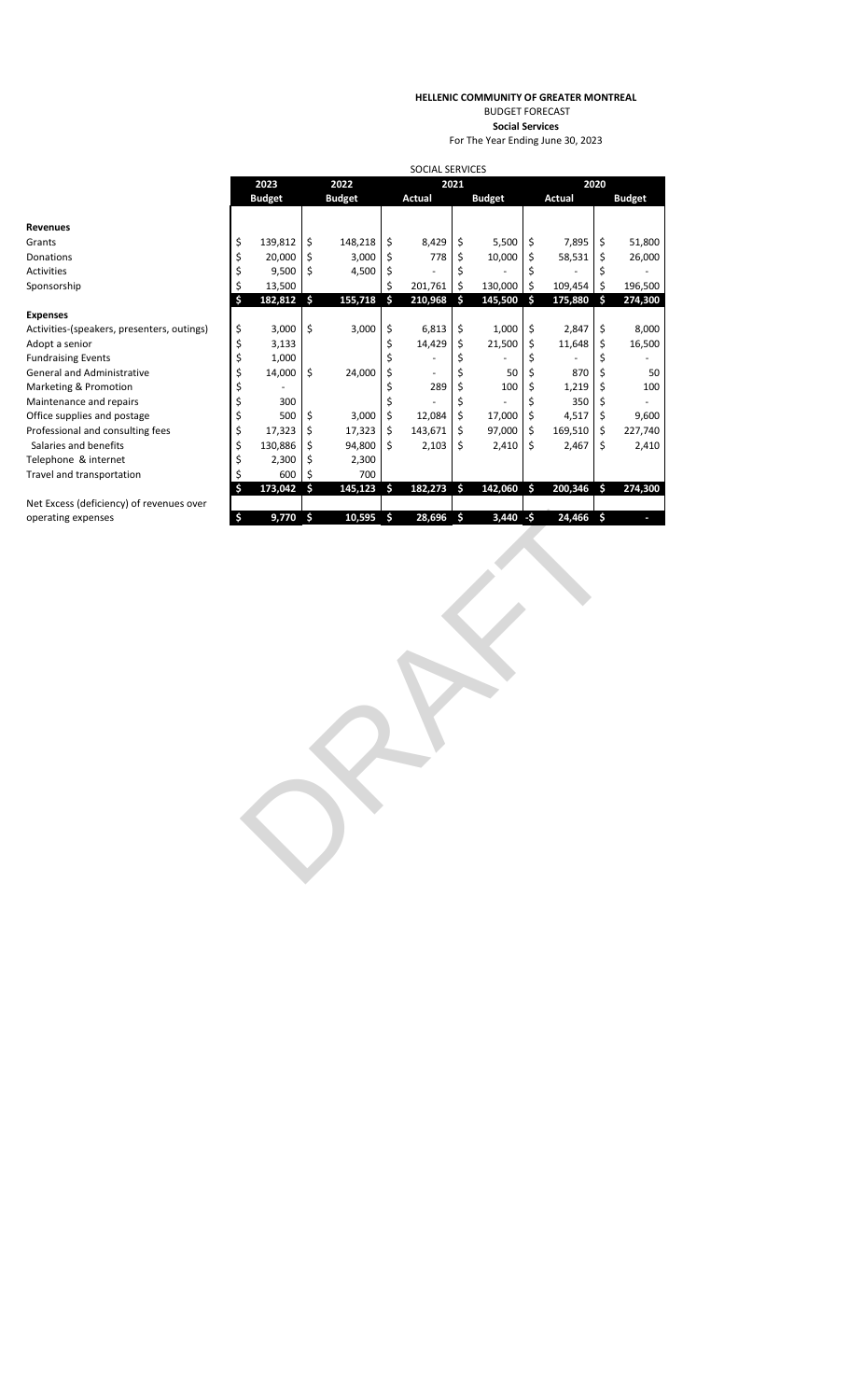BUDGET FORECAST **Cultural Institute** For The Year Ending June 30, 2023

|                                          |                      |               |      | <b>CULTURAL INSTITUTE</b> |                     |                          |                                |                                |               |
|------------------------------------------|----------------------|---------------|------|---------------------------|---------------------|--------------------------|--------------------------------|--------------------------------|---------------|
|                                          | 2023                 | 2022          |      | 2021                      |                     |                          |                                | 2020                           |               |
|                                          | <b>Budget</b>        | <b>Budget</b> |      | <b>Actual</b>             |                     | <b>Budget</b>            | <b>Actual</b>                  |                                | <b>Budget</b> |
| <b>Revenues</b>                          |                      |               |      |                           |                     |                          |                                |                                |               |
| Dances and activities                    | \$<br>37,000         | \$            | \$   |                           | \$                  |                          | \$<br>21,330                   | $\boldsymbol{\zeta}$           | 31,000        |
| Donations                                | \$<br>600            | \$            | \$   | $\overline{a}$            | \$                  |                          | \$<br>6,375                    | $\boldsymbol{\dot{\varsigma}}$ |               |
| School and registration fees             | \$<br>37,625         | \$<br>36,540  | -\$  | 160                       | \$                  |                          | \$<br>52,060                   | \$                             | 55,500        |
| Grants                                   | \$<br>25,000         | \$            | \$   | $\blacksquare$            | \$                  | $\overline{\phantom{a}}$ | \$                             | \$                             |               |
|                                          | \$<br>100,225        | \$<br>36,540  | $-5$ | 160                       | \$                  | ٠                        | \$<br>79,765                   | $\mathsf{S}$                   | 86,500        |
| <b>Expenses</b>                          |                      |               |      |                           |                     |                          |                                |                                |               |
| Dances and activities                    | \$<br>30,050         | \$            | \$   | $\overline{\phantom{a}}$  | \$                  |                          | \$<br>19,903                   | \$                             | 6,000         |
| General and administrative               | \$<br>500            | \$<br>360     | \$   | 270                       | \$                  |                          | \$<br>581                      | \$                             | 700           |
| Insurance                                | \$<br>$\overline{a}$ | \$            | \$   | $\overline{a}$            | \$                  |                          | \$<br>$\overline{a}$           | \$                             |               |
| Maintenance and repairs                  | \$<br>15,000         | \$            | \$   | $\overline{a}$            | \$                  | $\overline{a}$           | \$<br>138                      | \$                             | 12,000        |
| Office supplies and postage              | \$                   | \$            | \$   | $\overline{a}$            | \$                  | $\overline{\phantom{a}}$ | \$<br>$\overline{\phantom{a}}$ | \$                             |               |
| Pedagogical materials and texts          | \$<br>500            | \$            | \$   | $\overline{a}$            | \$                  |                          | \$                             | \$                             |               |
| Professional and consulting fees         | \$<br>10,000         | \$            | \$   |                           | \$                  |                          | \$<br>8,040                    | \$                             | 12,000        |
| Salaries and benefits                    | \$<br>36,508         | \$<br>36,759  | \$   | 1,503                     | \$                  |                          | \$<br>20,925                   | \$                             | 42,200        |
| Telephone                                | \$                   | \$            | \$   |                           | \$                  |                          | \$                             | \$                             |               |
| Travel and transportation                | \$<br>1,500          | \$            |      |                           | \$                  |                          | \$                             | \$                             | 800           |
|                                          | \$<br>94,058         | \$<br>37,119  | \$   | 1,773                     | $\ddot{\mathsf{s}}$ | н                        | \$<br>49,588                   | \$                             | 73,700        |
| Net Excess (deficiency) of revenues over |                      |               |      |                           |                     |                          |                                |                                |               |
| operating expenses                       | \$<br>$6,167 - $$    | 579           | $-5$ | $1,933$ \$                |                     |                          | \$<br>$30,177$ \$              |                                | 12,800        |
|                                          |                      |               |      |                           |                     |                          |                                |                                |               |
|                                          |                      |               |      |                           |                     |                          |                                |                                |               |
|                                          |                      |               |      |                           |                     |                          |                                |                                |               |
|                                          |                      |               |      |                           |                     |                          |                                |                                |               |
|                                          |                      |               |      |                           |                     |                          |                                |                                |               |
|                                          |                      |               |      |                           |                     |                          |                                |                                |               |
|                                          |                      |               |      |                           |                     |                          |                                |                                |               |
|                                          |                      |               |      |                           |                     |                          |                                |                                |               |
|                                          |                      |               |      |                           |                     |                          |                                |                                |               |
|                                          |                      |               |      |                           |                     |                          |                                |                                |               |
|                                          |                      |               |      |                           |                     |                          |                                |                                |               |
|                                          |                      |               |      |                           |                     |                          |                                |                                |               |
|                                          |                      |               |      |                           |                     |                          |                                |                                |               |
|                                          |                      |               |      |                           |                     |                          |                                |                                |               |
|                                          |                      |               |      |                           |                     |                          |                                |                                |               |
|                                          |                      |               |      |                           |                     |                          |                                |                                |               |
|                                          |                      |               |      |                           |                     |                          |                                |                                |               |